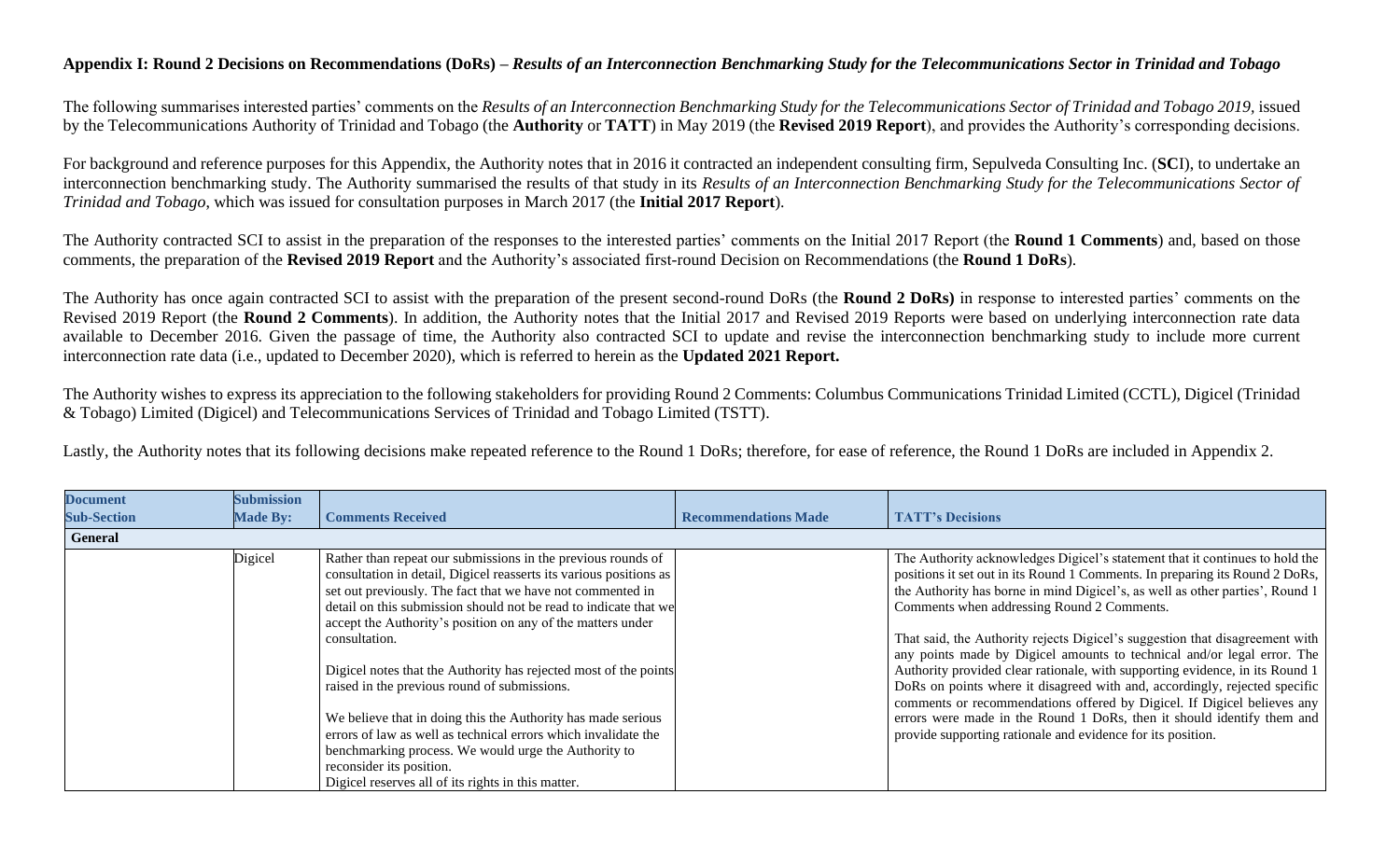| <b>Document</b>          | <b>Submission</b> |                                                                                                                                                                                                                                                                                                                                                                                                                                                                                                                       |                                                                                                                                                                                                                                                                                                                                                                                                                                                                                                                                                                                                                                                                                                                                                                                                                                                                                                                     |                                                                                                                                                                                                                                                                                                                                                                                                                                                                                                                                                                                                                                                                                                                                                                      |
|--------------------------|-------------------|-----------------------------------------------------------------------------------------------------------------------------------------------------------------------------------------------------------------------------------------------------------------------------------------------------------------------------------------------------------------------------------------------------------------------------------------------------------------------------------------------------------------------|---------------------------------------------------------------------------------------------------------------------------------------------------------------------------------------------------------------------------------------------------------------------------------------------------------------------------------------------------------------------------------------------------------------------------------------------------------------------------------------------------------------------------------------------------------------------------------------------------------------------------------------------------------------------------------------------------------------------------------------------------------------------------------------------------------------------------------------------------------------------------------------------------------------------|----------------------------------------------------------------------------------------------------------------------------------------------------------------------------------------------------------------------------------------------------------------------------------------------------------------------------------------------------------------------------------------------------------------------------------------------------------------------------------------------------------------------------------------------------------------------------------------------------------------------------------------------------------------------------------------------------------------------------------------------------------------------|
| <b>Sub-Section</b>       | <b>Made By:</b>   | <b>Comments Received</b>                                                                                                                                                                                                                                                                                                                                                                                                                                                                                              | <b>Recommendations Made</b>                                                                                                                                                                                                                                                                                                                                                                                                                                                                                                                                                                                                                                                                                                                                                                                                                                                                                         | <b>TATT's Decisions</b>                                                                                                                                                                                                                                                                                                                                                                                                                                                                                                                                                                                                                                                                                                                                              |
|                          |                   |                                                                                                                                                                                                                                                                                                                                                                                                                                                                                                                       |                                                                                                                                                                                                                                                                                                                                                                                                                                                                                                                                                                                                                                                                                                                                                                                                                                                                                                                     | The Authority assumes, based on this statement, that Digicel's concerns in<br>this regard are addressed in its Round 2 Comments, which the Authority has<br>considered and addressed below.                                                                                                                                                                                                                                                                                                                                                                                                                                                                                                                                                                          |
|                          | <b>CCTL</b>       | CCTL thanks the Authority for the opportunity to provide<br>input in the consultation "Results of an Interconnection<br>Benchmark Study for the Telecommunication's Sector of<br>Trinidad and Tobago 2019."<br>The views expressed herein are not exhaustive. Failure to<br>address any issue in our response, does not in any way<br>indicate acceptance, agreement or relinquishing of CCTL's<br>rights.                                                                                                            | CCTL considers that the following<br>adjustments would improve the<br>accuracy and robustness of the<br>benchmarks;<br>Extend time series of data beyond<br>2017.<br>Treat the four French West Indian<br>(FWI) islands as four rather than a<br>group of two observations.<br>Limit the sample to jurisdictions<br>with cost based rates.<br>Update the benchmarks by<br>collecting data beyond 2017 and<br>then prepare a three-year projection<br>from 2020-22.<br>Notwithstanding, as a starting point<br>to get to cost based rates, we support<br>TATT's decision that the cost<br>benchmarks estimated from the<br>study be used as maximum rates for<br>the various interconnection services.<br>This implicitly recognizes that the<br>results of this benchmarking study<br>are biased upwards.<br>The cost benchmarks should be<br>implemented in one stage, instead of<br>using the glidepath approach. | The Authority agrees with CCTL's position on the need to update the Revised<br>2019 Report to include more current interconnection rate data, which is why<br>it has prepared the Updated 2021 Report.<br>CCTL's other benchmarking sample selection suggestions relating to (i) the<br>treatment of the FWI observations and (ii) reliance on cost-based versus other<br>benchmark jurisdictions are addressed below in Section 3 of these Round 2<br>DoRs. As well, CCTL's proposal to implement the recommended cost<br>benchmarks in one rather than three steps is also addressed below in Section<br>6. The Authority notes that these same issues were also previously addressed<br>in the Round 1 DoRs as noted and discussed in the Sections 3 and 6 below. |
| <b>Executive Summary</b> |                   |                                                                                                                                                                                                                                                                                                                                                                                                                                                                                                                       |                                                                                                                                                                                                                                                                                                                                                                                                                                                                                                                                                                                                                                                                                                                                                                                                                                                                                                                     |                                                                                                                                                                                                                                                                                                                                                                                                                                                                                                                                                                                                                                                                                                                                                                      |
| <b>Executive Summary</b> | Digicel           | The Authority sets out its view that "The benchmarking<br>results indicate that the domestic MTR and FTR as well as the<br>MICC and FICC in Trinidad and Tobago are higher than the<br>corresponding recommended costing benchmarks and,<br>therefore, above cost."<br>The conclusion that the domestic MTRs in Trinidad and<br>Tobago are above cost cannot be validly drawn by reference<br>to a benchmark. The only conclusion that can be safely drawn<br>is that the MTRs are above the benchmark. The benchmark | excises this conclusion from the<br>document and conducts afresh any<br>analysis which directly or indirectly<br>relies on this conclusion.                                                                                                                                                                                                                                                                                                                                                                                                                                                                                                                                                                                                                                                                                                                                                                         | It is recommended that the Authority The Authority appreciates and acknowledges Digicel comments but<br>disagrees with Digicel's claim that current interconnection rates in Trinidad<br>and Tobago are not above cost. The Authority notes that Digicel made a<br>similar claim in its Round 1 Comments, which was addressed and previously<br>rejected by the Authority in the Round 1 DoRs (e.g., pages 9-11).<br>As previously indicated by the Authority in the Round 1 DoRs, the use of a<br>benchmarking approach is fully consistent with regulation $15(2)$ of the<br>Interconnection Regulations, which states:                                                                                                                                            |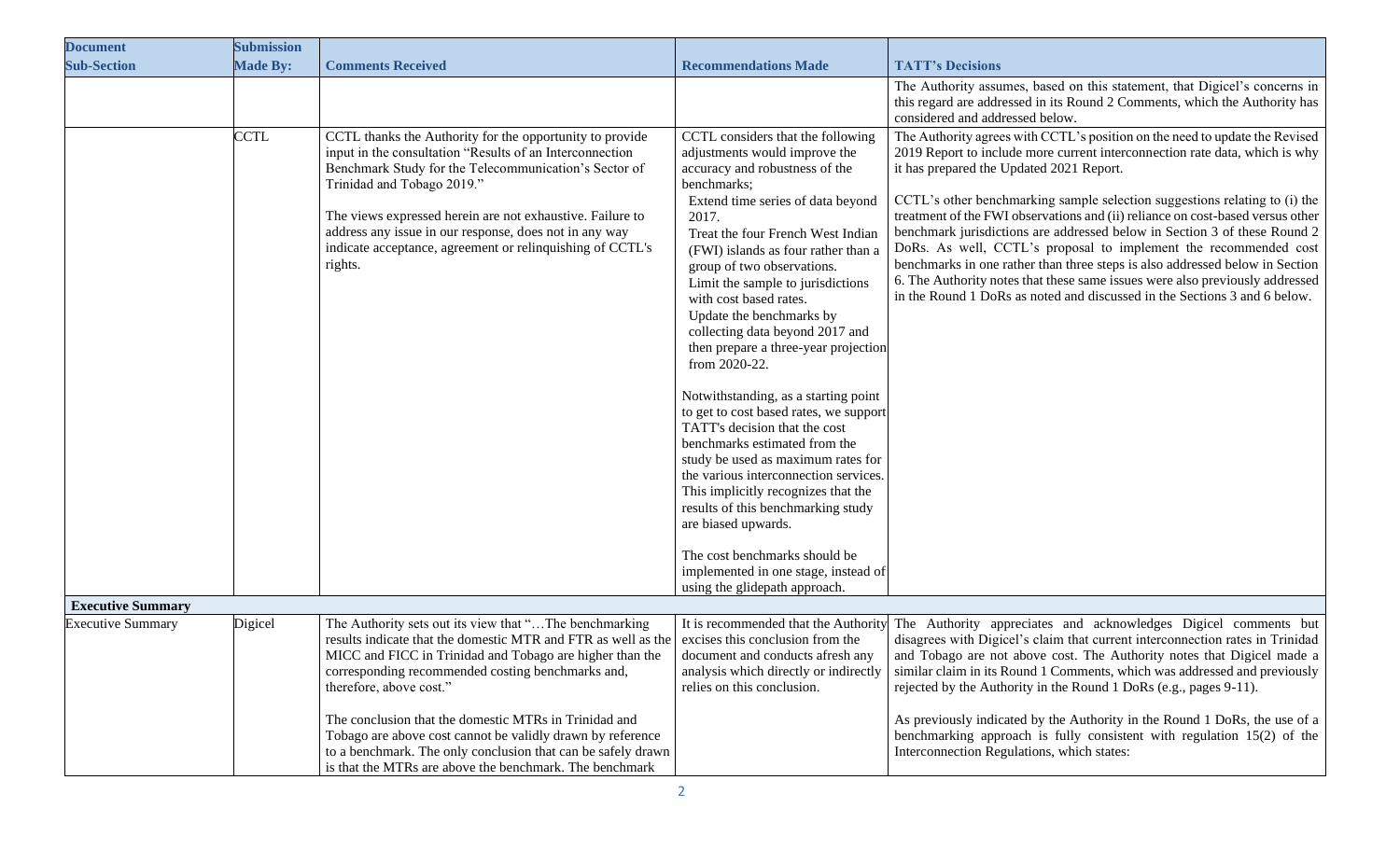| <b>Document</b>                                    | <b>Submission</b> |                                                                                                                                                                                                                                                                                |                                                                                                                                              |                                                                                                                                                                                                                                                                                                                                                                                                                                                                                                                                                                                                                                                                                                                                                                                                   |
|----------------------------------------------------|-------------------|--------------------------------------------------------------------------------------------------------------------------------------------------------------------------------------------------------------------------------------------------------------------------------|----------------------------------------------------------------------------------------------------------------------------------------------|---------------------------------------------------------------------------------------------------------------------------------------------------------------------------------------------------------------------------------------------------------------------------------------------------------------------------------------------------------------------------------------------------------------------------------------------------------------------------------------------------------------------------------------------------------------------------------------------------------------------------------------------------------------------------------------------------------------------------------------------------------------------------------------------------|
| <b>Sub-Section</b>                                 | <b>Made By:</b>   | <b>Comments Received</b>                                                                                                                                                                                                                                                       | <b>Recommendations Made</b>                                                                                                                  | <b>TATT's Decisions</b>                                                                                                                                                                                                                                                                                                                                                                                                                                                                                                                                                                                                                                                                                                                                                                           |
|                                                    |                   | gives no information about network costs in Trinidad and<br>Tobago; it is simply an average of the MTRs set using<br>different costing methodologies in a variety of different<br>jurisdictions which bear some limited characteristics in<br>common with Trinidad and Tobago. |                                                                                                                                              | "Where the relevant data for the establishment of the costing<br>methodologies, models or formulae are unavailable within a reasonable<br>time, the concessionaire may set interconnection rates with reference to<br>such costing benchmarks, as determined by the Authority, that comport with<br>internationally accepted standards for such benchmarks.'                                                                                                                                                                                                                                                                                                                                                                                                                                      |
|                                                    |                   | Any analysis which relies on this conclusion is flawed and<br>invalid.                                                                                                                                                                                                         |                                                                                                                                              | The sample selection criteria used in the Revised 2019 Report ensure that all<br>jurisdictions included in the benchmarking sample share significant<br>commonalities and, as a result, are suitably and directly comparable with<br>Trinidad and Tobago for benchmarking purposes. In addition, the Revised<br>2019 Report includes both sensitivity and normalisation analyses, to further<br>ensure that the benchmark sample averages are fully appropriate for setting<br>benchmark interconnection costs for Trinidad and Tobago.                                                                                                                                                                                                                                                           |
|                                                    |                   |                                                                                                                                                                                                                                                                                |                                                                                                                                              | Additionally, the interconnection rates in each benchmark sample<br>jurisdiction included in the Revised 2019 Report are, as a matter of standard<br>policy practice, reflective of costs. In fact, as indicated in the Revised 2019<br>Report, between up to 70% of the interconnection rates in the jurisdictions<br>included in the benchmark analysis are directly based on costs (i.e., Pure<br>LRIC or LRIC+ cost models) and are included in the cost-based sample<br>averages. It was based on the observation that the MTR and FTR in Trinidad<br>and Tobago are well above the respective cost-based averages (lower bounds<br>for benchmarking purposes) that the Authority determined that these rates are<br>above costs, as indicated in the Initial 2017 and Revised 2019 Reports. |
|                                                    |                   |                                                                                                                                                                                                                                                                                |                                                                                                                                              | The Authority also considers Digicel's implied claim that interconnection<br>costs established in other Caribbean jurisdictions to be of no relevance in<br>Trinidad and Tobago to be without merit, especially in view of the fact that<br>Digicel itself operates most of those same jurisdictions and has been subject<br>to the corresponding regulated interconnection rates in each case for years.                                                                                                                                                                                                                                                                                                                                                                                         |
| <b>Executive Summary</b>                           | <b>TSTT</b>       | TSTT notes with concern that TATT proposes to introduce the                                                                                                                                                                                                                    | The cited statement should be                                                                                                                | The Authority appreciates TSTT's comments and notes its concern on this                                                                                                                                                                                                                                                                                                                                                                                                                                                                                                                                                                                                                                                                                                                           |
| "These benchmarks are rate<br>maxima, meaning that |                   | results of the benchmark study as maxima without introducing<br>contemporaneous directions for minima.                                                                                                                                                                         | deleted.<br>TATT may consider adjusting this                                                                                                 | issue. The Authority also notes in this respect that the Revised 2019 Report<br>establishes costing benchmarks, which are used to set recommended<br>interconnection rate "maxima". Under this approach, operators would be free                                                                                                                                                                                                                                                                                                                                                                                                                                                                                                                                                                  |
| operators are free to set."                        |                   | This approach could lead to parties seeking to drive<br>interconnection rates so low that it would be delivered at per                                                                                                                                                         | document so that it creates minima<br>benchmark rates in conjunction with                                                                    | to negotiate interconnection rates at or below the recommended maxima.                                                                                                                                                                                                                                                                                                                                                                                                                                                                                                                                                                                                                                                                                                                            |
|                                                    |                   | minute rates below the per minute cost of production of the<br>service. Such rates would be predatory in nature and not<br>redound to benefits to the industry and sector in the long haul                                                                                     | proposed maxima. In this way a<br>range of rates may be proposed that<br>facilitates the process of negotiation<br>envisaged in the Act, the | The Authority considers that current interconnection-rates in Trinidad and<br>Tobago are well above cost. The recommended costing benchmarks<br>developed in the Revised 2019 Report are intended as target maximum rate<br>levels to be reached in step-wise process over several years to ensure                                                                                                                                                                                                                                                                                                                                                                                                                                                                                                |
|                                                    |                   | It is noteworthy that while a review of TATT's prior published<br>frameworks and proposed regulations with respect to price<br>regulation, as well as the guidelines for regulatory decision                                                                                   | Regulations and TATT's own<br>policies.                                                                                                      | interconnection rates move closer to cost. The Based on the results of the<br>benchmarking study, the Authority is confident that the target rate maxima<br>are not below cost.                                                                                                                                                                                                                                                                                                                                                                                                                                                                                                                                                                                                                   |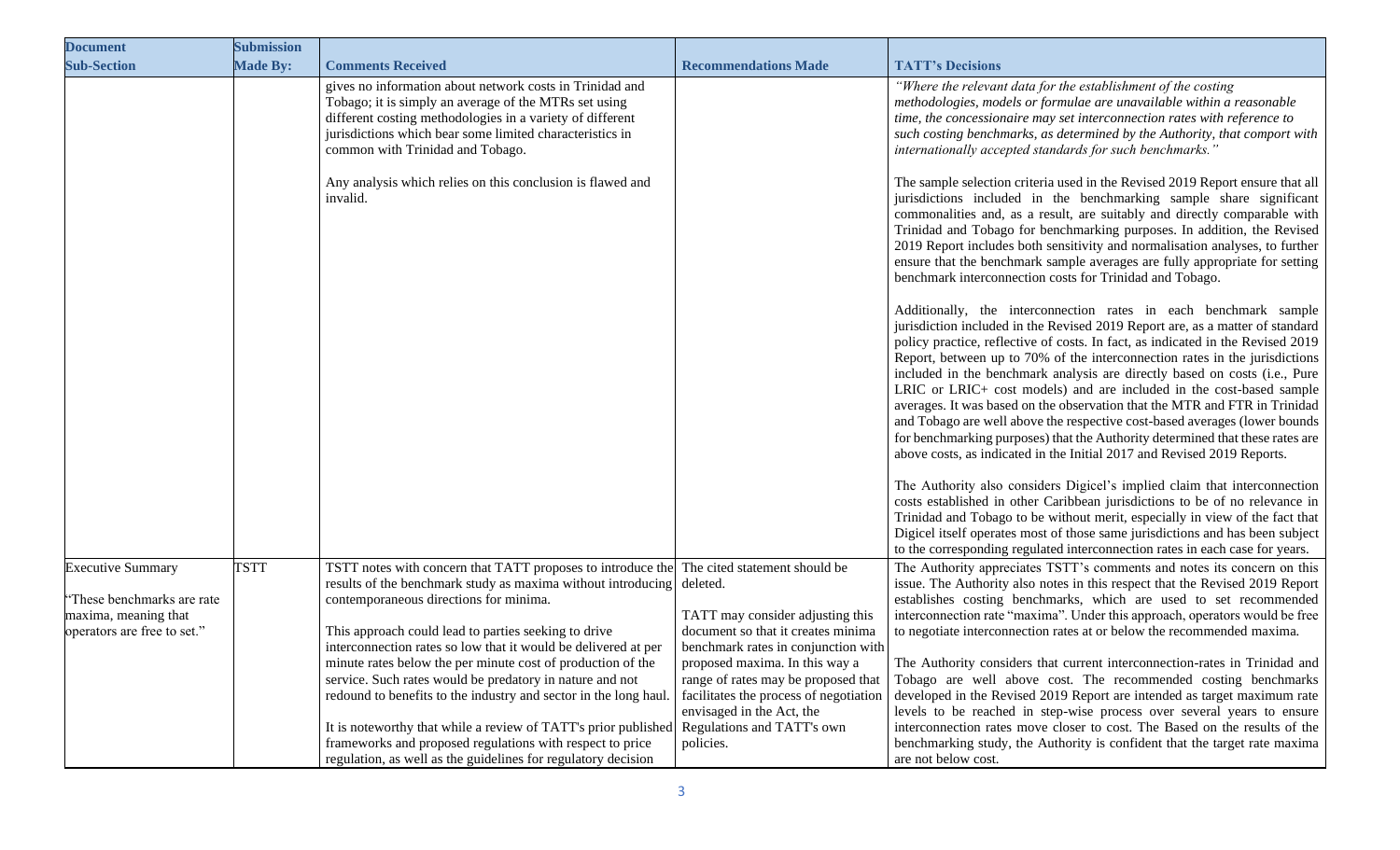| <b>Document</b>    | <b>Submission</b> |                                                                                                                                                                                                                                                                                                                                                                                                                                                                                                                                                                                                                                                                                                                                                                                                                                                                    |                                                                                                                                                                                                                                                                                                                                                                                                                                                                                                                                                                                                                                                                                                             |                                                                                                                                                                                                                                                                                                                                                                                                                                                                                                                                                                                                                                                                                                                                                                                                                                                                                                                                                                                                                                                                                                                                                                                                                                                                                                                                                                                                                                                                                                                                                                                                                                                                                                                                                                                                                                                                                                                                                                                                                                                                                                                                                                                                                                                                                                                                                                                                                                                                                                                                                                                                                                                                                                                                                                                                                                                                                                                                                                   |
|--------------------|-------------------|--------------------------------------------------------------------------------------------------------------------------------------------------------------------------------------------------------------------------------------------------------------------------------------------------------------------------------------------------------------------------------------------------------------------------------------------------------------------------------------------------------------------------------------------------------------------------------------------------------------------------------------------------------------------------------------------------------------------------------------------------------------------------------------------------------------------------------------------------------------------|-------------------------------------------------------------------------------------------------------------------------------------------------------------------------------------------------------------------------------------------------------------------------------------------------------------------------------------------------------------------------------------------------------------------------------------------------------------------------------------------------------------------------------------------------------------------------------------------------------------------------------------------------------------------------------------------------------------|-------------------------------------------------------------------------------------------------------------------------------------------------------------------------------------------------------------------------------------------------------------------------------------------------------------------------------------------------------------------------------------------------------------------------------------------------------------------------------------------------------------------------------------------------------------------------------------------------------------------------------------------------------------------------------------------------------------------------------------------------------------------------------------------------------------------------------------------------------------------------------------------------------------------------------------------------------------------------------------------------------------------------------------------------------------------------------------------------------------------------------------------------------------------------------------------------------------------------------------------------------------------------------------------------------------------------------------------------------------------------------------------------------------------------------------------------------------------------------------------------------------------------------------------------------------------------------------------------------------------------------------------------------------------------------------------------------------------------------------------------------------------------------------------------------------------------------------------------------------------------------------------------------------------------------------------------------------------------------------------------------------------------------------------------------------------------------------------------------------------------------------------------------------------------------------------------------------------------------------------------------------------------------------------------------------------------------------------------------------------------------------------------------------------------------------------------------------------------------------------------------------------------------------------------------------------------------------------------------------------------------------------------------------------------------------------------------------------------------------------------------------------------------------------------------------------------------------------------------------------------------------------------------------------------------------------------------------------|
| <b>Sub-Section</b> | <b>Made By:</b>   | <b>Comments Received</b>                                                                                                                                                                                                                                                                                                                                                                                                                                                                                                                                                                                                                                                                                                                                                                                                                                           | <b>Recommendations Made</b>                                                                                                                                                                                                                                                                                                                                                                                                                                                                                                                                                                                                                                                                                 | <b>TATT's Decisions</b>                                                                                                                                                                                                                                                                                                                                                                                                                                                                                                                                                                                                                                                                                                                                                                                                                                                                                                                                                                                                                                                                                                                                                                                                                                                                                                                                                                                                                                                                                                                                                                                                                                                                                                                                                                                                                                                                                                                                                                                                                                                                                                                                                                                                                                                                                                                                                                                                                                                                                                                                                                                                                                                                                                                                                                                                                                                                                                                                           |
|                    |                   | making on its website demonstrate exclusive focus on<br>mitigating with the establishment of predatory price regimes<br>in the wholesale and retail market spheres, this Study veers<br>from this focus on ensuring long term market self-<br>sustainability.<br>It would have been expected that the Benchmark proposed<br>would provide a range within which rates would be<br>acceptable. To do otherwise is at odds with TATT's stated<br>policies on price regulations, and indeed, be contrary to the<br>provisions of the Act which provides no discretion for TATT<br>to institute or authorize predatory pricing practices in Trinidad<br>and Tobago.<br>The approach of establishing maxima only seems to limit the<br>ability of operators to negotiate rates - a key underlying<br>principle of TATT's Policy on Interconnection and Access<br>(2005). | TATT should review its document<br>to ensure that it is consistent with<br>the policies articulated in its<br>a) Draft Price Regulation<br>Framework (2015);<br>b) Draft Price Regulations (2013);<br>and<br>c) guidelines to regulatory decision<br>making<br>none of which envisage the<br>establishment of regimes where<br>predatory pricing regimes are<br>maintained by operators, nor<br>established by TATT.<br>Indeed, TATT should be reminded<br>that the establishment of a regime<br>be an inaction that demonstrates<br>gross negligence on the part of the<br>statutory regulator and be in<br>contravention of the spirit and the<br>letter of the Act, in particular S.3,<br>24, 25 and 29. | In this context, the objective of establishing rate maxima is to facilitate the<br>discovery of those costs in the context of operator negotiations. As discussed<br>below, the Authority considers that the risk of an anti-competitive rates being<br>jointly established by operators is very low. However, to be clear, the<br>Authority is not advocating for any anti-competitive rates and would<br>investigate any related allegation that an operator is attempting or is applying<br>an anti-competitive rate.<br>More generally, from a regulatory rate-setting perspective, the Authority<br>notes that setting price "minima" is a rare regulatory measure. TSTT failed<br>to cite any examples where such a pricing regulatory policy was followed by<br>an NRA. In any event, doing so, as suggested by TSTT, is neither necessary<br>nor appropriate. First, as noted above, it could unduly restrict the flexibility<br>of the negotiation process to "discover" the appropriate cost level of rates.<br>Second, the Authority retains the capacity to investigate allegations of anti-<br>competitive rates. Further, from a practical basis, since interconnecting<br>operators could, at one extreme, agree to a "Bill & Keep" interconnection<br>arrangement under which the interconnection rate would effectively be zero.<br>that reflects predatory pricing would The Authority would not necessarily consider such an arrangement as anti-<br>competitive, especially if provisions were included to take into account any<br>traffic imbalances. In fact, this approach was advocated by the Ministry of<br>Public Utilities (MPU) in its Round 1 Comments.<br>As well, the Authority notes that any interconnection rate negotiated between<br>any two operators would automatically be available to other interconnecting<br>operators due to the non-discrimination obligation stipulated under regulation<br>$5(1)$ of the Interconnection Regulations, which states:<br>"A concessionaire shall provide interconnection under the same terms and<br>conditions and of the same quality as it provides for its own networks and<br>services, the networks and services of its subsidiaries and partners, or the<br>networks and services of any other concessionaire to which it provides<br>interconnection."<br>Consequently, any interconnection rate negotiated between two operators<br>would need to be mutually agreed to among all interconnecting operators and,<br>therefore, very unlikely to raise any anti-competitive concerns. If any such<br>concerns did arise, they could be brought to the Authority's attention. In any<br>event, experience to date suggests that negotiating reductions in<br>interconnection rates has proven very difficult in practice; therefore, the<br>Authority assumes that the recommended maxima would most likely provide<br>guidance for all operators during rate negotiations. |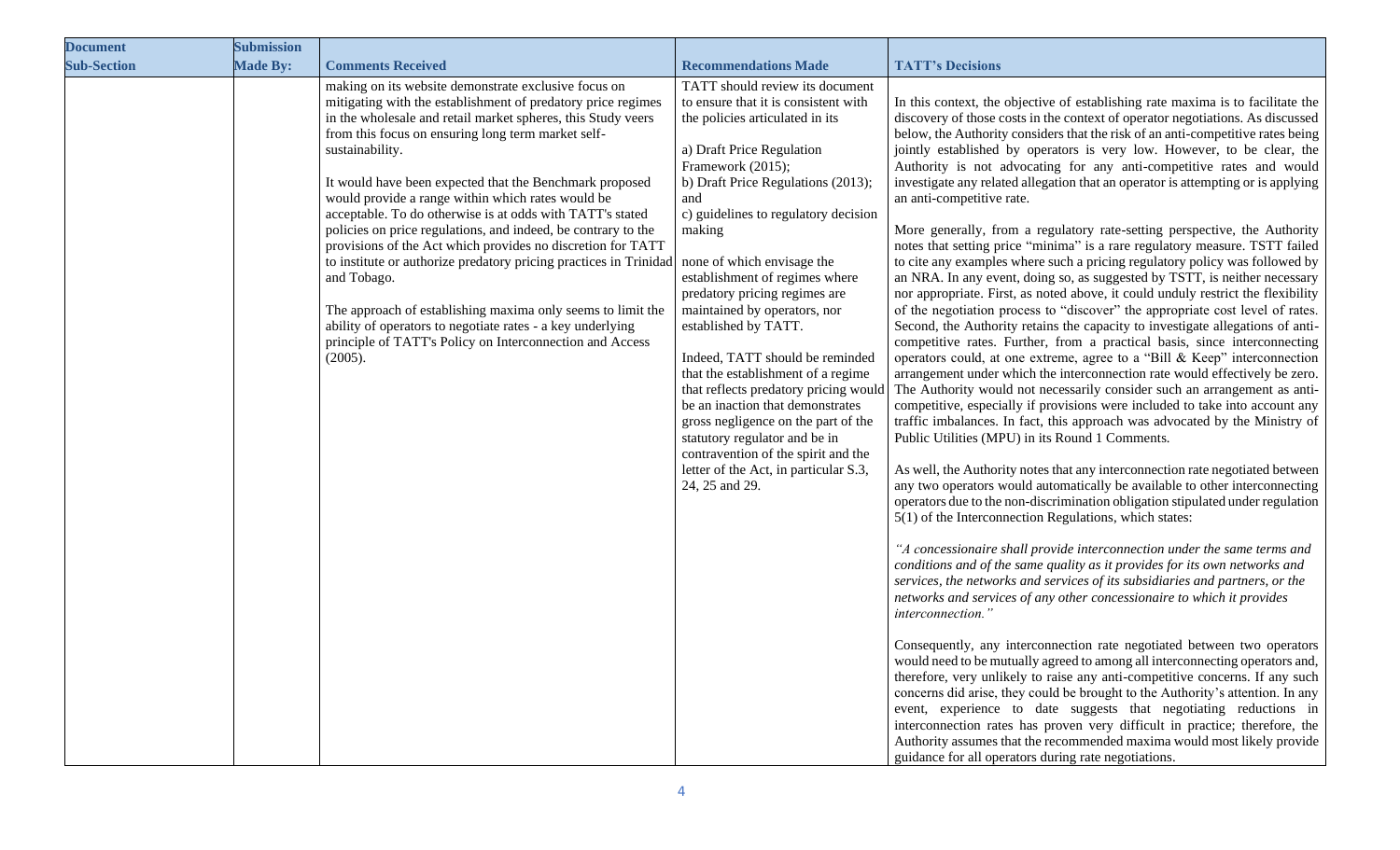| <b>Document</b>                    | <b>Submission</b> |                                                                                                                                                                                                                                                                                                                                                                                                                                                                                                                                                                                                                                                                                                                                                                                                                                                                                                                                                                                  |                                                                                                                                                                                                                                                                                                                                                                                             |                                                                                                                                                                                                                                                                                                                                                                                                                                                                                                                                                                                                                                                                                                                                                                                                                                                                                                                                                                                                                                                                                                                                                                                                                                                                                                                                   |
|------------------------------------|-------------------|----------------------------------------------------------------------------------------------------------------------------------------------------------------------------------------------------------------------------------------------------------------------------------------------------------------------------------------------------------------------------------------------------------------------------------------------------------------------------------------------------------------------------------------------------------------------------------------------------------------------------------------------------------------------------------------------------------------------------------------------------------------------------------------------------------------------------------------------------------------------------------------------------------------------------------------------------------------------------------|---------------------------------------------------------------------------------------------------------------------------------------------------------------------------------------------------------------------------------------------------------------------------------------------------------------------------------------------------------------------------------------------|-----------------------------------------------------------------------------------------------------------------------------------------------------------------------------------------------------------------------------------------------------------------------------------------------------------------------------------------------------------------------------------------------------------------------------------------------------------------------------------------------------------------------------------------------------------------------------------------------------------------------------------------------------------------------------------------------------------------------------------------------------------------------------------------------------------------------------------------------------------------------------------------------------------------------------------------------------------------------------------------------------------------------------------------------------------------------------------------------------------------------------------------------------------------------------------------------------------------------------------------------------------------------------------------------------------------------------------|
| <b>Sub-Section</b>                 | <b>Made By:</b>   | <b>Comments Received</b>                                                                                                                                                                                                                                                                                                                                                                                                                                                                                                                                                                                                                                                                                                                                                                                                                                                                                                                                                         | <b>Recommendations Made</b>                                                                                                                                                                                                                                                                                                                                                                 | <b>TATT's Decisions</b>                                                                                                                                                                                                                                                                                                                                                                                                                                                                                                                                                                                                                                                                                                                                                                                                                                                                                                                                                                                                                                                                                                                                                                                                                                                                                                           |
|                                    |                   |                                                                                                                                                                                                                                                                                                                                                                                                                                                                                                                                                                                                                                                                                                                                                                                                                                                                                                                                                                                  |                                                                                                                                                                                                                                                                                                                                                                                             | The Authority also considers that this approach to effectively establish a<br>recommended "cap" on interconnection rates is fully consistent with the Price<br>Regulations. In the context of regulated retail prices, establishment of price<br>caps is commonplace, but rarely, if ever, explicit price floors. Further, the<br>Authority also considers that the approach to be consistent with the noted<br>guidelines to regulatory decision making as well as the Act.                                                                                                                                                                                                                                                                                                                                                                                                                                                                                                                                                                                                                                                                                                                                                                                                                                                      |
| <b>Executive Summary</b>           | <b>TSTT</b>       | It is not articulated the period of validity of this benchmark<br>study. The first round of consultation was published in 2017.<br>This second round, two years later in 2019.<br>The question arises whether the findings of this report remain<br>applicable to a market which has evolved, by the effluxion of<br>time, well beyond the conditions which guided the initial<br>analysis.<br>TATT should consider whether, due to the delays in the<br>completion of this process, whether this Study will be relevant<br>when interconnection negotiations for the future periods are<br>undertaken.                                                                                                                                                                                                                                                                                                                                                                          | TATT has to articulate the period of<br>validity of this Benchmark Study's<br>results.<br>With two years' passage between the<br>initial review and this second round,<br>should consider scrapping this<br>process and initiating a new one<br>where the information sourced and<br>used will be contemporary and<br>current to the period of<br>consideration - circa 2021 and<br>beyond. | The Authority agrees with TSTT's position on the need to update the Revised<br>2019 Report to include more current interconnection rate data. The Authority<br>has taken action to address this issue by updating the Revised 2019 Report,<br>the results of which are included in the Updated 2021 Report.                                                                                                                                                                                                                                                                                                                                                                                                                                                                                                                                                                                                                                                                                                                                                                                                                                                                                                                                                                                                                       |
| <b>Section 2 Legislative Basis</b> |                   |                                                                                                                                                                                                                                                                                                                                                                                                                                                                                                                                                                                                                                                                                                                                                                                                                                                                                                                                                                                  |                                                                                                                                                                                                                                                                                                                                                                                             |                                                                                                                                                                                                                                                                                                                                                                                                                                                                                                                                                                                                                                                                                                                                                                                                                                                                                                                                                                                                                                                                                                                                                                                                                                                                                                                                   |
| Legislative Basis                  | Digicel           | The Authority sets out the provisions of Section $25(2)(m)$ of<br>the Telecommunications Act, Chap. 47:31 "the Authority<br>shall require a concessionaire to  disaggregate the network<br>and, on a cost oriented basis such as the Authority may<br>prescribe, establish prices for its individual elements and offer<br>the elements at the established prices to other concessionaires<br>of public telecommunications networks and public<br>telecommunications services"<br>This provision clearly sets out that the Authority cannot<br>require a Concessionaire to set prices other than on a cost<br>oriented basis.<br>As we have pointed out in previous submissions during this<br>process the Authority has already prescribed the cost oriented<br>basis on which pricing of interconnect services in Trinidad<br>and Tobago should be set.<br>Specifically on 31 May 2016 TATT proposed this manner to<br>be top-down CCA-LRAIC+ of Digicel's own (actual) costs. | If the Authority wishes to use a<br>benchmarking process it must<br>demonstrate that the output is cost<br>oriented.                                                                                                                                                                                                                                                                        | The Authority notes that that issue was addressed in the Round 1 DoRs (e.g.,<br>pages 1-11).<br>To repeat, the Revised 2019 Report was prepared pursuant to regulation 15(2)<br>of the Interconnection Regulations, which states:<br>"Where the relevant data for the establishment of the costing methodologies,<br>models or formulae are unavailable within a reasonable time, the<br>concessionaire may set interconnection rates with reference to such costing<br>benchmarks, as determined by the Authority, that comport with<br>internationally accepted standards for such benchmarks."<br>The Authority will continue to pursue avenues to advance a cost model which<br>shall be consulted upon in due course. In this context, the Authority is fully<br>mindful of its past proposals with respect to the cost basis for modelling<br>purposes. To be clear, however, for benchmarking purposes, and pursuant to<br>regulation $15(2)$ , the Authority considers that it can take into account costing<br>benchmarks that are based on reasonable costing methodologies, including<br>variations of LRIC+ and pure LRIC. Hence, for the Revised 2019 Report, the<br>Authority used the cost-based averages as lower bounds for benchmarking<br>purposes, and those cost-based averages included a series of costing |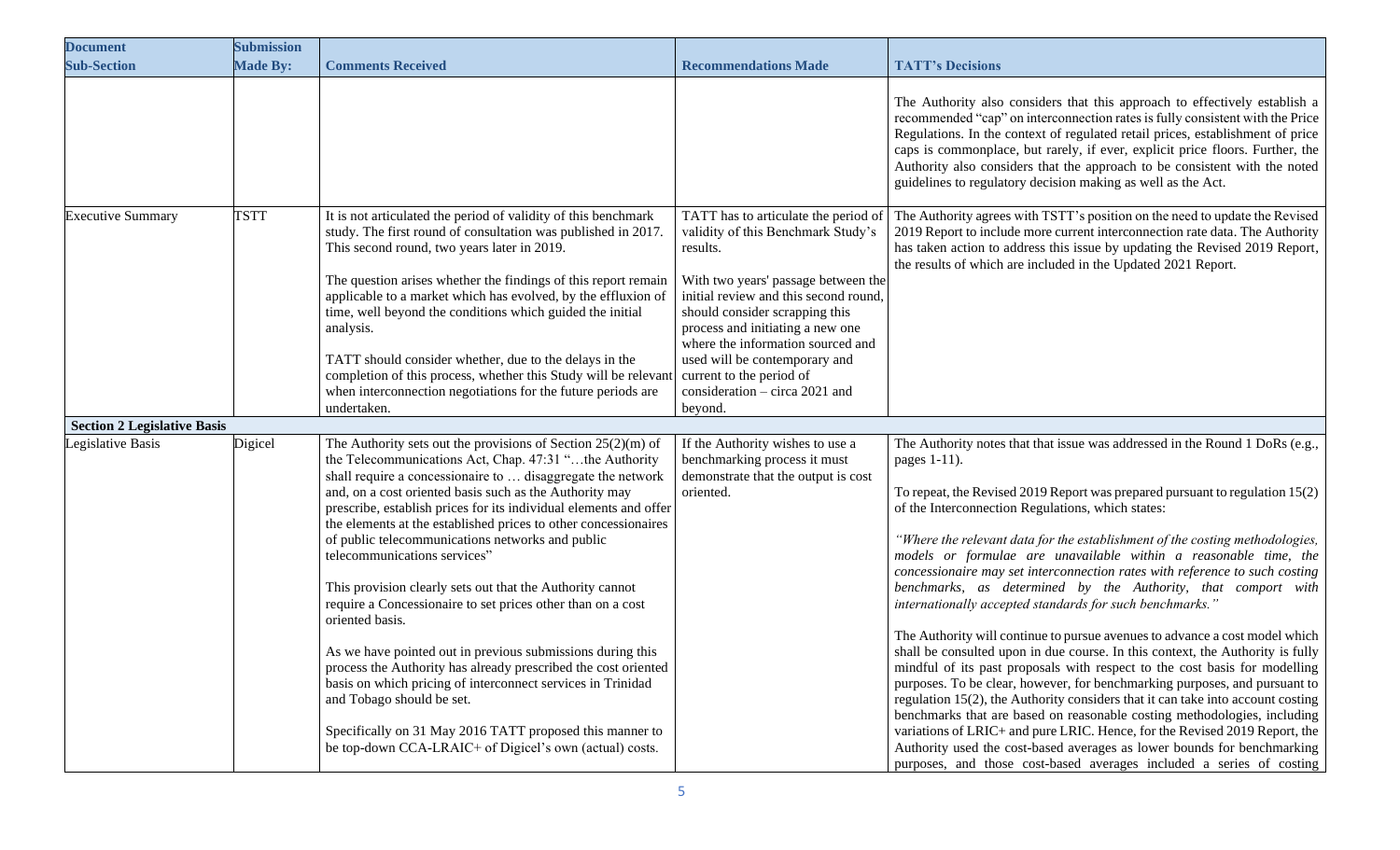| <b>Document</b>    | <b>Submission</b> |                                                                                                                                                                                                                                                                                                                                                                                                                                                                                                                                                                                                                                                                                                                                                                                                                                                                                                                                                       |                                                                                                                                                                                                                                                                                                                                                                                        |                                                                                                                                                                                                                                                                                                                                                                                                                                                                                                                                                                                                                                                                                                                                                                                                                                                                                                                                                                                                                                                                                                                                                                                                                                                         |
|--------------------|-------------------|-------------------------------------------------------------------------------------------------------------------------------------------------------------------------------------------------------------------------------------------------------------------------------------------------------------------------------------------------------------------------------------------------------------------------------------------------------------------------------------------------------------------------------------------------------------------------------------------------------------------------------------------------------------------------------------------------------------------------------------------------------------------------------------------------------------------------------------------------------------------------------------------------------------------------------------------------------|----------------------------------------------------------------------------------------------------------------------------------------------------------------------------------------------------------------------------------------------------------------------------------------------------------------------------------------------------------------------------------------|---------------------------------------------------------------------------------------------------------------------------------------------------------------------------------------------------------------------------------------------------------------------------------------------------------------------------------------------------------------------------------------------------------------------------------------------------------------------------------------------------------------------------------------------------------------------------------------------------------------------------------------------------------------------------------------------------------------------------------------------------------------------------------------------------------------------------------------------------------------------------------------------------------------------------------------------------------------------------------------------------------------------------------------------------------------------------------------------------------------------------------------------------------------------------------------------------------------------------------------------------------|
| <b>Sub-Section</b> | <b>Made By:</b>   | <b>Comments Received</b>                                                                                                                                                                                                                                                                                                                                                                                                                                                                                                                                                                                                                                                                                                                                                                                                                                                                                                                              | <b>Recommendations Made</b>                                                                                                                                                                                                                                                                                                                                                            | <b>TATT's Decisions</b>                                                                                                                                                                                                                                                                                                                                                                                                                                                                                                                                                                                                                                                                                                                                                                                                                                                                                                                                                                                                                                                                                                                                                                                                                                 |
|                    |                   | We note that notwithstanding this being pointed out to the<br>Authority in the previous round of consultation the Authority<br>has chosen to ignore its own findings that the appropriate<br>approach to cost orientation in Trinidad and Tobago is top-<br>down CCA-LRAIC+ and instead use an arithmetic average of<br>MTRs and FTRs from other markets. The underlying cost<br>methodologies for these comparator markets have not been<br>examined by the Authority and the Authority has no idea<br>whether or not these inputs to the benchmark are cost oriented<br>or not. It cannot and does not know if the resulting output is<br>cost oriented. On this basis it is unlawful for the Authority to<br>require Concessionaires to set prices by reference to the<br>Benchmark currently being consulted on.                                                                                                                                  |                                                                                                                                                                                                                                                                                                                                                                                        | benchmarks based on reasonable costing methodologies, including variations<br>of LRIC+ and pure LRIC.<br>Based on the methodology applied in the Revised 2019 Report the Authority<br>is confident that the resultant recommended costing benchmarks are not<br>below costs. Notwithstanding this, as set out in the response below in Section<br>6.3, the Authority considers that the application of the overall methodology<br>included in the Revised 2019 Report, including the normalization analysis,<br>leaves sufficient margin to ensure that the recommended costing benchmarks<br>are above cost.<br>More generally, Digicel's claim that the Revised 2019 Report does not take<br>in consideration the nature of the cost methodologies used in comparator<br>jurisdictions is incorrect. The approach followed to set interconnection rates<br>in each benchmark sample jurisdiction has been carefully considered.                                                                                                                                                                                                                                                                                                                       |
| Legislative Basis  | Digicel           | The Authority also sets out the provisions of regulation $15(2)$<br>of the Interconnection Regulations:<br>" $15(2)$ Where the relevant data for the establishment of the<br>costing methodologies, models or formulae are unavailable<br>within a reasonable time, the concessionaire may set<br>interconnection rates with reference to such costing<br>benchmarks, as determined by the Authority, that comport<br>with internationally accepted standards for such<br>benchmarks.'<br>The Authority has already defined the costing methodology as<br>being top-down CCA-LRAIC+. The Authority may only use<br>benchmarks where models or formulae are not available in a<br>reasonable time.<br>It is notable that the Authority's last activity on the<br>development of a model was in 2016. Any unavailability of a<br>model or formulae is a direct result of the Authority's<br>inaction. The Authority now proposes to make use of a delay | The Authority has prematurely<br>invoked the provisions of<br>Regulation $15(2)$ and has adopted a<br>benchmarking methodology which<br>does not comport with international<br>standards.<br>The Authority must either adopt a<br>new benchmarking methodology OR<br>abandon the premature invocation of<br>Regulation $15(2)$ and proceed<br>instead with a proper cost<br>modelling. | The Authority notes Digicel's comments but disagrees with Digicel's claim<br>that interconnection "price" benchmarks are not the same as "cost"<br>benchmarks and, therefore, the former cannot be used for benchmarking<br>purposes pursuant to regulation 15(2) of the Interconnection Regulations.<br>As indicated in the response to Digicel's previous comment above, the<br>costing benchmarks included in the cost-based sample averages used by the<br>Authority as lower bounds for benchmarking purposes are based on standard<br>costing methodologies, including variations of LRIC+ or Pure LRIC.<br>Digicel's claim that the benchmarking study does not comport with<br>international standards is also incorrect. As previously noted in the Round 1<br>DoRs, the approach used is consistent with the Practical Guide on<br>Benchmarking Telecommunication Prices, issued by the International<br>Telecommunication Union (ITU) published August 2014. <sup>1</sup> As noted, it has<br>been used several times in the Turks and Caicos Islands, including in an<br>interconnection rate review consultation conducted in 2020 (in which Digicel<br>participated). <sup>2</sup> Further references demonstrating the compliance of the |

<sup>&</sup>lt;sup>1</sup> [https://www.itu.int/pub/D-PREF-EF.PG.BENCH-2014.](https://www.itu.int/pub/D-PREF-EF.PG.BENCH-2014)

<sup>&</sup>lt;sup>2</sup> February 2020 Consultation Document: <http://www.telecommission.tc/content/root/files/20200224204717-TCI-Interconnection-Rate-Review-ConDoc-February-24-2020.pdf> and October 2020 Decision: [http://www.telecommission.tc/content/root/files/20201013202350-TCI-3rd-ICR-Review-Decision-DN-2020-2-Final.pdf.](http://www.telecommission.tc/content/root/files/20201013202350-TCI-3rd-ICR-Review-Decision-DN-2020-2-Final.pdf)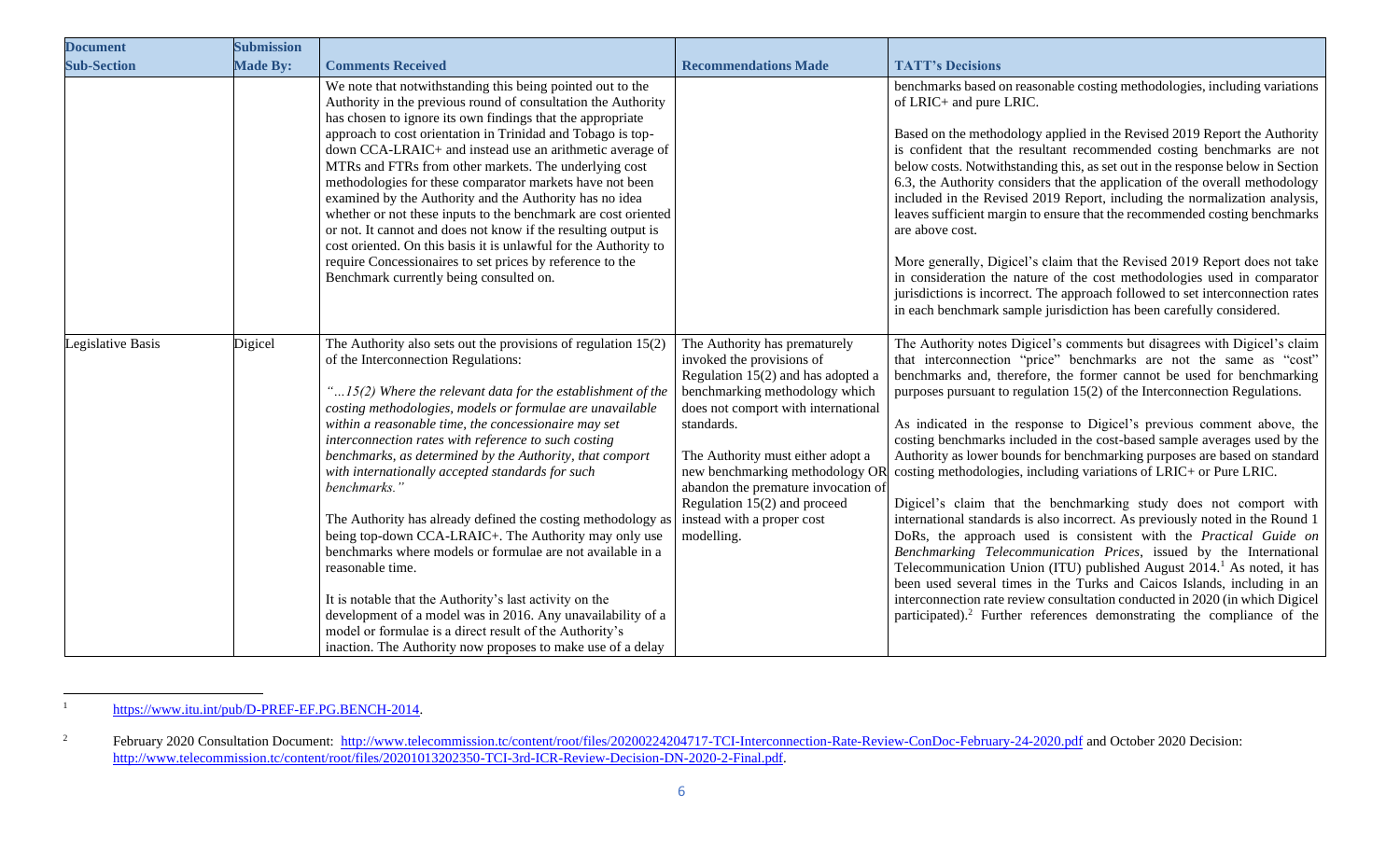| <b>Document</b>    | <b>Submission</b> |                                                                                                                                                                                                                                                                                                                                                                                        |                             |                                                                                                                                                                                                                                                                                                                                                                                                                                                                                                                                                              |
|--------------------|-------------------|----------------------------------------------------------------------------------------------------------------------------------------------------------------------------------------------------------------------------------------------------------------------------------------------------------------------------------------------------------------------------------------|-----------------------------|--------------------------------------------------------------------------------------------------------------------------------------------------------------------------------------------------------------------------------------------------------------------------------------------------------------------------------------------------------------------------------------------------------------------------------------------------------------------------------------------------------------------------------------------------------------|
| <b>Sub-Section</b> | <b>Made By:</b>   | <b>Comments Received</b>                                                                                                                                                                                                                                                                                                                                                               | <b>Recommendations Made</b> | <b>TATT's Decisions</b>                                                                                                                                                                                                                                                                                                                                                                                                                                                                                                                                      |
|                    |                   | of its own making to invoke the provisions of Regulation<br>$15(2)$ .                                                                                                                                                                                                                                                                                                                  |                             | benchmarking approach with international standards are provided in the<br>Round 1 DoRs (pages 9-11 and $18-20$ ). <sup>3</sup>                                                                                                                                                                                                                                                                                                                                                                                                                               |
|                    |                   | Digicel's position is that delays due to the Authority's<br>management of the model development do not make the time<br>"unreasonable" and that invoking such delays as the basis for<br>abandoning the model development and using a benchmark is<br>not permissible.<br>Digicel notes that the intent of Regulation 15(2) would appear                                               |                             | The only evidence offered by Digicel to suggest that the benchmarking study<br>does not comport to international standards is reference to a brief excerpt<br>from a 2009 letter from the Director General (DG) of the National Regulatory<br>Agency (NRA) in Malta. The letter excerpt comments on the use of price<br>comparisons for the purpose of setting price controls. It suggests that<br>"objective criteria" should be used when selecting comparator jurisdictions<br>and that differences between "the relevant market(s) in the different [EU] |
|                    |                   | be to provide a proxy for a fully modelled price in a<br>"reasonable" timeframe.                                                                                                                                                                                                                                                                                                       |                             | Member States and its home market" should also be taken into account.<br>Based on this brief excerpt, Digicel states that this "imposes a high standard<br>on the selection of comparators" and requires that the regulator select                                                                                                                                                                                                                                                                                                                           |
|                    |                   | The Authority commenced the current benchmarking process<br>in 2016 and took two years to respond to the previous round<br>of consultation. It is by reference to this protracted timeline                                                                                                                                                                                             |                             | comparators that "make the most suitable basis for comparison".<br>In response, the Authority first notes that this brief excerpt from a letter does                                                                                                                                                                                                                                                                                                                                                                                                         |
|                    |                   | that the time to develop a model must be judged to be<br>reasonable or unreasonable.                                                                                                                                                                                                                                                                                                   |                             | not amount to an "international standard" for benchmarking studies. The<br>Authority would refer Digicel to the above-noted ITU Guide as an example<br>of a more suitable reference for this purpose. Second, it is unclear what the                                                                                                                                                                                                                                                                                                                         |
|                    |                   | It is Digicel's view that the Authority has not sufficiently<br>made the case that the availability of the model is<br>unreasonably long and therefore has no lawful basis to invoke<br>the provisions of Regulation $15(2)$ .                                                                                                                                                         |                             | objective or purpose of the cited excerpt was since Digicel did not provide a<br>full copy of the letter or any context for the letter. It could be that the Malta<br>NRA DG was concerned about the use of some EU Members as comparators<br>to Malta, but it is unclear from the little information provided by Digicel. In<br>any case, the Authority's benchmarking study does not use EU Members as                                                                                                                                                     |
|                    |                   | Digicel notes that Regulation $15(2)$ sets out that where it is<br>used then Concessionaires may set prices by reference to "<br>costing benchmarks, as determined by the Authority, that<br>comport with internationally accepted standards for such<br>benchmarks" [emphasis added]                                                                                                  |                             | comparator jurisdictions (though they are used for sensitivity and cross-check<br>purposes). Third, and perhaps most importantly, the benchmarking study<br>includes a set of "objective" sample jurisdiction selection criteria that ensure<br>all selected sample jurisdictions are suitable comparators. The Authority<br>believes that its criteria does indeed meet a "high standard on the selection of<br>comparators". In addition, sensitivity and normalisation analysis were also                                                                 |
|                    |                   | It should be noted that what is permitted is the use of "costing<br>benchmarks" and not "pricing benchmarks". This means that<br>the comparators used in the benchmark must be cost<br>references not price references. Unless the Authority can<br>demonstrate that the comparators it wishes to use are cost<br>comparators then they cannot be used in the benchmarking<br>process. |                             | conducted to take into account differences between selected sample<br>jurisdictions and Trinidad and Tobago. In other words, the methodology used<br>in the Revised 2019 Report is consistent with international standards.                                                                                                                                                                                                                                                                                                                                  |

<sup>&</sup>lt;sup>3</sup> An additional, a recent comparable benchmarking approach was conducted by the NRA in The Bahamas (URCA) – September 2019 Preliminary Determination: [https://www.urcabahamas.bs/consultations/ecs-49-](https://www.urcabahamas.bs/consultations/ecs-49-2019-wholesale-fixed-and-mobile-termination-rates-for-smp-licensees/) [2019-wholesale-fixed-and-mobile-termination-rates-for-smp-licensees/](https://www.urcabahamas.bs/consultations/ecs-49-2019-wholesale-fixed-and-mobile-termination-rates-for-smp-licensees/) and December 2019 Final Determination: [https://www.urcabahamas.bs/consultations/ecs-74-2019-wholesale-fixed-and-mobile-termination](https://www.urcabahamas.bs/consultations/ecs-74-2019-wholesale-fixed-and-mobile-termination-rates-for-smp-licensees/)[rates-for-smp-licensees/.](https://www.urcabahamas.bs/consultations/ecs-74-2019-wholesale-fixed-and-mobile-termination-rates-for-smp-licensees/)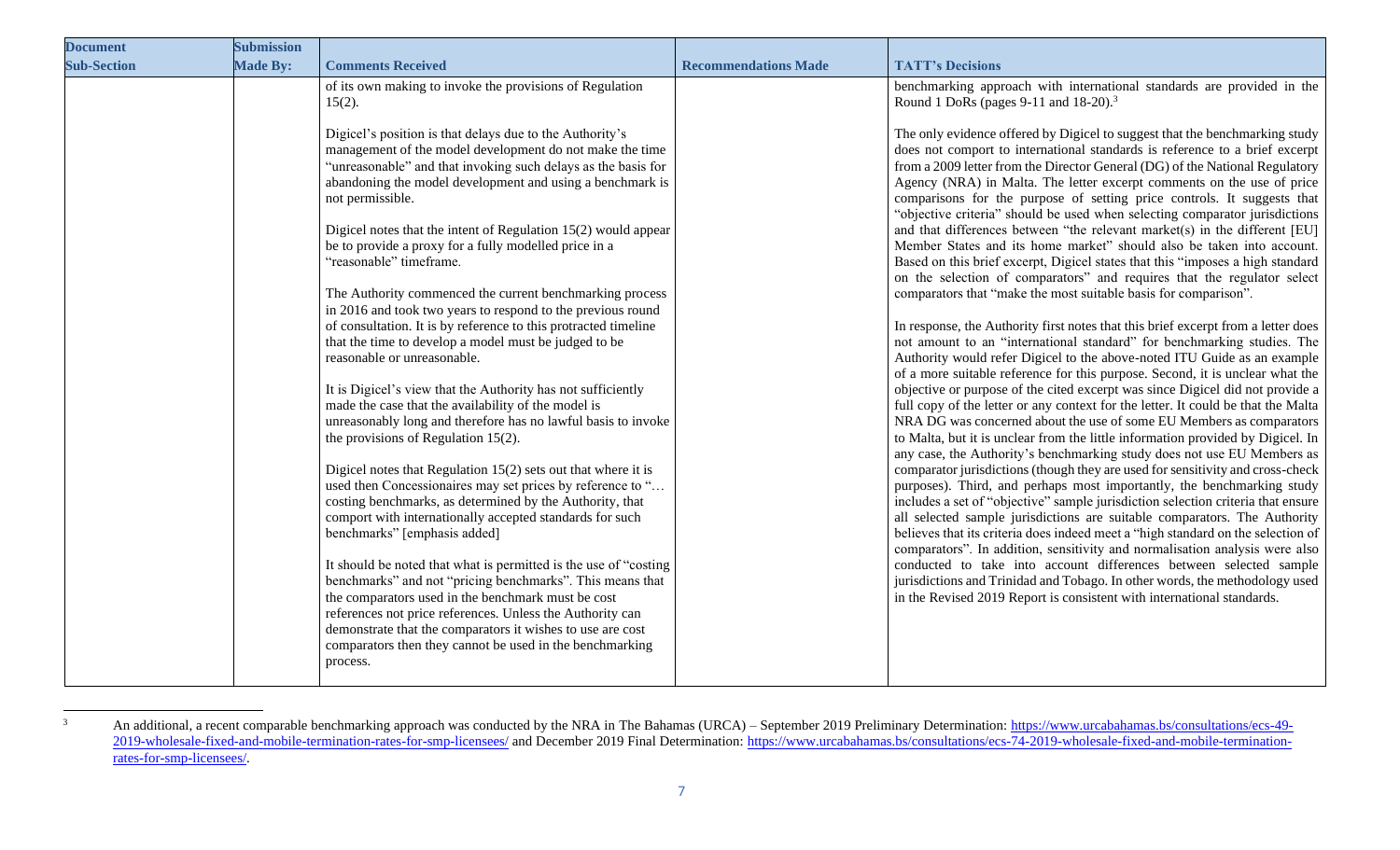| <b>Document</b>    | <b>Submission</b> |                                                                                                                                                                                                   |                             |                                                                                                                                                                                                                                            |
|--------------------|-------------------|---------------------------------------------------------------------------------------------------------------------------------------------------------------------------------------------------|-----------------------------|--------------------------------------------------------------------------------------------------------------------------------------------------------------------------------------------------------------------------------------------|
| <b>Sub-Section</b> | <b>Made By:</b>   | <b>Comments Received</b>                                                                                                                                                                          | <b>Recommendations Made</b> | <b>TATT's Decisions</b>                                                                                                                                                                                                                    |
|                    |                   | Further any such benchmarks must "comport with<br>internationally accepted standards"                                                                                                             |                             | Digicel also provides a two-paragraph excerpt from an un-dated Irish Court<br>decision <sup>4</sup> that, in turn, cites an excerpt from an un-dated ComReg (the Irish                                                                     |
|                    |                   | The Authority sets out that the benchmarking conforms to a<br>methodology used previously by its Consultant in the Turks                                                                          |                             | NRA) decision that, further still, summarizes certain conclusions of an<br>undated, untitled third-party consultant's report (prepared by Analysys<br>Mason for ComReg) on factors that could influence mobile interconnection             |
|                    |                   | and Caicos Islands.                                                                                                                                                                               |                             | incremental costs levels across EU Member States. The excerpt from the<br>Court Decision also indicates that the court found the consultant's                                                                                              |
|                    |                   | This is a single reference not an internationally accepted<br>standard.                                                                                                                           |                             | conclusions to be tentative in nature, but otherwise the Court offered no<br>conclusions on benchmarking methodology matters. Based on this excerpt,                                                                                       |
|                    |                   | The EU Regulatory Framework governs 28 member states. In                                                                                                                                          |                             | Digicel claims that ComReg used a greater number of selection criteria than<br>the Authority and yet ComReg was nevertheless criticised for not using an                                                                                   |
|                    |                   | a letter dated 26th June, 2009, written by the Director General<br>of the Commission responsible for the telecommunications<br>sector to the NRA in Malta, by way of comment under Article        |                             | even larger number of selection criteria. On this basis, Digicel claims the<br>Authority's benchmark study is out of step with international standards.                                                                                    |
|                    |                   | $7(3)$ of the Framework Directive on that authority's<br>notification of proposed obligations including price control, it                                                                         |                             | In response, the Authority notes that there is once again no background or<br>context provided with the excerpt from the referenced Irish Court decision.                                                                                  |
|                    |                   | advised:                                                                                                                                                                                          |                             | It appears that Digicel considers the benchmarking jurisdiction selection<br>criteria that were discussed in the Irish Court decision to be too limited in                                                                                 |
|                    |                   | "if an NRA decides to impose price regulation on the basis<br>of a comparison with other countries, it should carefully select<br>objective criteria and clearly justify the reasons for which it |                             | nature. However, the benchmarking jurisdiction selection criteria being<br>discussed in the decision were neither identified in the excerpt nor provided<br>by Digicel. In any event, in the Authority's view an excerpt from an un-dated, |
|                    |                   | believes that the relevant market( $s$ ) in these countries, against<br>the background of those criteria, make the most suitable basis                                                            |                             | Irish Court decision does not constitute an "international standard" for<br>benchmarking study purposes.                                                                                                                                   |
|                    |                   | for comparison, taking into account differences between the<br>conditions prevailing on the relevant market( $s$ ) in the different<br>Member States and its home market."                        |                             | The Commission adds that many of the factors included in the summary<br>included in the excerpt from the un-dated and untitled Analysys Mason report                                                                                       |
|                    |                   | This imposes a high standard on the selection of comparators.                                                                                                                                     |                             | (which appears to be very old since it refers to 2G/3G mobile technology)<br>conflate benchmarking jurisdiction selection criteria and normalization                                                                                       |
|                    |                   | It requires that a regulator must select comparators "make the<br>most suitable basis for comparison"                                                                                             |                             | considerations. The Revised 2019 Report includes a detailed set of objection<br>sample selection criteria and well as a comprehensive set of normalization                                                                                 |
|                    |                   | In the judgement in a successful appeal against the use of<br>benchmarking by the Irish Regulator the Court of First                                                                              |                             | factors.<br>In conclusion, the Authority considers Digicel's claim that the benchmarking                                                                                                                                                   |
|                    |                   | Instance set out the following:                                                                                                                                                                   |                             | methodology relied on by TATT is not consistent with international standards<br>to be not only incorrect but also baseless.                                                                                                                |
|                    |                   | "127. The appellant was amongst the undertakings which<br>made submissions by way of objection to the proposed                                                                                    |                             |                                                                                                                                                                                                                                            |
|                    |                   | benchmarking approach. As already indicated, in Section<br>7.2.3 of the Price Control Decision, ComReg sets out its                                                                               |                             |                                                                                                                                                                                                                                            |

<sup>&</sup>lt;sup>4</sup> The Authority notes that it was unable to locate copy of the full Irish Court decision using the link provided in Digicel's Round 2 Comments. Therefore, the Authority has not seen the full decision. In any event, as noted, Digicel did not provide background on or any context for the decision to offer any explanation or justification of its relevance to the present proceeding.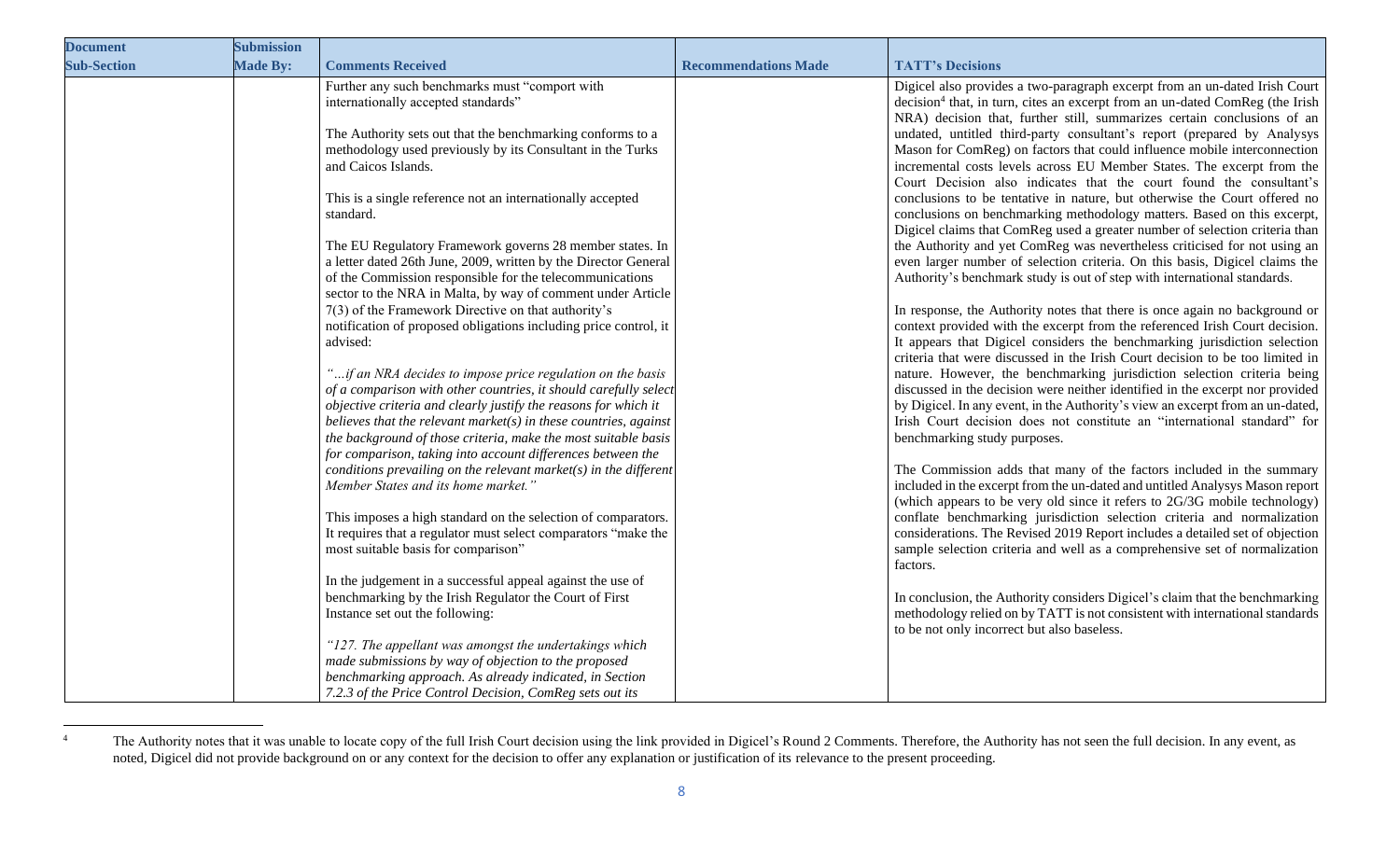| <b>Document</b>    | <b>Submission</b> |                                                                                                                                                                                                                                                                                                                                                                                                                                                                                                                                                                                                                                                                                                                                                                                                                                                                                                                                                                                                                                                                                                                                                                                                                                                                                                                                                                                                                                                                                                                                                                                                                                                                                                                                                                                                                                                                                                                                                                                                                                                                                                                                                                                                                                                                                                                                                     |                             |                         |
|--------------------|-------------------|-----------------------------------------------------------------------------------------------------------------------------------------------------------------------------------------------------------------------------------------------------------------------------------------------------------------------------------------------------------------------------------------------------------------------------------------------------------------------------------------------------------------------------------------------------------------------------------------------------------------------------------------------------------------------------------------------------------------------------------------------------------------------------------------------------------------------------------------------------------------------------------------------------------------------------------------------------------------------------------------------------------------------------------------------------------------------------------------------------------------------------------------------------------------------------------------------------------------------------------------------------------------------------------------------------------------------------------------------------------------------------------------------------------------------------------------------------------------------------------------------------------------------------------------------------------------------------------------------------------------------------------------------------------------------------------------------------------------------------------------------------------------------------------------------------------------------------------------------------------------------------------------------------------------------------------------------------------------------------------------------------------------------------------------------------------------------------------------------------------------------------------------------------------------------------------------------------------------------------------------------------------------------------------------------------------------------------------------------------|-----------------------------|-------------------------|
| <b>Sub-Section</b> | <b>Made By:</b>   | <b>Comments Received</b>                                                                                                                                                                                                                                                                                                                                                                                                                                                                                                                                                                                                                                                                                                                                                                                                                                                                                                                                                                                                                                                                                                                                                                                                                                                                                                                                                                                                                                                                                                                                                                                                                                                                                                                                                                                                                                                                                                                                                                                                                                                                                                                                                                                                                                                                                                                            | <b>Recommendations Made</b> | <b>TATT's Decisions</b> |
|                    |                   | response to the submissions that were made. It acknowledges<br>"the possible issues with using a benchmark approach and the<br>robustness of such an approach" and in order to "address<br>these concerns" commissioned Analysys Mason to conduct a<br>study of the models developed in the other Member States.<br>That benchmarking report sought to examine whether the<br>underlying "cost drivers" of the rates differed between<br>countries and endeavoured to compare the situation in Ireland<br>with other Member States in relation to the characteristics<br>that materially affect pure incremental cost of the termination<br>service for mobile calls. At para. 7.31 of the Price Control<br>Decision ComReg summarises the conclusions made by its<br>consultants in the analysis.<br>The summary is as follows:<br>"- Two of the factors analysed (the extent of network coverage<br>and voice usage) may lead to termination cost being higher in<br>Ireland than the average of the benchmarked countries.<br>- One of the factors analysed (market share) may lead to<br>termination costs being lower in Ireland than the average of<br>the benchmarked countries.<br>- For five factors analysed (spectrum allocations, 2G/3G<br>traffic mix, population density, radio deployment costs and<br>WACC) it is not obvious at this stage whether they may lead to<br>termination costs being higher or lower in Ireland than the<br>average of the benchmarked countries.<br>- Seven factors analysed (spectrum fees, topography,<br>subscriber penetration, mobile broadband usage, switching<br>network topology and costs, back haul technology and model<br>duration) would probably not lead to termination costs being<br>different from the average of the benchmark countries."<br>128. It is striking that the conclusions of the consultants are<br>couched in terms which are either tentative or speculative.<br>Two of the factors might lead to higher costs in Ireland and<br>one to a lower termination cost. But in respect of the twelve<br>other factors examined, there is clearly a high degree of either<br>express or implied uncertainty as to what the position is."<br>The selection criteria used by the Authority to ensure that the<br>comparators it uses are appropriate are far fewer that those |                             |                         |
|                    |                   | used by the Irish Regulator and the Irish Regulator was                                                                                                                                                                                                                                                                                                                                                                                                                                                                                                                                                                                                                                                                                                                                                                                                                                                                                                                                                                                                                                                                                                                                                                                                                                                                                                                                                                                                                                                                                                                                                                                                                                                                                                                                                                                                                                                                                                                                                                                                                                                                                                                                                                                                                                                                                             |                             |                         |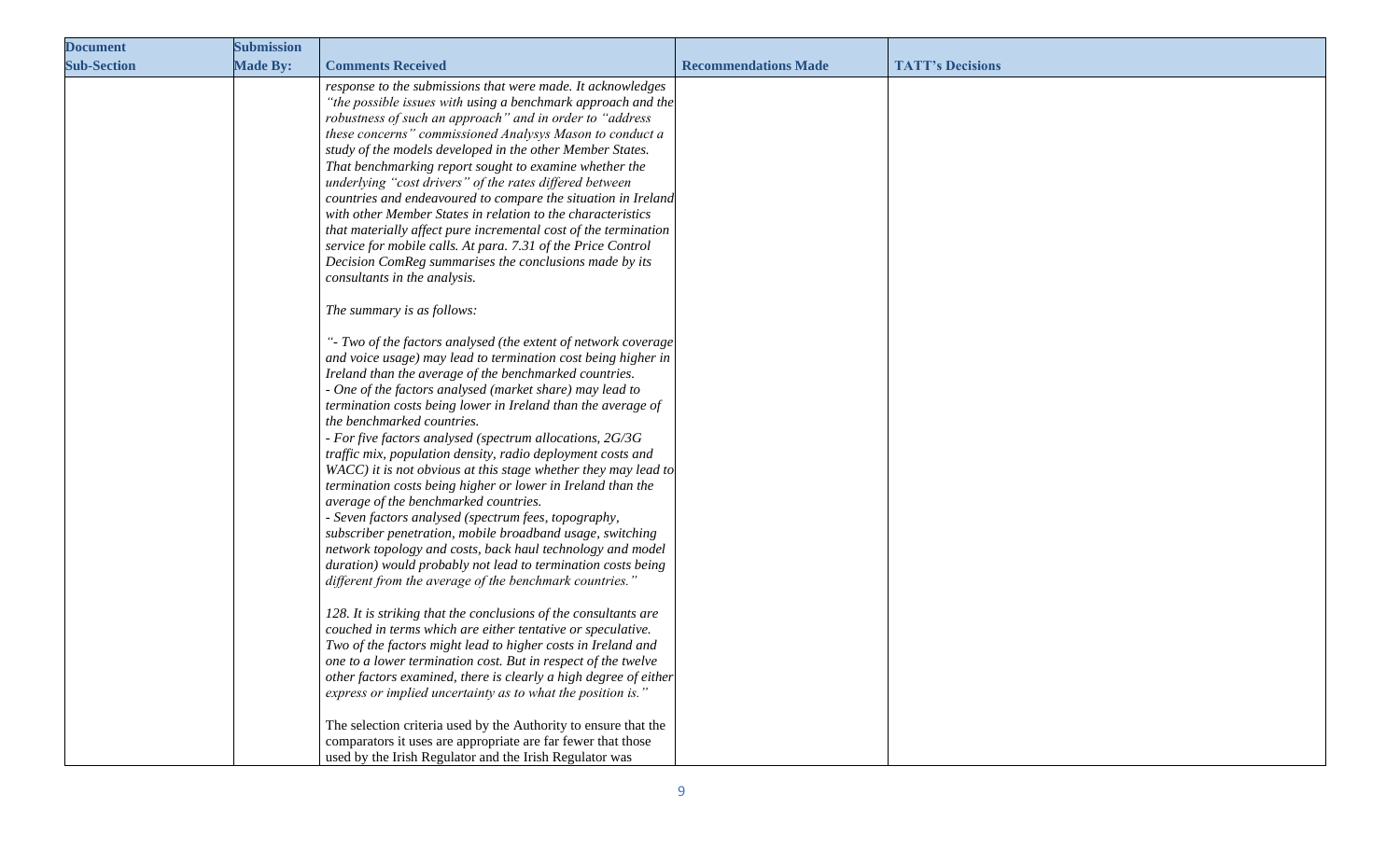| <b>Document</b>                                      | <b>Submission</b> |                                                                                                                                                                                                                                                                                                                                                                                                                                                                                                                                                                                                                                                                                                                                                                                                                                                                                                                                                                                                                                                                                   |                                                                                                                                                                                                                                                                                                                         |                                                                                                                                                                                                                                                                                                                                                                                                                                                                                                                                                                                                                                                                                                                                                                                                                                                                                          |
|------------------------------------------------------|-------------------|-----------------------------------------------------------------------------------------------------------------------------------------------------------------------------------------------------------------------------------------------------------------------------------------------------------------------------------------------------------------------------------------------------------------------------------------------------------------------------------------------------------------------------------------------------------------------------------------------------------------------------------------------------------------------------------------------------------------------------------------------------------------------------------------------------------------------------------------------------------------------------------------------------------------------------------------------------------------------------------------------------------------------------------------------------------------------------------|-------------------------------------------------------------------------------------------------------------------------------------------------------------------------------------------------------------------------------------------------------------------------------------------------------------------------|------------------------------------------------------------------------------------------------------------------------------------------------------------------------------------------------------------------------------------------------------------------------------------------------------------------------------------------------------------------------------------------------------------------------------------------------------------------------------------------------------------------------------------------------------------------------------------------------------------------------------------------------------------------------------------------------------------------------------------------------------------------------------------------------------------------------------------------------------------------------------------------|
| <b>Sub-Section</b>                                   | <b>Made By:</b>   | <b>Comments Received</b>                                                                                                                                                                                                                                                                                                                                                                                                                                                                                                                                                                                                                                                                                                                                                                                                                                                                                                                                                                                                                                                          | <b>Recommendations Made</b>                                                                                                                                                                                                                                                                                             | <b>TATT's Decisions</b>                                                                                                                                                                                                                                                                                                                                                                                                                                                                                                                                                                                                                                                                                                                                                                                                                                                                  |
|                                                      |                   | criticised for not properly analysing this expanded set of<br>selection criteria in choosing the comparators.<br>In light of this it is Digicel's view that the benchmarking<br>method chosen by the Authority does not comport with<br>internationally accepted standards and is ultra vires.                                                                                                                                                                                                                                                                                                                                                                                                                                                                                                                                                                                                                                                                                                                                                                                    |                                                                                                                                                                                                                                                                                                                         |                                                                                                                                                                                                                                                                                                                                                                                                                                                                                                                                                                                                                                                                                                                                                                                                                                                                                          |
| Legislative Basis                                    | <b>CCTL</b>       | The Telecommunications (Interconnection) Regulations<br>$(2006)$ provides in Section 15(1) that,<br>"A concessionaire shall set interconnection rates based on<br>cost determined in accordance with such costing<br>methodologies and models and formulae as the Authority may<br>from time to time establish."<br>Section 15(2) further provides that,<br>"Where the relevant data for the establishment of the costing<br>methodologies, models or formulae are unavailable within a<br>reasonable time, the concessionaire may set interconnection<br>rates with reference to such costing benchmarks, as<br>determined by the Authority that comport with international<br>accepted standards for such benchmarks."<br>Given the there is no industry cost model that is established<br>and approved by TATT, and relying on the provisions of<br>Section 15(2), CCTL supports using the output from, "Results<br>of an Interconnection Benchmark Study for the<br>Telecommunications Sector of Trinidad and Tobago 2019" to<br>inform the setting of interconnection rates. | Consistent with provisions of<br>Section $15(2)$ of the<br>Telecommunication's<br>(Interconnection) Regulations<br>(2006) CCTL supports the use of the<br>results of the benchmark study to<br>inform the setting of interconnection<br>rates in the absence of an industry<br>cost model which is approved by<br>TATT. | The Authority acknowledges and appreciates CCTL's support for the<br>approach to setting the recommended costing benchmarks included in the<br>Revised 2019 Report.                                                                                                                                                                                                                                                                                                                                                                                                                                                                                                                                                                                                                                                                                                                      |
| <b>Section 3 Benchmark Sample Selection Criteria</b> |                   |                                                                                                                                                                                                                                                                                                                                                                                                                                                                                                                                                                                                                                                                                                                                                                                                                                                                                                                                                                                                                                                                                   |                                                                                                                                                                                                                                                                                                                         |                                                                                                                                                                                                                                                                                                                                                                                                                                                                                                                                                                                                                                                                                                                                                                                                                                                                                          |
| 3.1 Sample Selection Criteria Digicel                |                   | As pointed out in previous submissions the Authority has used<br>a very limited set of criteria in selecting comparators and has<br>excluded selection criteria which would ensure that the<br>benchmark output was a reasonable proxy for the actual cost<br>of termination in Trinidad and Tobago.<br>Most strikingly the criteria did not seek to select comparators<br>with similar technology usage, coverage or voice usage to<br>Trinidad and Tobago. As indicated in the Irish Judgement two<br>of these factors could lead to higher MTRs.<br>The Authority's approach to coming up with a proxy for unit<br>costs for termination in Trinidad and Tobago and using these                                                                                                                                                                                                                                                                                                                                                                                                | The Authority should revise its<br>comparator selection criteria to<br>ensure that only comparator data<br>which can act as a reasonable proxy<br>for unit termination cost in Trinidad<br>and Tobago are used.                                                                                                         | The Authority notes that Digicel raised this same comparator selection<br>criteria issue in its Round 1 Comments and they were addressed by the<br>Authority in the Round 1 DoRs (pages 86-89).<br>To start, the Authority notes that Digicel appears to have conflated<br>benchmarking sample selection criteria with normalisation considerations.<br>The sample selection criteria set out in Section 3 of Revised 2019 Report<br>ensure that the jurisdictions in the included in the benchmarking sample are<br>suitably and directly comparable to Trinidad and Tobago. That does not mean<br>that each selected jurisdiction must be virtually identical to Trinidad and<br>Tobago, but rather reasonably comparable. The Authority considers that the<br>benchmarking study more than adequately meets this objective by focusing<br>strictly on Caribbean island jurisdictions. |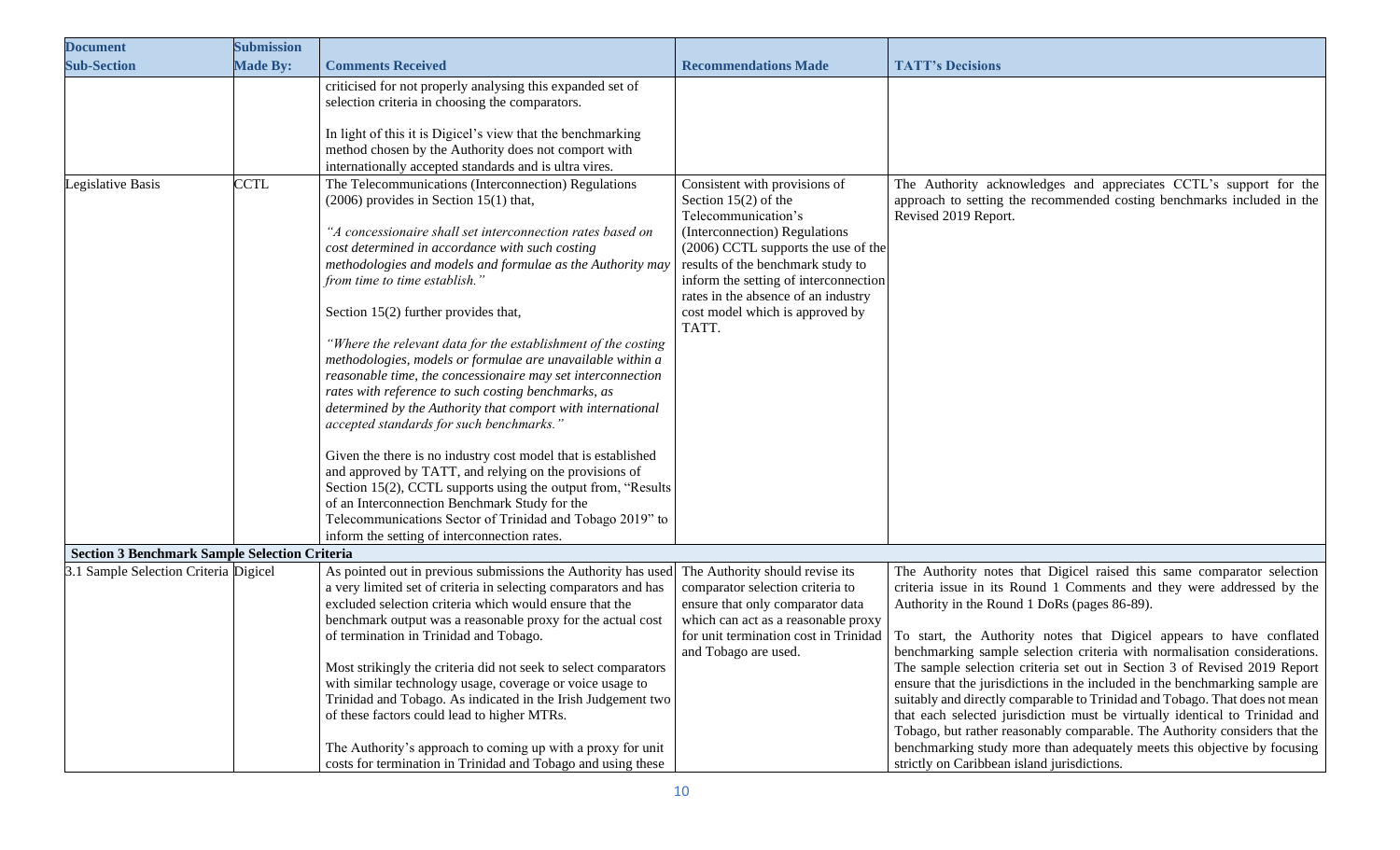| <b>Document</b>    | <b>Submission</b> |                                                                                                                                                                                                                                                                                                                                                                                                                                                                                                                                                                                                                                                            |                             |                                                                                                                                                                                                                                                                                                                                                                                                                                                                                                                                                                                                                                                                                                                                                                                                                                                                                                                                                                                                                        |
|--------------------|-------------------|------------------------------------------------------------------------------------------------------------------------------------------------------------------------------------------------------------------------------------------------------------------------------------------------------------------------------------------------------------------------------------------------------------------------------------------------------------------------------------------------------------------------------------------------------------------------------------------------------------------------------------------------------------|-----------------------------|------------------------------------------------------------------------------------------------------------------------------------------------------------------------------------------------------------------------------------------------------------------------------------------------------------------------------------------------------------------------------------------------------------------------------------------------------------------------------------------------------------------------------------------------------------------------------------------------------------------------------------------------------------------------------------------------------------------------------------------------------------------------------------------------------------------------------------------------------------------------------------------------------------------------------------------------------------------------------------------------------------------------|
| <b>Sub-Section</b> | <b>Made By:</b>   | <b>Comments Received</b>                                                                                                                                                                                                                                                                                                                                                                                                                                                                                                                                                                                                                                   | <b>Recommendations Made</b> | <b>TATT's Decisions</b>                                                                                                                                                                                                                                                                                                                                                                                                                                                                                                                                                                                                                                                                                                                                                                                                                                                                                                                                                                                                |
|                    |                   | comparators is akin to trying to determine the height of a<br>particular person in Trinidad by generating an average of the<br>average heights of nationals in other Caribbean countries<br>while excluding averages which are more than 7 years old.<br>The Authority's approach in using comparators with a wide<br>range of underlying costing methodology means that the<br>resulting benchmark is not even an estimate of what cost<br>oriented interconnect pricing would be in Trinidad and<br>Tobago but is an average of the output of different costing<br>methodologies without any reference to their relevance to<br>local market conditions. |                             | More specific geographic, demographic and socio-economic factors are also<br>considered in the benchmarking study as normalisation variables, and they<br>include:<br>population size<br>a)<br>$\mathbf{b}$<br>land area<br>population density<br>$\mathbf{c})$<br>$\mathbf{d}$<br>GDP per capita<br>fixed subscriber count<br>e)<br>f)<br>mobile subscriber count<br>fixed line density<br>g)<br>h)<br>mobile density<br>$\mathbf{i}$<br>number of mobile service providers (as a measure of market<br>competitiveness)<br>whether or not interconnection rates were set on the basis of a<br>j)<br>costs or some other approach<br>As explained in the Round 1 DoRs, voice usage and coverage area across<br>benchmarking sample jurisdictions are generally not publicly available<br>information. However, they are captured indirectly in the study by examining<br>the effect, if any, of population levels and density and subscriber count levels<br>and penetration across benchmarking sample jurisdictions. |
|                    |                   |                                                                                                                                                                                                                                                                                                                                                                                                                                                                                                                                                                                                                                                            |                             | As noted in the Round 1 DoRs, the Authority agrees that differences in<br>mobile and/or or fixed network technologies may affect the relative levels of<br>interconnection costs between sample jurisdictions. However, specifying and<br>quantifying technology variables in a useful and meaningful manner for<br>normalisation purposes is not straightforward, and no suggestions on how<br>this could be accomplished (e.g., through reference to another benchmarking<br>study) were offered by Digicel.                                                                                                                                                                                                                                                                                                                                                                                                                                                                                                         |
|                    |                   |                                                                                                                                                                                                                                                                                                                                                                                                                                                                                                                                                                                                                                                            |                             | That said, the Authority notes that of the 9 jurisdictions included in the post-<br>2012 benchmarking sample in the Revised 2019 Report, Digicel operates in<br>6 (or 66%) of them. Cable & Wireless (which owns significant positions both<br>TSTT and CCTL) operates in 7 (or 78%) of them. The Authority does not<br>consider there is any reason to believe there would be significant technology<br>differences used by either Digital or Cable & Wireless across the various<br>Caribbean jurisdictions in which they operate. For instance, in the case of<br>mobile technology it appears that both operators have deployed 4G LTE<br>across the Caribbean Region. Consequently, the Authority considers that<br>there is little if any reason that there would be significant measurable                                                                                                                                                                                                                      |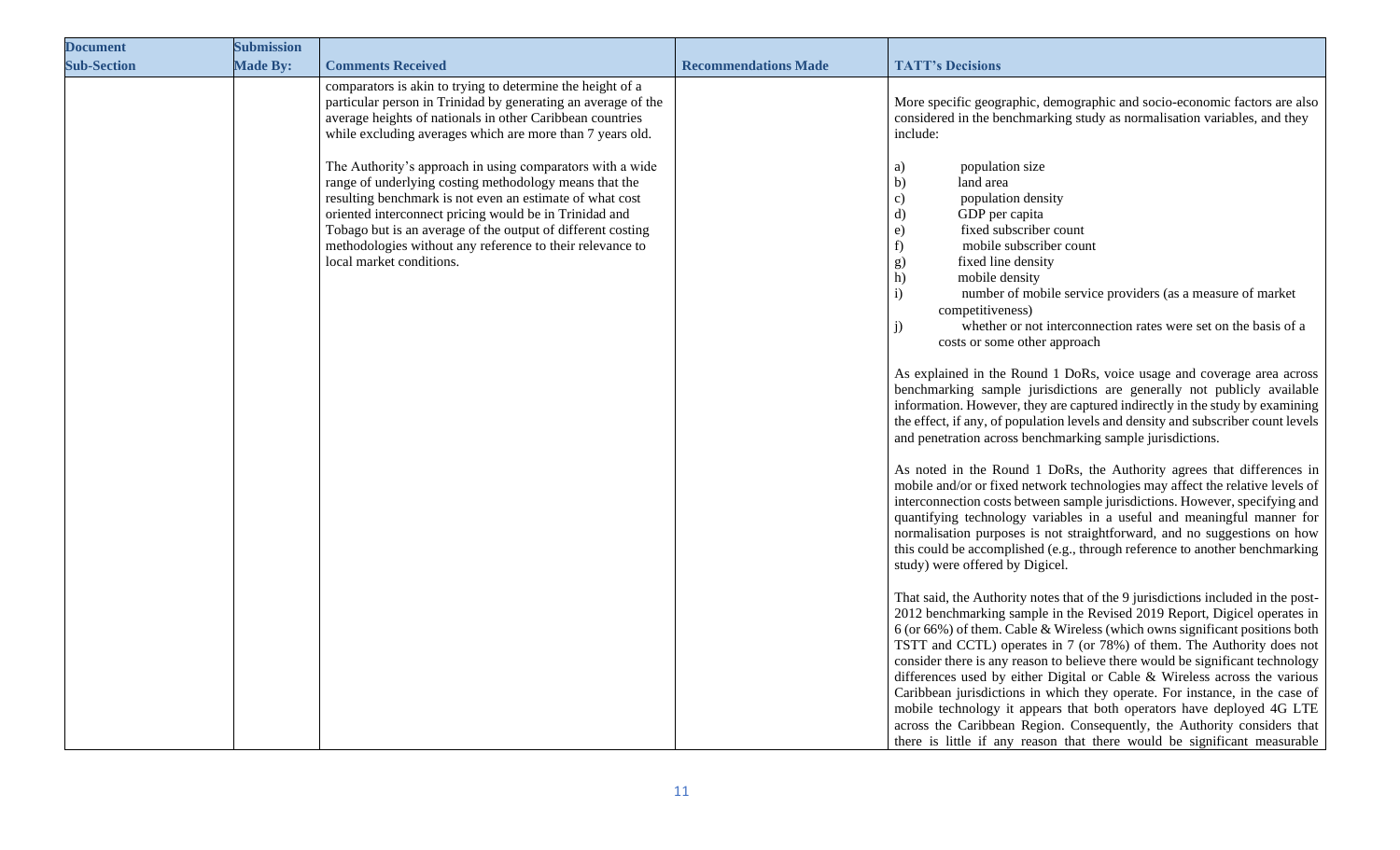| <b>Document</b>                       | <b>Submission</b> |                                                                                                                                                                                                                                                                                                                                                                                                                                                                                                                                                                                                                                                                                                                                                                                                                                                                                                                                                                                                                                                                                                                                                                                                                                        |                                                                                                                                  |                                                                                                                                                                                                                                                                                                                                                                                                                                                                                                                                                                                                                                                                                                                                                                                                                                                                                                                                                                                                                                                                                                                                                                                                                                                                                                                                                                                                                                                                                                                                                                                                                                                                                                                                                                                                                                                                                                                                                                                                                                                                                                                         |
|---------------------------------------|-------------------|----------------------------------------------------------------------------------------------------------------------------------------------------------------------------------------------------------------------------------------------------------------------------------------------------------------------------------------------------------------------------------------------------------------------------------------------------------------------------------------------------------------------------------------------------------------------------------------------------------------------------------------------------------------------------------------------------------------------------------------------------------------------------------------------------------------------------------------------------------------------------------------------------------------------------------------------------------------------------------------------------------------------------------------------------------------------------------------------------------------------------------------------------------------------------------------------------------------------------------------|----------------------------------------------------------------------------------------------------------------------------------|-------------------------------------------------------------------------------------------------------------------------------------------------------------------------------------------------------------------------------------------------------------------------------------------------------------------------------------------------------------------------------------------------------------------------------------------------------------------------------------------------------------------------------------------------------------------------------------------------------------------------------------------------------------------------------------------------------------------------------------------------------------------------------------------------------------------------------------------------------------------------------------------------------------------------------------------------------------------------------------------------------------------------------------------------------------------------------------------------------------------------------------------------------------------------------------------------------------------------------------------------------------------------------------------------------------------------------------------------------------------------------------------------------------------------------------------------------------------------------------------------------------------------------------------------------------------------------------------------------------------------------------------------------------------------------------------------------------------------------------------------------------------------------------------------------------------------------------------------------------------------------------------------------------------------------------------------------------------------------------------------------------------------------------------------------------------------------------------------------------------------|
| <b>Sub-Section</b>                    | <b>Made By:</b>   | <b>Comments Received</b>                                                                                                                                                                                                                                                                                                                                                                                                                                                                                                                                                                                                                                                                                                                                                                                                                                                                                                                                                                                                                                                                                                                                                                                                               | <b>Recommendations Made</b>                                                                                                      | <b>TATT's Decisions</b>                                                                                                                                                                                                                                                                                                                                                                                                                                                                                                                                                                                                                                                                                                                                                                                                                                                                                                                                                                                                                                                                                                                                                                                                                                                                                                                                                                                                                                                                                                                                                                                                                                                                                                                                                                                                                                                                                                                                                                                                                                                                                                 |
| 3.1 Sample Selection Criteria Digicel |                   | The Authority will be aware that there are fundamental                                                                                                                                                                                                                                                                                                                                                                                                                                                                                                                                                                                                                                                                                                                                                                                                                                                                                                                                                                                                                                                                                                                                                                                 | The Authority should exclude                                                                                                     | differences interconnection costs arising in technology differences, since<br>none appear to exist in practice.<br>Lastly, the Authority reiterates that it disagrees with Digicel's assertion that<br>interconnection rates in other sample jurisdictions cannot be used for<br>benchmarking purposes and, therefore, setting the recommended costing<br>benchmarks in the Revised 2019 Report. This matter is also addressed above<br>in relation to similar comments made by TSTT and Digicel.<br>The Authority appreciates and acknowledges Digicel's comments but also                                                                                                                                                                                                                                                                                                                                                                                                                                                                                                                                                                                                                                                                                                                                                                                                                                                                                                                                                                                                                                                                                                                                                                                                                                                                                                                                                                                                                                                                                                                                             |
|                                       |                   | differences between different costing methodologies. Having<br>proposed a methodology to operators which allows the<br>recovery of Long Run Average Incremental Costs plus a<br>proportionate market up for fixed and common costs (top<br>down CCA LRAIC+) the Authority chose to include<br>comparators which use Bottom Up Long Run Incremental<br>Costs (BU-LRIC) knowing that this will have the effect of<br>lowering the average. Further it does not weight or adjust<br>these comparators to offset that fact that they do not allow for<br>the recovery of fixed or common costs and use the marginal<br>cost increment rather than the average cost increment. Nor<br>does it take account of the fact that when using a simple<br>arithmetic average the inclusion of a disproportionate volume<br>of BU-LRIC comparators will further skew the average<br>downwards.<br>The fact that the graphs in Annex III show that the<br>recommended MTR benchmark approaches the European<br>benchmark (which is predominantly based on BU-LRIC) is an<br>indication the benchmarking approach and sample selection<br>adopted by the Authority is underestimating what a properly<br>modelled top down CCA LRAIC+ price would be. | comparators which it knows are<br>below the relevant cost standard<br>which it has prescribed for use in<br>Trinidad and Tobago. | notes that Digicel raised this same issue in its Round 1 Comments and it was<br>addressed and rejected by the Authority in the Round 1 DoRs (e.g., pages 7-<br>9 and 20-21). The Authority once again disagrees with Digicel's proposed<br>costing basis to exclude comparators from the benchmarking sample.<br>First, in this regard, the Authority reminds Digicel that the top-down CCA-<br>LRAIC+ cost standard determined by the Authority was the approach chosen<br>for the development of its costing model, whereas the benchmarking of<br>comparator countries is an approach being adopted by the Authority in the<br>absence of the cost model. In accordance with regulation $15(2)$ of the<br>Interconnection regulations (quoted earlier), it is only legally obligated to<br>ensure that the benchmarks chosen "comport with internationally accepted<br>standards for such benchmarks." Hence, as noted above, the cost-based<br>averages included as a lower bound for benchmarking purposes in the<br>Revised 2019 Report include a series of costing benchmarks based on<br>standard costing methodologies, including variations of LRIC+ and Pure<br>LRIC.<br>Second, and further to the above, the Authority reminds Digicel that the cost-<br>based averages included as a lower bound for benchmarking purposes<br>includes both variations of LRIC+ and Pure LRIC. The lower bound therefore<br>is based on the levels and trends of these two types of rates – they are not<br>based solely on Pure LRIC rates. The Authority considers that it would not<br>be appropriate to artificially limit the size of the benchmarking sample, as<br>suggested by Digicel.<br>Third, the Authority notes that EU interconnection rates are not used for<br>benchmark cost determination purposes in the benchmarking study, but<br>rather for sensitivity and cross-check purposes. At the same time, it is not<br>surprising that the benchmark cost recommendations are close to EU rate<br>averages since interconnection rates have been dropping dramatically over<br>the last decade globally. |
| 3.1 Sample Selection Criteria CCTL    |                   | We believe that the six sample criteria represent reasonable<br>starting point for developing benchmarks for interconnection                                                                                                                                                                                                                                                                                                                                                                                                                                                                                                                                                                                                                                                                                                                                                                                                                                                                                                                                                                                                                                                                                                           | CCTL has no issues with the sample<br>criteria.                                                                                  | The Authority acknowledges CCTL's support for the sample selection<br>criteria included in the Revised 2019 Report.                                                                                                                                                                                                                                                                                                                                                                                                                                                                                                                                                                                                                                                                                                                                                                                                                                                                                                                                                                                                                                                                                                                                                                                                                                                                                                                                                                                                                                                                                                                                                                                                                                                                                                                                                                                                                                                                                                                                                                                                     |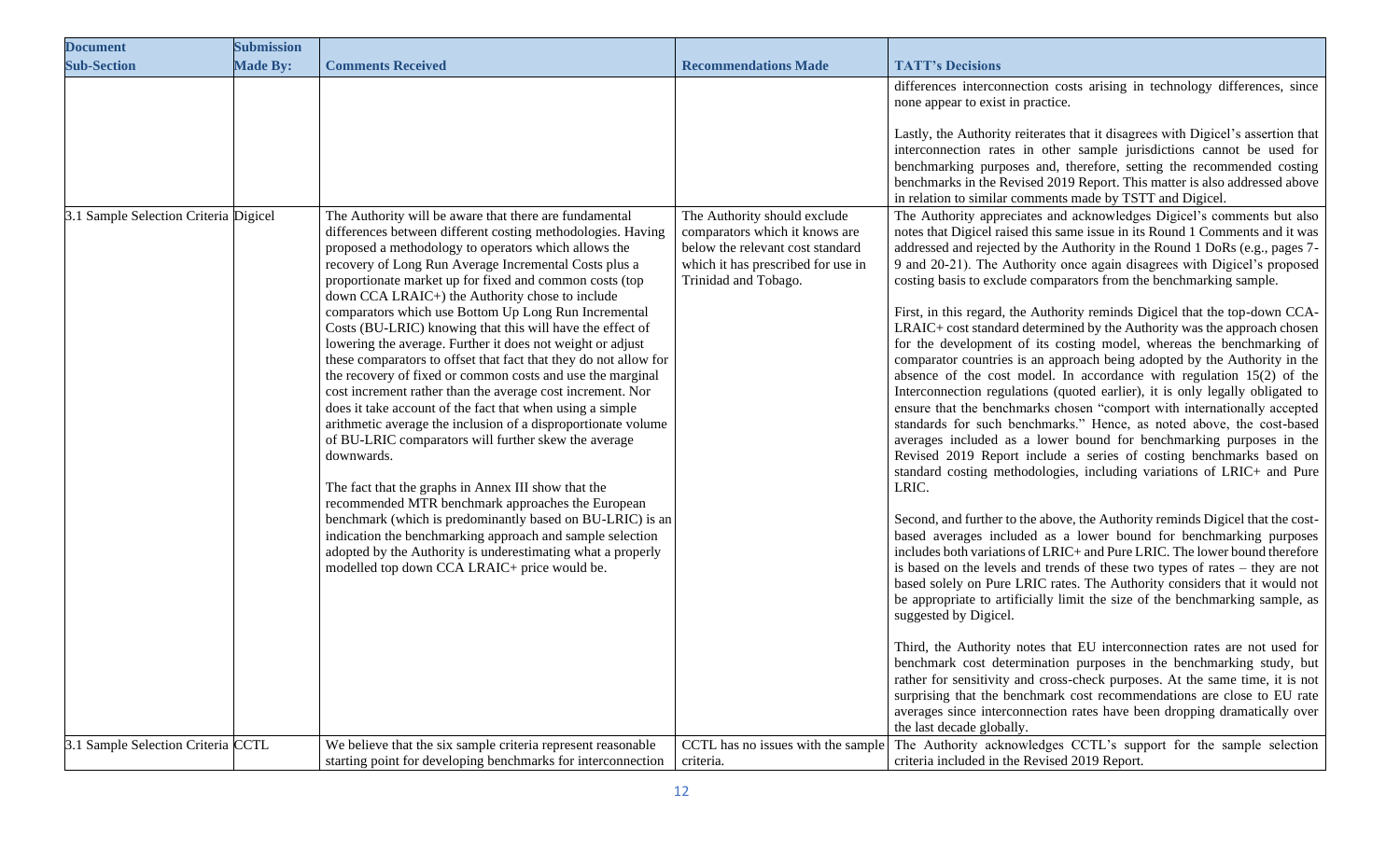| <b>Document</b>                                                                         | <b>Submission</b> |                                                                                                                                                                                                                                                                                                                                                                                                                                                                                                                                                                                                                                                                                                                                                                                                                                                                                                                                     |                                                                                                                                                                                                                                                                                                                          |                                                                                                                                                                                                                                                                                                                                                                                                                                                                                                                                                                                                                                                                                                                                                                                                                                                                   |
|-----------------------------------------------------------------------------------------|-------------------|-------------------------------------------------------------------------------------------------------------------------------------------------------------------------------------------------------------------------------------------------------------------------------------------------------------------------------------------------------------------------------------------------------------------------------------------------------------------------------------------------------------------------------------------------------------------------------------------------------------------------------------------------------------------------------------------------------------------------------------------------------------------------------------------------------------------------------------------------------------------------------------------------------------------------------------|--------------------------------------------------------------------------------------------------------------------------------------------------------------------------------------------------------------------------------------------------------------------------------------------------------------------------|-------------------------------------------------------------------------------------------------------------------------------------------------------------------------------------------------------------------------------------------------------------------------------------------------------------------------------------------------------------------------------------------------------------------------------------------------------------------------------------------------------------------------------------------------------------------------------------------------------------------------------------------------------------------------------------------------------------------------------------------------------------------------------------------------------------------------------------------------------------------|
| <b>Sub-Section</b>                                                                      | <b>Made By:</b>   | <b>Comments Received</b>                                                                                                                                                                                                                                                                                                                                                                                                                                                                                                                                                                                                                                                                                                                                                                                                                                                                                                            | <b>Recommendations Made</b>                                                                                                                                                                                                                                                                                              | <b>TATT's Decisions</b>                                                                                                                                                                                                                                                                                                                                                                                                                                                                                                                                                                                                                                                                                                                                                                                                                                           |
|                                                                                         |                   | rates in Trinidad and Tobago. The selected criteria resulted in<br>an initial sample of twenty three jurisdictions.<br>We believe the cross-section of 23 countries selected for this<br>sample is appropriate. However, we believe that the relevant<br>time-series should not conclude in March 2017, but include<br>observations through to the present. By truncating the time-<br>series at 2017, the usable cross section of countries is<br>substantially reduced. For instance, as we explain further<br>below, it unnecessarily excludes the five ECTEL countries<br>that underwent interconnection reform in 2017 with new rates<br>implemented May 2018.<br>This exclusion has likely resulted from the time lag of over<br>two years between collection of the original data set and this<br>second stage of this proceeding. The ECTEL cost based rates<br>were updated during this timeframe. We believe that in this | TATT should extend the time-series<br>data included in the sample beyond<br>March 2017 to improve the accuracy<br>and completeness of the sample.<br>This would capture the rate<br>reductions in ECTEL countries.                                                                                                       | As noted above, the Authority agrees with CCTL's position on the need to<br>update the Revised 2019 Report to include more current interconnection rate<br>data. The Authority has taken action to address this issue by updating the<br>Revised 2019 Report, the results of which are included in the Updated 2021<br>Report. The updated report includes consideration of the recently established<br>cost-based interconnection rates in the five ECTEL Member States.                                                                                                                                                                                                                                                                                                                                                                                         |
|                                                                                         |                   | case the time series should be extended to include these                                                                                                                                                                                                                                                                                                                                                                                                                                                                                                                                                                                                                                                                                                                                                                                                                                                                            |                                                                                                                                                                                                                                                                                                                          |                                                                                                                                                                                                                                                                                                                                                                                                                                                                                                                                                                                                                                                                                                                                                                                                                                                                   |
| 3.1 Sample Selection Criteria TSTT                                                      |                   | observations.<br>TSTT appreciates the rigor with which TATT and its advisors<br>have undertaken in establishing a methodology with which a<br>plausible and appropriate benchmark could derived for<br>Trinidad and Tobago.<br>However, TSTT expresses concerns about how the<br>methodology was implemented, as some of the<br>implementation decisions fly in the face of methodological<br>principles articulated in the document. This seems to suggest<br>an inherent bias was applied in the developing of the sample<br>with the objective to possibly "rig" results that are in line with<br>unstated objectives and preferences, to the detriment of the<br>integrity of the Study which could have further negative<br>implications to the market.                                                                                                                                                                        | The implementation of the<br>with the principles therein.<br>TATT should seek to ensure that<br>inherent biases are minimized in the<br>implementation of the methodology<br>proposed. Without such due care,<br>the results of the Study are<br>compromised, and the integrity of<br>the process brought into question. | The Authority notes that no specific element(s) of the Revised 2019 Report<br>methodology must remain consistent is cited by TSTT as being potentially "biased" or "rigged". Further, no<br>substantiation whatsoever of its allegation(s) is offered by TSTT.<br>Consequently, the Authority is unable address TSTT's concern(s) given they<br>are not articulated.<br>That said, the Authority rejects outright TSTT's suggestion that the<br>benchmarking study and results are is in any way biased or rigged. The study<br>prepared by an independent consultancy and the benchmarking methodology<br>used followed international standard practice. The Authority considers the<br>Revised 2019 Report robust as well as fair and reasonable.<br>See also the Authority's response to TSTT's comments on Section 6.1.4 of<br>the Revised 2019 Report below. |
| 3.1 Sample Selection Criteria TSTT<br>and<br>3.2 Full Benchmark Sample<br>Jurisdictions |                   | As an example, a primary consideration of the methodology as<br>stated in S.3.1 of the paper is that "comparability" of the<br>markets to Trinidad and Tobago's and climatic conditions. In<br>principle TSTT agrees with this methodological position.<br>However, TATT's considerations of sample jurisdictions<br>include French West Indies territories, the interconnection<br>rates of which are not developed in the context of the on-<br>island market conditions, but are instead established by fiat<br>from the "metropole", France, in the EU. As such, the rates in                                                                                                                                                                                                                                                                                                                                                   | TATT's sample should adhere to the<br>conditionalities identified. As such,<br>where jurisdictions are not<br>comparable to T&T in either the<br>policy directing regulatory costing<br>or the operational approach in the<br>market, those should not be included<br>in the sample.                                     | The Authority notes TSTT's reference to the sample selection criteria in the<br>benchmarking study that are intended to ensure suitability and direct<br>"comparability" of selected sample jurisdictions to Trinidad and Tobago.<br>The four FWI jurisdictions included in the benchmarking study satisfy all the<br>established sample selection criteria and also ensure that the interconnection<br>rates in place in each instance were implemented through a post-2012<br>regulatory decision - i.e., satisfying the added "vintage" selection criterion<br>discussed in the Revised 2019 Report.                                                                                                                                                                                                                                                           |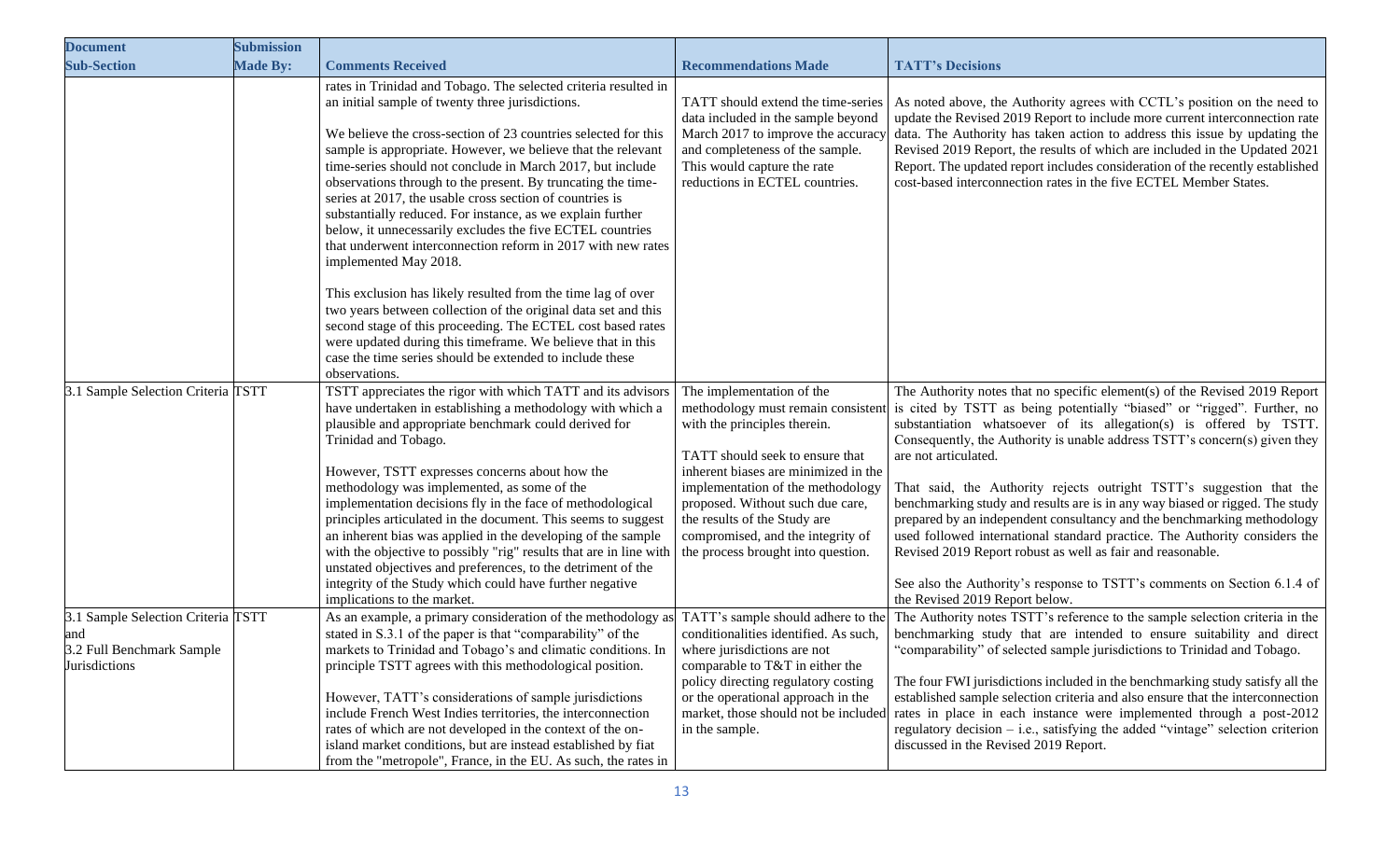| <b>Document</b>    | <b>Submission</b> |                                                                                                                                                                                                                                                                                                                                                                                                                                                                                                                                                                                                                                                                                                                                                                                                                                                                                                                                                                                                                                                                                                                                                                                                                                                                                                                                                                                                                                                                                                                                                                                                                                                                                                                                                                                                                                                 |                                                                                                                                                                                                                                                                                                                                                                                                                                                                                                                                          |                                                                                                                                                                                                                                                                                                                                                                                                                                                                                                                                                                                                                                                                                                                                                                                                                                                                                                                                                                                                                                                                                                                                                                                                                                                                                                                                                                                                                                                                                                                                                                                                                                                                                                                                                                                                                                                                                                                                                                                                                                                                                                                                                                                                                                                                                                                               |
|--------------------|-------------------|-------------------------------------------------------------------------------------------------------------------------------------------------------------------------------------------------------------------------------------------------------------------------------------------------------------------------------------------------------------------------------------------------------------------------------------------------------------------------------------------------------------------------------------------------------------------------------------------------------------------------------------------------------------------------------------------------------------------------------------------------------------------------------------------------------------------------------------------------------------------------------------------------------------------------------------------------------------------------------------------------------------------------------------------------------------------------------------------------------------------------------------------------------------------------------------------------------------------------------------------------------------------------------------------------------------------------------------------------------------------------------------------------------------------------------------------------------------------------------------------------------------------------------------------------------------------------------------------------------------------------------------------------------------------------------------------------------------------------------------------------------------------------------------------------------------------------------------------------|------------------------------------------------------------------------------------------------------------------------------------------------------------------------------------------------------------------------------------------------------------------------------------------------------------------------------------------------------------------------------------------------------------------------------------------------------------------------------------------------------------------------------------------|-------------------------------------------------------------------------------------------------------------------------------------------------------------------------------------------------------------------------------------------------------------------------------------------------------------------------------------------------------------------------------------------------------------------------------------------------------------------------------------------------------------------------------------------------------------------------------------------------------------------------------------------------------------------------------------------------------------------------------------------------------------------------------------------------------------------------------------------------------------------------------------------------------------------------------------------------------------------------------------------------------------------------------------------------------------------------------------------------------------------------------------------------------------------------------------------------------------------------------------------------------------------------------------------------------------------------------------------------------------------------------------------------------------------------------------------------------------------------------------------------------------------------------------------------------------------------------------------------------------------------------------------------------------------------------------------------------------------------------------------------------------------------------------------------------------------------------------------------------------------------------------------------------------------------------------------------------------------------------------------------------------------------------------------------------------------------------------------------------------------------------------------------------------------------------------------------------------------------------------------------------------------------------------------------------------------------------|
| <b>Sub-Section</b> | <b>Made By:</b>   | <b>Comments Received</b>                                                                                                                                                                                                                                                                                                                                                                                                                                                                                                                                                                                                                                                                                                                                                                                                                                                                                                                                                                                                                                                                                                                                                                                                                                                                                                                                                                                                                                                                                                                                                                                                                                                                                                                                                                                                                        | <b>Recommendations Made</b>                                                                                                                                                                                                                                                                                                                                                                                                                                                                                                              | <b>TATT's Decisions</b>                                                                                                                                                                                                                                                                                                                                                                                                                                                                                                                                                                                                                                                                                                                                                                                                                                                                                                                                                                                                                                                                                                                                                                                                                                                                                                                                                                                                                                                                                                                                                                                                                                                                                                                                                                                                                                                                                                                                                                                                                                                                                                                                                                                                                                                                                                       |
|                    |                   | the FWI are not reflective of operations in line with<br>comparable geographic and climatic (and socio-economic)<br>conditions with Trinidad and Tobago. Instead the rates in the<br>FWI reflect the rates in continental Europe - a region which<br>TATT accepts is NOT comparable to Tobago. The same can<br>be said of the Netherland Antilles territories.<br>An associated concern that TSTT would like to reference is<br>differences between the conditions outlined for the<br>determination of a sample in this document and the approved<br>criteria outlined in the Costing Methodology <sup>5</sup> . As the Costing<br>Methodology is an approved framework with precedence over<br>the tactical approach proposed in this Study, the Study should<br>not fall short of, or contradict, the criteria outlined in the<br>approved and accepted policy framework.<br>Similarly, the inclusion of jurisdictions in the Benchmark<br>analysis which use costing or operational approaches which<br>are diametrically opposite to the costing and operational<br>principles in effect in Trinidad and Tobago should be avoided.<br>Comparability would necessarily exclude inclusion in the<br>sample data points based on policy inputs which are not<br>aligned with our own. To that end, TSTT maintains the<br>position that neither a jurisdiction with a hybrid RPP/CPP<br>operational context nor a jurisdiction which does not use<br>LRIC or LRAIC in its costing approach should be included in<br>the benchmark.<br>In this regard, TSTT remains unconvinced by TATT's<br>responses to similar queries in the DoRs. That TATT in the<br>latest version of the document maintains the primacy of<br>"comparability" to the selection of the sample, reaffirms the<br>position opposite to the explanations forwarded by TATT. | Similarly, jurisdictions that do not<br>meet the criteria outlined in Section<br>3 should be excluded.<br>Further, criteria included in the<br>relevant section of the Costing<br>Methodology should also be applied<br>in the determination of the sample.<br>TATT must exclude from the<br><b>Benchmark Analysis jurisdictions</b><br>that use operational mores which<br>differ from Trinidad Tobago.<br>Accordingly where hybrid RPP/CPP<br>or MPP models are utilized those<br>jurisdictions should be excluded<br>from the Sample. | TSTT is correct to point out that the French NRA (ARCEP) established cost-<br>based interconnection rates for the FWI jurisdictions. However, this does not<br>provide a basis to exclude them from the study. There are several reasons<br>they should be included.<br>First, in setting cost-based interconnection rates, ARCEP took specific<br>account of rate differentials between metropole France and other French<br>territories (including FWI). ARCEP determined it would be appropriate for<br>interconnection rates in all such areas converge over a 10-year period to<br>similar rate levels. <sup>6</sup><br>Second, the current FWI rate levels have been in place for years and,<br>therefore, they are well established in the market at this point in time.<br>Third, current rates in effect in the FWI jurisdictions are very similar to the<br>cost-based rates in place in Jamaica and the five ECTEL Member States (see<br>the Updated 2021 Report). Consequently, in the Authority's view, removing<br>the FWI jurisdictions from the benchmarking would be arbitrary and,<br>moreover, would inappropriately and unnecessarily reduce the benchmarking<br>sample.<br>The Authority notes that TSTT also makes a similar comment regarding the<br>Netherlands Antilles jurisdictions. This point is moot however since these<br>jurisdictions were eliminated from the benchmarking sample because of<br>"when" the regulatory decisions setting interconnection rates in these<br>jurisdictions was made not because of "who" set the rates or "where" the rates<br>were set. The Netherland Antilles jurisdictions failed the vintage criterion<br>and, therefore, were excluded from the post-2012 sample (as discussed in the<br>Revised 2019 Report).<br>The Authority notes that it has already addressed the question of consistency<br>of the Costing Methodology and the benchmarking exercise above as well as<br>in its Round 1 DoRs (e.g., pages 26-29). To briefly repeat, under regulation<br>15(2) of the Interconnection regulations (quoted earlier), the Authority is<br>only legally obligated to ensure that the benchmarks chosen "comport with<br>internationally accepted standards for such benchmarks." It is not obligated<br>to follow any other particular methodology. |

<sup>&</sup>lt;sup>5</sup> The Costing Methodology for the Telecommunications Sector, 7.2.1 Defining characteristic of T&T., d) Pertaining specifically to interconnection, See DORs pg. 90

<sup>6</sup> See: [https://www.arcep.fr/la-regulation/grands-dossiers-thematiques-transverses/les-terminaisons-dappel.html.](https://www.arcep.fr/la-regulation/grands-dossiers-thematiques-transverses/les-terminaisons-dappel.html)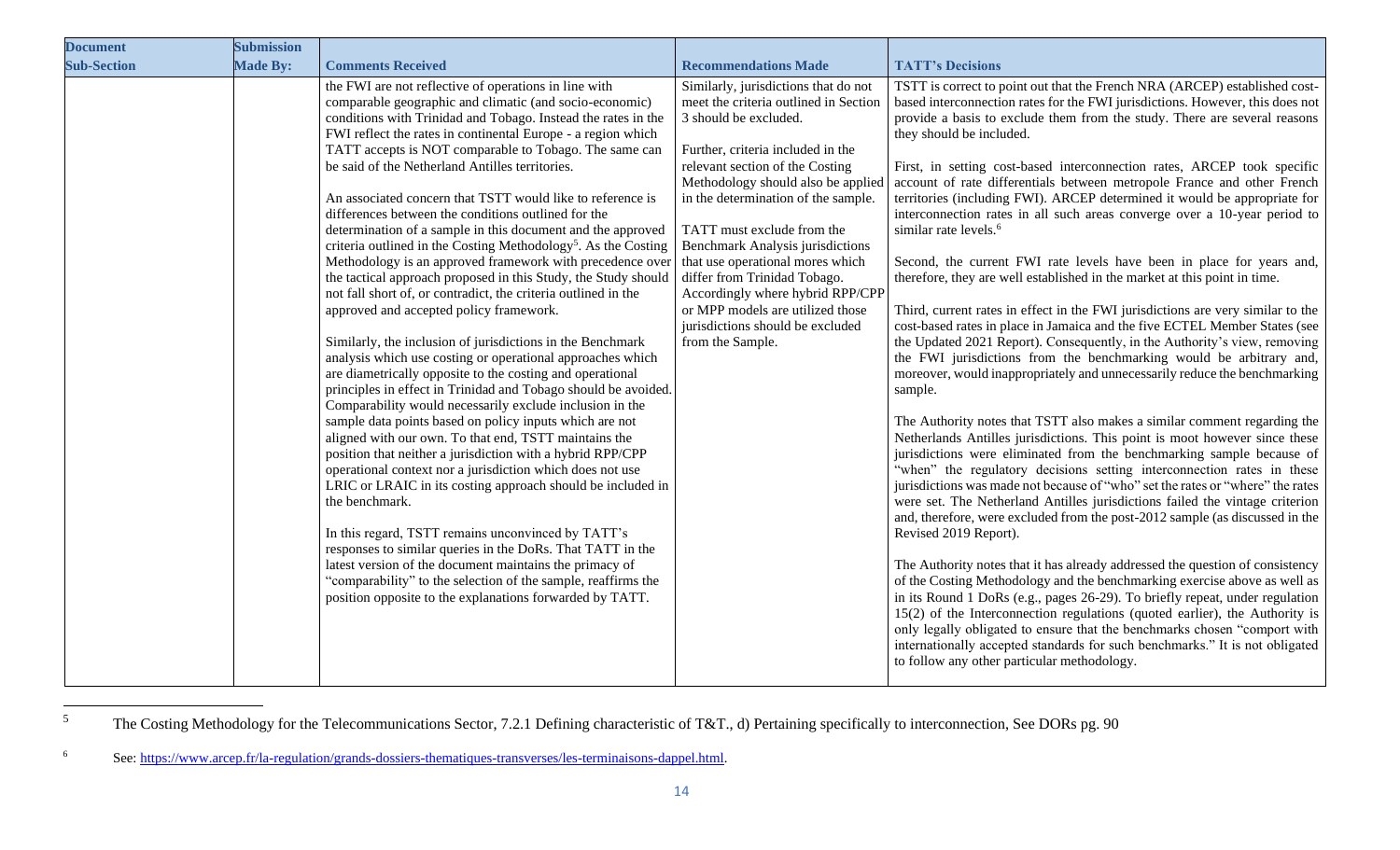| <b>Document</b>                                   | <b>Submission</b> |                                                                                                                                                                                                                                                                                                                                                                                                                                                                                                                                                                                                                                      |                                                                                                                                                                                                                                                 |                                                                                                                                                                                                                                                                                                                                                                                                                                                                                                                                                                                                                                                          |
|---------------------------------------------------|-------------------|--------------------------------------------------------------------------------------------------------------------------------------------------------------------------------------------------------------------------------------------------------------------------------------------------------------------------------------------------------------------------------------------------------------------------------------------------------------------------------------------------------------------------------------------------------------------------------------------------------------------------------------|-------------------------------------------------------------------------------------------------------------------------------------------------------------------------------------------------------------------------------------------------|----------------------------------------------------------------------------------------------------------------------------------------------------------------------------------------------------------------------------------------------------------------------------------------------------------------------------------------------------------------------------------------------------------------------------------------------------------------------------------------------------------------------------------------------------------------------------------------------------------------------------------------------------------|
| <b>Sub-Section</b>                                | <b>Made By:</b>   | <b>Comments Received</b>                                                                                                                                                                                                                                                                                                                                                                                                                                                                                                                                                                                                             | <b>Recommendations Made</b>                                                                                                                                                                                                                     | <b>TATT's Decisions</b>                                                                                                                                                                                                                                                                                                                                                                                                                                                                                                                                                                                                                                  |
|                                                   |                   |                                                                                                                                                                                                                                                                                                                                                                                                                                                                                                                                                                                                                                      |                                                                                                                                                                                                                                                 | In addition, as addressed in the Round 1 DoRs (pages 40-42), the Authority<br>rejects the suggestion that jurisdictions with hybrid RPP/CPP interconnection<br>regimes should be excluded from the benchmarking sample. Sample<br>selection criterion $3(iii)$ specifically addresses this matter. <sup>7</sup> The Authority<br>continues to consider that jurisdictions with hybrid RPP/CPP regimes, where<br>some or all interconnection rates are deemed to be reasonably comparable for<br>benchmarking purposes, can and should be included in the benchmarking<br>sample. <sup>8</sup>                                                            |
|                                                   |                   |                                                                                                                                                                                                                                                                                                                                                                                                                                                                                                                                                                                                                                      |                                                                                                                                                                                                                                                 | Lastly, the Authority also rejects TSTT's proposal to include only LRIC or<br>LRAIC cost-based jurisdictions in the benchmarking sample. This issue is in<br>the Round 1 DoRs (e.g., pages 63-65). The Authority notes that the majority<br>of the jurisdictions included in the post-2012 sample are indeed cost-based<br>(i.e., LRIC+ or Pure LRIC methodologies). The cost-based averages included<br>as a lower bound for benchmarking purposes in the Revised 2019 Report are<br>made up of these cost-based benchmarks. This issue is also further addressed<br>below in response to CCTL's comments on Section 6.5 of the Revised 2019<br>Report. |
| 3.2 Full Benchmark Sample<br><b>Jurisdictions</b> | <b>CCTL</b>       | We note that twenty-three countries met the criteria for the<br>full sample. In refining the sample to be more consistent with<br>the regulatory requirements to "set interconnection rates with<br>reference to such costing benchmarks, as determined by the<br>Authority that comport with internationally accepted<br>standards for such benchmarks," we note TATT's decision to<br>not limit the sample to jurisdictions with cost based<br>interconnection rates. We are of the considered view, that the<br>sample should be limited to jurisdictions with cost based rates.<br>We discuss this further in section 6.5 below. | CCTL takes no issues with the full<br>benchmarking sample selected based<br>on the criteria established.<br>Recommendations to further refine<br>the sample such as excluding<br>jurisdictions without cost based rates<br>are addressed below. | CCTL's comments are noted regarding the treatment of cost-based and non-<br>cost-based benchmarking sample jurisdictions. They are addressed in the<br>context of CCTL's comments on Section 6.5 of the Revised 2019 Report<br>below.                                                                                                                                                                                                                                                                                                                                                                                                                    |
| 3.3 Benchmark Sample<br>Jurisdiction Groupings    | <b>CCTL</b>       | On the issue of grouping of jurisdictions in the sample, in our<br>response to the first stage of this process, CCTL objected to<br>the grouping of the French West Indian (FWI) territories<br>Guadeloupe and Martinique as one observation and St. Martin<br>and St. Bartholomew as one observation. Our objection is<br>based on the fact that given the sample size, combining                                                                                                                                                                                                                                                   | TATT should treat the FWI islands<br>as four rather than two observations.<br>This would improve the accuracy<br>and robustness of the cost<br>benchmarks.                                                                                      | The Authority acknowledges CCTL's comments on the treatment of the FWI<br>jurisdictions as two rather than four observations, and notes that they repeat<br>CCTL's Round 1 Comments. Again, for the reasons provided in the Round<br>1 DoRs (e.g., pages 50-51 and 63-66), the Authority continues to be of the<br>view that the treatment of the FWI as two rather than four observations is<br>appropriate.                                                                                                                                                                                                                                            |

<sup>&</sup>lt;sup>7</sup> Sample Selection Criterion 3(iii) on Calling Party Pays (CPP) versus Receiving Party Pays (RPP) Regimes states that: "CPP and hybrid RPP/CPP regime jurisdictions are included in the benchmark sample, whereas "pure" RPP regimes are excluded. RPP and CPP regimes are conceptually different and, as a result, interconnection rates under these two regimes may not be comparable. Therefore, this criterion excludes jurisdictions in which pure RPP regimes are in effect but includes those jurisdictions that have hybrid RPP/CPP regimes, and where some or all interconnection rates in such cases are deemed to be reasonably comparable for benchmarking purposes."

<sup>&</sup>lt;sup>8</sup> Moreover, as demonstrated in the Revised 2019 Report (Appendix II, Sensitivity #5), the removal of the hybrid RPP/CPP regimes had no appreciable effect on the benchmarking study results in any event.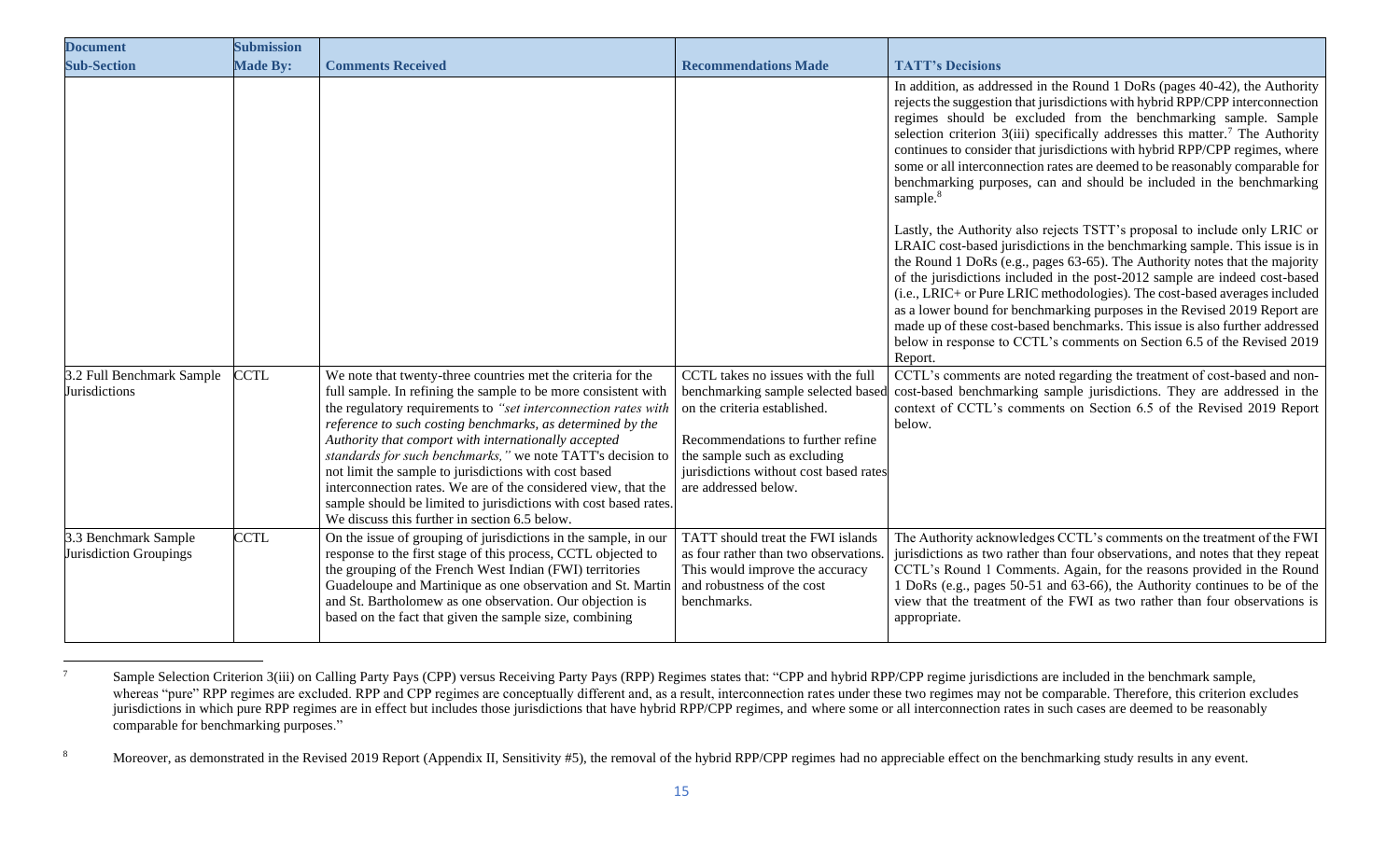| <b>Document</b>                                        | <b>Submission</b> |                                                                                                                                                                                                                                                                                                                                                                                                                                                                                                                                                                                                                                                                                                                                                                                                                                                                                                                                                                                               |                                                                                                                                                       |                                                                                                                                                                                                                                                                                                                                                                                                                                                                                                                                              |
|--------------------------------------------------------|-------------------|-----------------------------------------------------------------------------------------------------------------------------------------------------------------------------------------------------------------------------------------------------------------------------------------------------------------------------------------------------------------------------------------------------------------------------------------------------------------------------------------------------------------------------------------------------------------------------------------------------------------------------------------------------------------------------------------------------------------------------------------------------------------------------------------------------------------------------------------------------------------------------------------------------------------------------------------------------------------------------------------------|-------------------------------------------------------------------------------------------------------------------------------------------------------|----------------------------------------------------------------------------------------------------------------------------------------------------------------------------------------------------------------------------------------------------------------------------------------------------------------------------------------------------------------------------------------------------------------------------------------------------------------------------------------------------------------------------------------------|
| <b>Sub-Section</b>                                     | <b>Made By:</b>   | <b>Comments Received</b>                                                                                                                                                                                                                                                                                                                                                                                                                                                                                                                                                                                                                                                                                                                                                                                                                                                                                                                                                                      | <b>Recommendations Made</b>                                                                                                                           | <b>TATT's Decisions</b>                                                                                                                                                                                                                                                                                                                                                                                                                                                                                                                      |
|                                                        |                   | observations, would impact the weighting of the samples and<br>impact the outcome.<br>In response, TATT conducted a sensitivity analysis for<br>treating each of the four as individual observations rather than<br>the two groupings. TATT's assessment from this analysis is<br>that,                                                                                                                                                                                                                                                                                                                                                                                                                                                                                                                                                                                                                                                                                                       |                                                                                                                                                       | As indicated in the Revised 2019 Report and the Round 1 DoRs, traditionally<br>the NRA in FWI established separate interconnection rates for each operator<br>in Guadeloupe, Martinique, St. Barts and St. Martin. These separate rates,<br>however, have converged over time. The Authority continues to consider that<br>including each of these four jurisdictions separately in the sample would<br>place a disproportionate weight on the FWI jurisdictions in the benchmarking<br>study. $9$                                           |
|                                                        |                   | "••• treating FWI as four rather than two observations.<br>Doing so significantly affects the MTR and FTR cost-based<br>post-2012 sub- samples, since they consist of six and four<br>jurisdictions, respectively. Treating FWI as four rather than<br>two observations has the effect of increasing the FWI weight<br>from 33% to 50% for the FTR and from 50% to 67% for the<br>MTR. The impact on all MTR and FTR post-2012 sub-samples<br>is less pronounced, since these are larger in scale (i.e., nine<br>jurisdictions in both cases)."<br>Despite this outcome TATT has decided to maintain the<br>recommended cost benchmarks from the first round of this<br>proceeding.<br>What is clear, is that the benchmark results based on treating<br>the FWI as two rather than four observations would tend to<br>bias the rates upwards, rather than downwards.<br>With the objective of reducing interconnection costs in<br>Trinidad and Tobago in line with cost trends, TATT should |                                                                                                                                                       | With the recent ECTEL Member State interconnection rate decisions, all five<br>ECTEL Member States are now included in the cost-based sub-sample in the<br>Updated 2021 Report. This significantly increases the number of cost-based<br>jurisdictions in the study. In the Authority's view, this should have a<br>mitigating effect on CCTL's concern regarding the grouping of FWI<br>jurisdictions. Nonetheless, the Authority considers that the present<br>consolidation of the FWI jurisdictions into two groups remains appropriate. |
|                                                        |                   | treat the FWI islands as four rather than two observations.<br>This would improve the accuracy and robustness of the cost<br>benchmarks.                                                                                                                                                                                                                                                                                                                                                                                                                                                                                                                                                                                                                                                                                                                                                                                                                                                      |                                                                                                                                                       |                                                                                                                                                                                                                                                                                                                                                                                                                                                                                                                                              |
| <b>Section 4 Interconnection Service Rates</b>         |                   |                                                                                                                                                                                                                                                                                                                                                                                                                                                                                                                                                                                                                                                                                                                                                                                                                                                                                                                                                                                               |                                                                                                                                                       |                                                                                                                                                                                                                                                                                                                                                                                                                                                                                                                                              |
| 4.1 Interconnection Data<br><b>Compilation Process</b> | <b>CCTL</b>       | Over two years have passed since TATT conducted the data<br>compilation process for the study. The sample being used ends<br>at March 2017. Since this time there have been changes to the<br>data collected for the sample. Notably, interconnection rates in<br>five Caribbean islands (ECTEL countries) were reduced as of<br>May 2018.                                                                                                                                                                                                                                                                                                                                                                                                                                                                                                                                                                                                                                                    | To improve the robustness of the<br>cost benchmarks, we recommend<br>include more current observations<br>such as the ECTEL rates changes in<br>2018. | As noted above, the Authority agrees with CCTL's position on the need to<br>update the Revised 2019 Report to include more current interconnection rate<br>that the data time series is updated to data, which is why it has prepared the Updated 2021 Report.                                                                                                                                                                                                                                                                               |

<sup>&</sup>lt;sup>9</sup> As highlighted in the Revised 2019 Report, Appendix II, Sensitivity #4, the treating FWI as four rather than two observations did not have an appreciable effect on the benchmarking study results.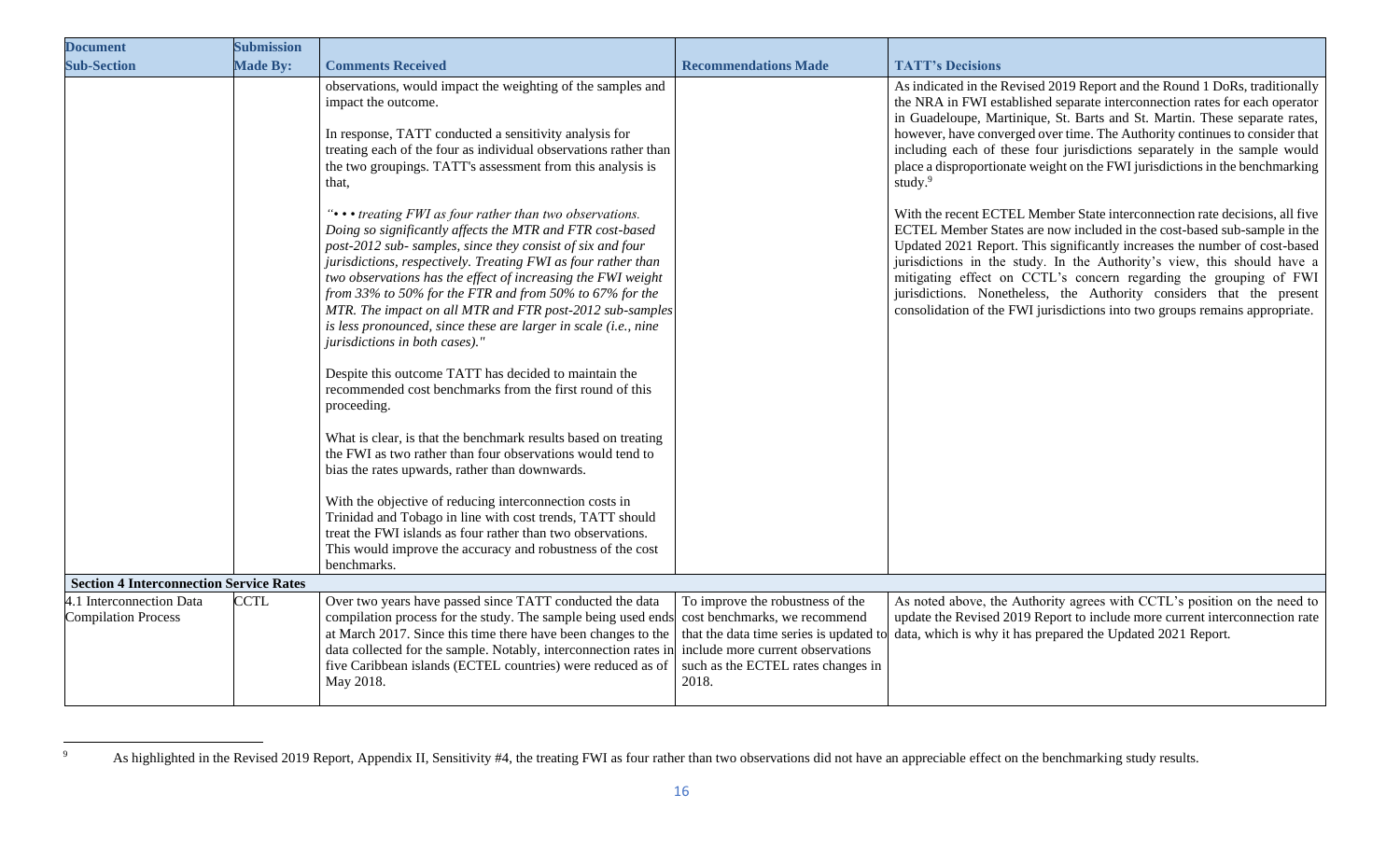| <b>Document</b>                                       | <b>Submission</b> |                                                                                                                                                                                                                                                                                                                                                                                                                                                                                                                                                                                                                                                                                                                                                                                                                                                                                                                                                                                                                         |                                                                                                                                                                                                                                                                                                                                                                                                                                                                                                                                                                                                                                                                                                                                                                                                                                                                                                          |                                                                                                                                                                                                                                                                                                                                                                                                                                                                                                                                                                                                                                                                                                                                                                                                                                                                                                                                                                                                                                                                                                                                                                                                                                                                                                                               |
|-------------------------------------------------------|-------------------|-------------------------------------------------------------------------------------------------------------------------------------------------------------------------------------------------------------------------------------------------------------------------------------------------------------------------------------------------------------------------------------------------------------------------------------------------------------------------------------------------------------------------------------------------------------------------------------------------------------------------------------------------------------------------------------------------------------------------------------------------------------------------------------------------------------------------------------------------------------------------------------------------------------------------------------------------------------------------------------------------------------------------|----------------------------------------------------------------------------------------------------------------------------------------------------------------------------------------------------------------------------------------------------------------------------------------------------------------------------------------------------------------------------------------------------------------------------------------------------------------------------------------------------------------------------------------------------------------------------------------------------------------------------------------------------------------------------------------------------------------------------------------------------------------------------------------------------------------------------------------------------------------------------------------------------------|-------------------------------------------------------------------------------------------------------------------------------------------------------------------------------------------------------------------------------------------------------------------------------------------------------------------------------------------------------------------------------------------------------------------------------------------------------------------------------------------------------------------------------------------------------------------------------------------------------------------------------------------------------------------------------------------------------------------------------------------------------------------------------------------------------------------------------------------------------------------------------------------------------------------------------------------------------------------------------------------------------------------------------------------------------------------------------------------------------------------------------------------------------------------------------------------------------------------------------------------------------------------------------------------------------------------------------|
| <b>Sub-Section</b>                                    | <b>Made By:</b>   | <b>Comments Received</b>                                                                                                                                                                                                                                                                                                                                                                                                                                                                                                                                                                                                                                                                                                                                                                                                                                                                                                                                                                                                | <b>Recommendations Made</b>                                                                                                                                                                                                                                                                                                                                                                                                                                                                                                                                                                                                                                                                                                                                                                                                                                                                              | <b>TATT's Decisions</b>                                                                                                                                                                                                                                                                                                                                                                                                                                                                                                                                                                                                                                                                                                                                                                                                                                                                                                                                                                                                                                                                                                                                                                                                                                                                                                       |
|                                                       |                   | It is our considered view that the time series for the data<br>compilation exercise should have been updated to reflect this<br>more current information.                                                                                                                                                                                                                                                                                                                                                                                                                                                                                                                                                                                                                                                                                                                                                                                                                                                               |                                                                                                                                                                                                                                                                                                                                                                                                                                                                                                                                                                                                                                                                                                                                                                                                                                                                                                          |                                                                                                                                                                                                                                                                                                                                                                                                                                                                                                                                                                                                                                                                                                                                                                                                                                                                                                                                                                                                                                                                                                                                                                                                                                                                                                                               |
| <b>Section 5 Full Sample Benchmarking Results</b>     |                   |                                                                                                                                                                                                                                                                                                                                                                                                                                                                                                                                                                                                                                                                                                                                                                                                                                                                                                                                                                                                                         |                                                                                                                                                                                                                                                                                                                                                                                                                                                                                                                                                                                                                                                                                                                                                                                                                                                                                                          |                                                                                                                                                                                                                                                                                                                                                                                                                                                                                                                                                                                                                                                                                                                                                                                                                                                                                                                                                                                                                                                                                                                                                                                                                                                                                                                               |
| Sections 5 and 6                                      | <b>TSTT</b>       | TSTT notes that French overseas territories – extensions of<br>France, governed by European Competition Law <sup>2</sup> - is included<br>in the Benchmark Sample. The inclusion of FWI territories in<br>the full (and final) samples jurisdiction further demonstrates<br>TATT departing from the initial principles outlined in Section<br>3.1, which cannot and should not be accepted.<br>It is noteworthy, that on review of figures 2 and 3, it can be<br>readily seen the extremely low rates associated with<br>Guadeloupe & Martinique and St. Martin & St. Barts when<br>compared to other rates in the region. Indeed, the exclusion of<br>these low rates from the sample would raise the average<br>significantly. As such, the inclusion of these rates can be seen<br>as included specifically to artificially drag the average down.<br>This increases the risk of the average and the associated<br>benchmark being below the actual cost of operations in<br>comparable jurisdictions in the region. | The French West Indies should be<br>removed from the MTR and FTR<br>samples as these jurisdictions' rates<br>do not reflect the "comparability"<br>established as a primary<br>consideration for inclusion in the<br>benchmarks.<br>TATT should rework the average of<br>the samples for MTR and FTR<br>excluding these inputs. This should<br>ensure that TATT is not proposing a<br>benchmark rate that is artificially<br>lower than the cost of operations for<br>services in the Caribbean.<br>TATT should be mindful that a<br>benchmark rate that is too low (i.e.<br>below the actual cost of production<br>of a service unit) would be a result<br>that is in contravention of the<br>Sections 3, 24, 25 and 29 of the Act,<br>and suggest gross negligence on the<br>part of the statutory regulator. This<br>would open the regulator to legal<br>jeopardy once its negligence in<br>exposed. | The Authority acknowledges and appreciates TSTT's comments and directs<br>TSTT to the Authority's response on Sections 3.1 and 3.2 of the Revised<br>2019 Report above.<br>In addition to that response as articulated above, the Authority also notes that<br>in this instance TSTT has suggested that the interconnection rates in the FWI<br>jurisdictions are "extremely low" compared to other rates in the region and,<br>seemingly because of this, they should be removed from the benchmarking<br>sample.<br>In response, firstly, the Authority notes that the mere fact that rates in one or<br>more benchmark sample jurisdictions may appear low relative to others does<br>not provide a basis to remove the jurisdiction from the sample. The same<br>could then be said of high-rate jurisdictions as well. It would be no more<br>appropriate to remove high-rate than low-rate jurisdictions for the mere fact<br>that they may be outliers.<br>Secondly, and more importantly, TSTT's assertion that the rates in the FWI<br>are "extremely low" compared to other sample jurisdiction is incorrect. The<br>rates in the two FWI jurisdictions are similar to those in Jamaica as well as<br>more recently established rates in The Bahamas and the five ECTEL Member<br>States (See Updated 2021 Report). |
| <b>Section 6 Domestic MTR and FTR Recommendations</b> |                   |                                                                                                                                                                                                                                                                                                                                                                                                                                                                                                                                                                                                                                                                                                                                                                                                                                                                                                                                                                                                                         |                                                                                                                                                                                                                                                                                                                                                                                                                                                                                                                                                                                                                                                                                                                                                                                                                                                                                                          |                                                                                                                                                                                                                                                                                                                                                                                                                                                                                                                                                                                                                                                                                                                                                                                                                                                                                                                                                                                                                                                                                                                                                                                                                                                                                                                               |
| 6.1 Benchmarking analysis<br>Methodology              | Digicel           | The Authority proposes to use a simple average of MTRs and<br>FTRs in other jurisdictions to set a maximum rate for Trinidad<br>and Tobago.<br>For MTRs and FTRs which are above this average then if the                                                                                                                                                                                                                                                                                                                                                                                                                                                                                                                                                                                                                                                                                                                                                                                                               | The Authority should move away<br>from using a simple average of<br>international comparators to set a<br>maximum price.                                                                                                                                                                                                                                                                                                                                                                                                                                                                                                                                                                                                                                                                                                                                                                                 | The Authority notes that this question effectively restates comments made in<br>Digicel's Round 1 Comments on the use of benchmark sample averages that<br>have already been addressed and rejected by the Authority in the Round 1<br>DoRs (e.g., pages 7-9 and 89-92).                                                                                                                                                                                                                                                                                                                                                                                                                                                                                                                                                                                                                                                                                                                                                                                                                                                                                                                                                                                                                                                      |
|                                                       |                   | Authority accepts that a MTR or FTR is valid and not an<br>overestimate of costs in another comparable jurisdiction it<br>would need to demonstrate why it considers that a price lower<br>than this is the maximum cost of termination in Trinidad and<br>Tobago. The fact that other jurisdictions in the sample have                                                                                                                                                                                                                                                                                                                                                                                                                                                                                                                                                                                                                                                                                                 | Suggestions have been made in<br>previous rounds of the consultation<br>process as to how this might be<br>Authority to reconsider these or                                                                                                                                                                                                                                                                                                                                                                                                                                                                                                                                                                                                                                                                                                                                                              | The Authority reminds Digicel that under regulation $15(2)$ of the<br>Interconnection regulations (quoted earlier), the Authority is required to<br>ensure that the benchmarks chosen "comport with internationally accepted<br>achieved and Digicel would urge the standards for such benchmarks." This is precisely the approach followed in<br>the benchmarking study.                                                                                                                                                                                                                                                                                                                                                                                                                                                                                                                                                                                                                                                                                                                                                                                                                                                                                                                                                     |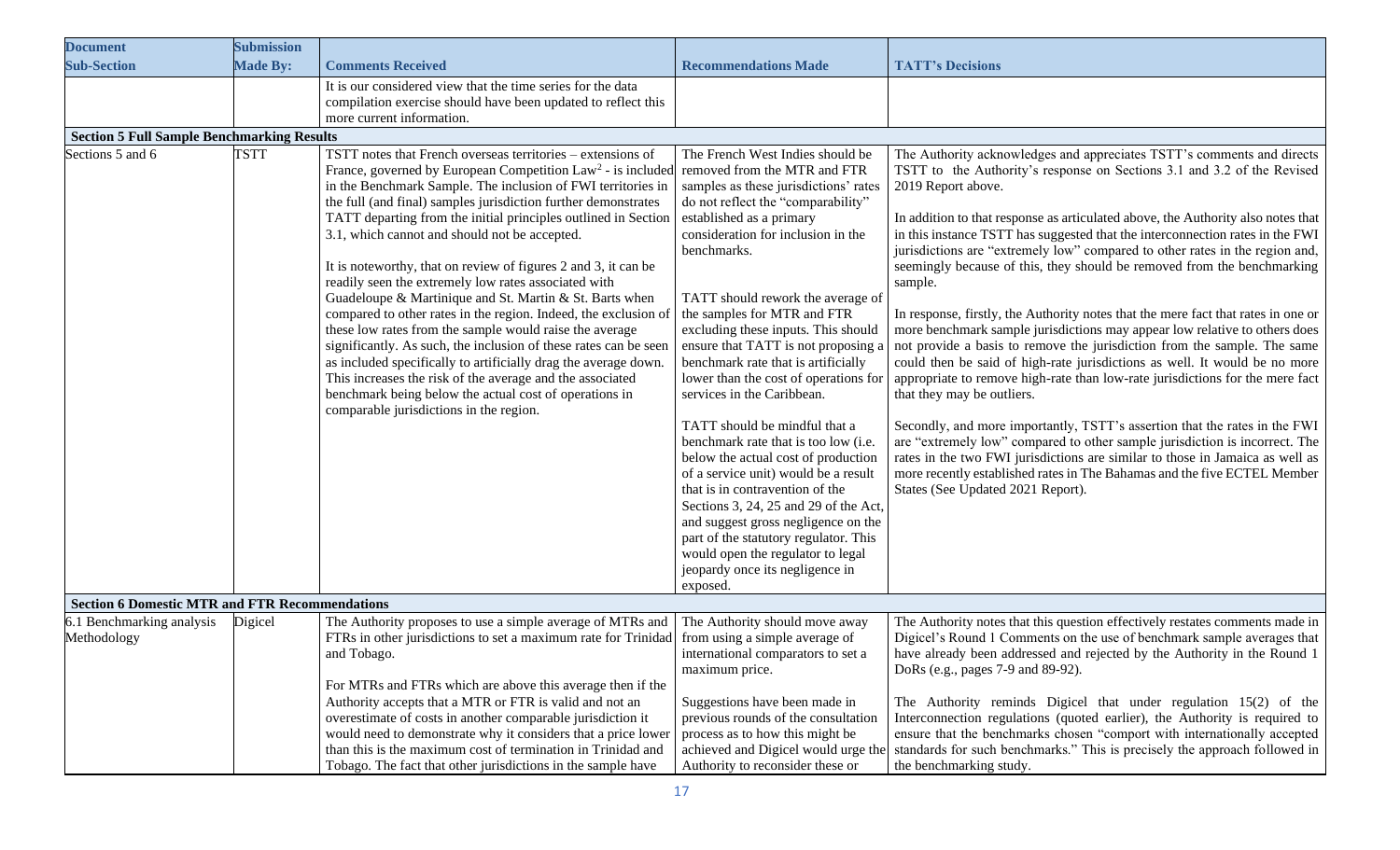| <b>Document</b>                                       | <b>Submission</b> |                                                                                                                                                                                                                                                                                                                                                                                                                                                                                                                                                                                                                                                                                                                                                                                                                                                                                                                                                 |                                                                                                                                 |                                                                                                                                                                                                                                                                                                                                                                                                                                                                                                                                                                                                                                                                                                                                                                                                                                                                                                                                                                                                                                                                                                                                                                                                                                                                      |
|-------------------------------------------------------|-------------------|-------------------------------------------------------------------------------------------------------------------------------------------------------------------------------------------------------------------------------------------------------------------------------------------------------------------------------------------------------------------------------------------------------------------------------------------------------------------------------------------------------------------------------------------------------------------------------------------------------------------------------------------------------------------------------------------------------------------------------------------------------------------------------------------------------------------------------------------------------------------------------------------------------------------------------------------------|---------------------------------------------------------------------------------------------------------------------------------|----------------------------------------------------------------------------------------------------------------------------------------------------------------------------------------------------------------------------------------------------------------------------------------------------------------------------------------------------------------------------------------------------------------------------------------------------------------------------------------------------------------------------------------------------------------------------------------------------------------------------------------------------------------------------------------------------------------------------------------------------------------------------------------------------------------------------------------------------------------------------------------------------------------------------------------------------------------------------------------------------------------------------------------------------------------------------------------------------------------------------------------------------------------------------------------------------------------------------------------------------------------------|
| <b>Sub-Section</b>                                    | <b>Made By:</b>   | <b>Comments Received</b>                                                                                                                                                                                                                                                                                                                                                                                                                                                                                                                                                                                                                                                                                                                                                                                                                                                                                                                        | <b>Recommendations Made</b>                                                                                                     | <b>TATT's Decisions</b>                                                                                                                                                                                                                                                                                                                                                                                                                                                                                                                                                                                                                                                                                                                                                                                                                                                                                                                                                                                                                                                                                                                                                                                                                                              |
|                                                       |                   | set lower termination rates than the average gives no<br>information as regards the level of cost in Trinidad and<br>Tobago. The Authority cannot have it both ways. It cannot on<br>the one hand say that another jurisdiction is sufficiently like<br>Trinidad and Tobago to use its termination rate and then say<br>that the cost of termination in Trinidad and Tobago must be<br>lower than this simply because another jurisdiction has come<br>up with a similar answer.<br>It is improper for the Authority to impose a ceiling on<br>termination rates in Trinidad and Tobago while at the same<br>time accepting that higher rates in other jurisdictions are<br>sufficiently akin to the circumstances pertaining in Trinidad<br>and Tobago to be used as part of the benchmark sample. The<br>Authority's approach is arbitrary and potentially ultra vires.<br>The Authority cannot force a Concessionaire to sell below<br>cost. | provide detailed reasoning for its<br>rejection of same.                                                                        | The benchmarking study is not based solely on a "simple average" of<br>interconnection rates in selected comparator jurisdictions, as suggested by<br>Digicel, but rather on a combination of factors including, interconnection rate<br>levels and trends in the all-sample post-2012 average (as an upper bound for<br>benchmarking) and cost-based benchmarking sub-samples (as a lower bound<br>for benchmarking); international interconnection rate trends; and a<br>normalisation analysis to assess whether any upward or downward<br>demographic, socio-economic and other adjustment factors were necessary<br>relative to the benchmarking sample averages.<br>The benchmarking data and analysis has also been updated together with the<br>preparation of these Round 2 DoRs, the results of which are provided in the<br>Updated 2021 Report. The Authority remains confident that the<br>recommended costing benchmarks resulting from the benchmarking study<br>are above cost.<br>As mentioned, the Authority has considered Digicel's previous suggestions<br>on ways to modify the benchmarking study but rejected them since they were<br>either inappropriate or inconsistent with internationally accepted standards<br>for benchmark studies. |
| 6.1 Benchmarking Analysis<br>Methodology              | <b>CCTL</b>       | We note that between phase 1 and 2 of the process TATT has<br>maintained its position on the key aspects of the construction<br>of the sample for the benchmarking study. These issues<br>include:<br>The vintage of interconnection decisions in the<br>benchmark sample jurisdictions;<br>Historical trends in benchmark sample<br>interconnection rates;<br>Alternative benchmark sample averages<br>considered; and<br>Glide path to recommended interconnection rates<br>Below we address these points in the sub sections below.                                                                                                                                                                                                                                                                                                                                                                                                          |                                                                                                                                 | The Authority addresses each of these issues in what follows.                                                                                                                                                                                                                                                                                                                                                                                                                                                                                                                                                                                                                                                                                                                                                                                                                                                                                                                                                                                                                                                                                                                                                                                                        |
| 6.1.1 Vintage of<br><b>Interconnection Sample</b>     | <b>CCTL</b>       | study's decision to exclude pre-2012 decisions, resulting in the of the sample.<br>MTR sample reducing from seventeen to nine, and the FTR<br>reducing to eight.                                                                                                                                                                                                                                                                                                                                                                                                                                                                                                                                                                                                                                                                                                                                                                                |                                                                                                                                 | On the vintage of interconnection decisions, we agree with the CCTL has no issues with the vintage The Authority acknowledges CCTL's support for this aspect of the<br>benchmarking study.                                                                                                                                                                                                                                                                                                                                                                                                                                                                                                                                                                                                                                                                                                                                                                                                                                                                                                                                                                                                                                                                           |
| 6.1.2 Historical Trends in<br><b>Benchmark Sample</b> | <b>CCTL</b>       | CCTL agrees with the downward trending of the historical<br>data sample, as this is consistent with not only the trend in<br>sample countries, but globally.                                                                                                                                                                                                                                                                                                                                                                                                                                                                                                                                                                                                                                                                                                                                                                                    | CCTL has no issues with the<br>downward trending of the sample.<br>However, we recommend that the<br>adjustments set out in the | The Authority acknowledges CCTL's comments on interconnection rate<br>trends in the region and globally, which is why it has prepared the Updated<br>2021 Report.                                                                                                                                                                                                                                                                                                                                                                                                                                                                                                                                                                                                                                                                                                                                                                                                                                                                                                                                                                                                                                                                                                    |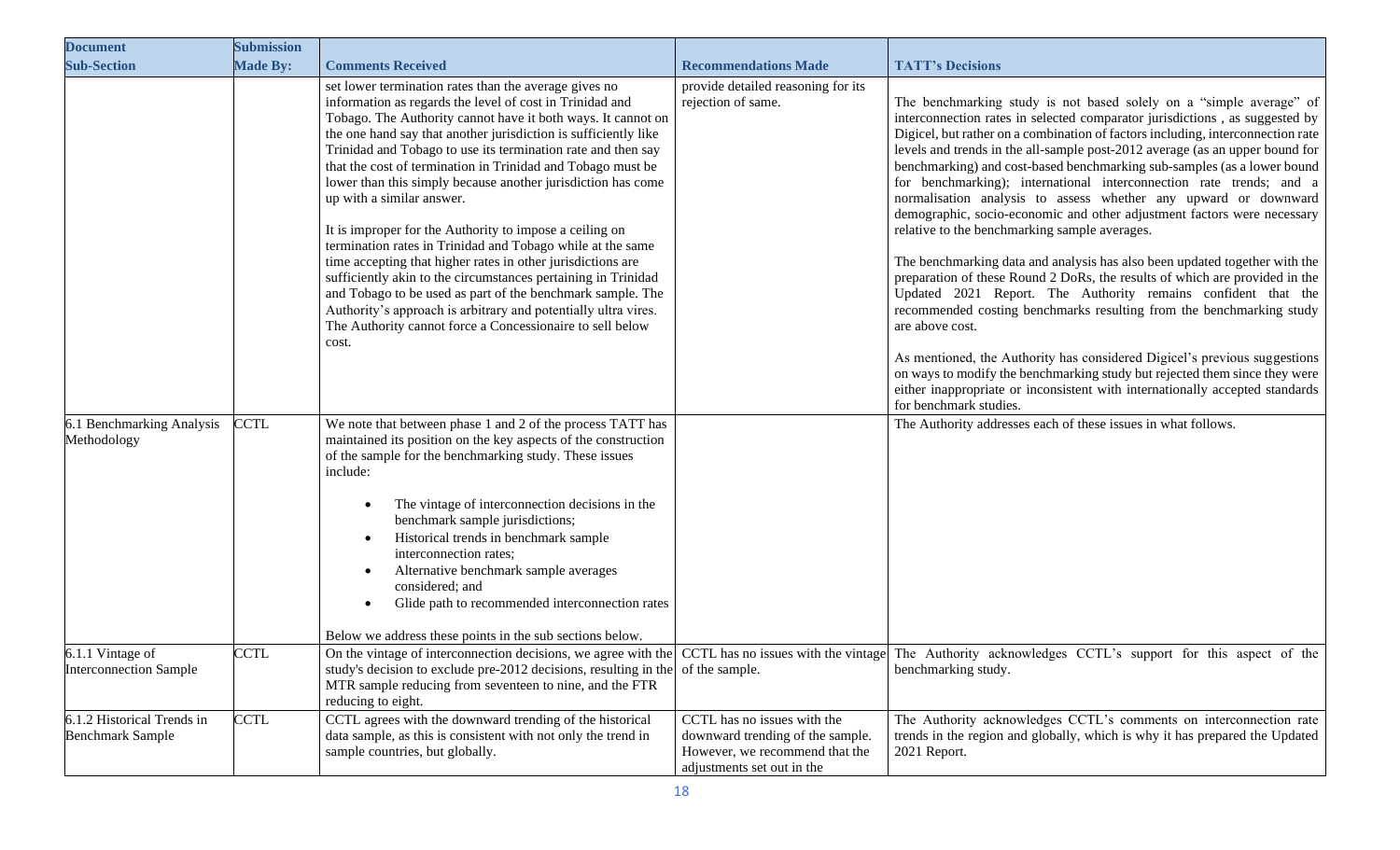| <b>Document</b>                                                          | <b>Submission</b> |                                                                                                                                                                                                                                                                                                                                                                                                                                                                                                                                                                                                                                                                                                                                                                                                                                                                                                                                                                                                                                                                                                         |                                                                                                                                                             |                                                                                                                                                                                                                                                                                                                                                                                                                                                                                                                                                                                                                                                                                                                                                                                                                                                                                    |
|--------------------------------------------------------------------------|-------------------|---------------------------------------------------------------------------------------------------------------------------------------------------------------------------------------------------------------------------------------------------------------------------------------------------------------------------------------------------------------------------------------------------------------------------------------------------------------------------------------------------------------------------------------------------------------------------------------------------------------------------------------------------------------------------------------------------------------------------------------------------------------------------------------------------------------------------------------------------------------------------------------------------------------------------------------------------------------------------------------------------------------------------------------------------------------------------------------------------------|-------------------------------------------------------------------------------------------------------------------------------------------------------------|------------------------------------------------------------------------------------------------------------------------------------------------------------------------------------------------------------------------------------------------------------------------------------------------------------------------------------------------------------------------------------------------------------------------------------------------------------------------------------------------------------------------------------------------------------------------------------------------------------------------------------------------------------------------------------------------------------------------------------------------------------------------------------------------------------------------------------------------------------------------------------|
| <b>Sub-Section</b>                                                       | <b>Made By:</b>   | <b>Comments Received</b>                                                                                                                                                                                                                                                                                                                                                                                                                                                                                                                                                                                                                                                                                                                                                                                                                                                                                                                                                                                                                                                                                | <b>Recommendations Made</b>                                                                                                                                 | <b>TATT's Decisions</b>                                                                                                                                                                                                                                                                                                                                                                                                                                                                                                                                                                                                                                                                                                                                                                                                                                                            |
|                                                                          |                   | However, we would point out that benchmarking using<br>historical data is inherently backward looking. In the context<br>of setting interconnection rates based on forward looking cost<br>principles, TATT should be mindful of the necessary<br>adjustments to ensure the cost benchmarks are more accurate<br>and robust. Such results would more closely align with this<br>objective to get to cost based rates.                                                                                                                                                                                                                                                                                                                                                                                                                                                                                                                                                                                                                                                                                   | introduction are implemented. This<br>will improve the accuracy and<br>the results align more closely with<br>the goal of establishing cost based<br>rates. | The Authority agrees that updating the study improves the accuracy and<br>robustness of the recommended costing benchmarks so that they do indeed<br>robustness of the benchmarks so that align more closely with the goal of establishing cost-based interconnection<br>rates.                                                                                                                                                                                                                                                                                                                                                                                                                                                                                                                                                                                                    |
| 6.1.3 Alternative Benchmark CCTL<br>Sample<br><b>Averages Considered</b> |                   | CCTL notes the three alternative benchmark sample averages<br>discussed under this section i.e. the post 2012, the cost based<br>only post 2012 sample and the European sample. The impact<br>of treating the four French West Indies (FWI) countries as a<br>group of two rather than four separate observations is not<br>included here. We refer TATT to section 3.3 of this response<br>on this issue. In summary, the grouping of the four French<br>West Indies countries into two observations has the effect of<br>minimizing the impact of the individual observations on the<br>result, and biases the benchmark rates upwards.                                                                                                                                                                                                                                                                                                                                                                                                                                                               | See recommendation in 3.3 above.                                                                                                                            | The Authority has addressed this issue above in response to CCTL's<br>comments on Section 3.3 of the Revised 2019 Report. For the reasons noted<br>there as well as in the Round 1 DoRs, the Authority is of the view that the<br>grouping of the four FWI jurisdictions into two groups is appropriate.                                                                                                                                                                                                                                                                                                                                                                                                                                                                                                                                                                           |
| 6.1.4 Glide Path to<br><b>Recommended Rates</b>                          | <b>CCTL</b>       | TATT gives two reasons for establishing a three-year<br>glidepath, TATT indicates that this is common practice across<br>jurisdictions, and that the glidepath is consistent with the<br>projected rates trends. TATT provides no information to<br>support its asserting that using a glidepath approach is<br>common place. Further, this does not match with CCTL's<br>knowledge of the approach used in other markets. As<br>mentioned in our response to the previous round, other<br>Caribbean regulators, some included in the sample countries<br>used for this study used a different approach. After<br>establishing LRIC rates for MTR in 2013, and FTR rates in<br>2018, the Jamaican regulator decided to move to the new rates<br>in a single step. In the case of Cayman Islands and Barbados,<br>the transition period following the establishment cost based<br>rates was a 12-month glide path.<br>CCTL sees no benefit to consumers or competition from<br>postponing or delaying the implementation of costbased<br>benchmark rates in Trinidad. The results of the study establish | The cost benchmarks should be<br>implemented in one round, instead<br>of the three-year glidepath approach                                                  | The Authority agrees that a variety of approaches can be adopted when<br>implementing newly established interconnection rates. In the Authority's<br>view, the use of a glide-path approach is relatively common. For instance, in<br>the three interconnection rate reviews undertaken in the Turks and Caicos<br>Islands (TCI) over the last ten years, the newly established interconnection<br>rates were phase-in over three-years in each case. <sup>10</sup> Similarly, the NRA in<br>The Bahamas (URCA) also adopted a three-year phase-in period when it<br>recently implemented new interconnection rates. <sup>11</sup> Both of these<br>interconnection rate reviews were based on benchmarking studies. As well,<br>ECTEL also recently established a three-year phase-in period for its newly<br>established cost-based interconnection rates in 2018. <sup>12</sup> |

<sup>&</sup>lt;sup>10</sup> See the TCI Telecommunications Commission's most recent 2020 interconnection rate review decision: [http://www.telecommission.tc/info--ID--481.html.](http://www.telecommission.tc/info--ID--481.html)

<sup>&</sup>lt;sup>11</sup> See URCA's 2019 interconnection rate review decision: [https://www.urcabahamas.bs/decisions/ecs-74-2019-wholesale-fixed-and-mobile-termination-rates-for-smp-licensees/.](https://www.urcabahamas.bs/decisions/ecs-74-2019-wholesale-fixed-and-mobile-termination-rates-for-smp-licensees/)

<sup>12</sup> See: [https://www.ectel.int/wp-content/uploads/2018/09/PUBLIC\\_Determinaton\\_Interconnection\\_rates\\_2018-1.pdf.](https://www.ectel.int/wp-content/uploads/2018/09/PUBLIC_Determinaton_Interconnection_rates_2018-1.pdf)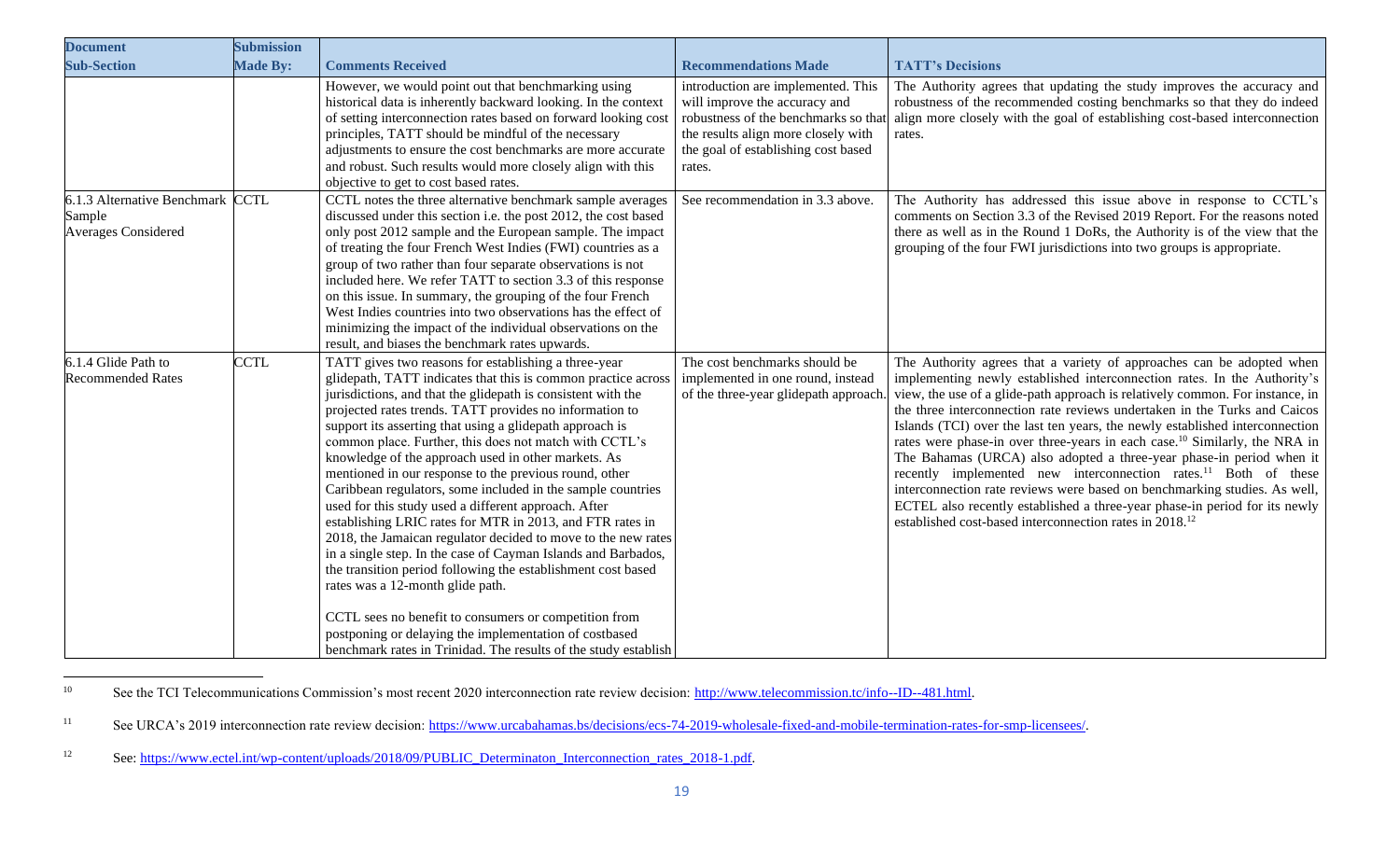| <b>Document</b>      | <b>Submission</b> |                                                                                                                                                                                                                                                                                                                                                                                                                                                                                                                                                                                                                                                                                                                                                                                                                                                                                                                                                                                                                                                                                                                                                                                                                                                                                                                                     |                                                                                                                                                                                                                                                                                                                                                                                                                                                                                                                                                                                                                                                                                                                                                                                                                          |                                                                                                                                                                                                                                                                                                                                                                                                                                                                                                                                                                                                                                                                                                                                                                                                                                                    |
|----------------------|-------------------|-------------------------------------------------------------------------------------------------------------------------------------------------------------------------------------------------------------------------------------------------------------------------------------------------------------------------------------------------------------------------------------------------------------------------------------------------------------------------------------------------------------------------------------------------------------------------------------------------------------------------------------------------------------------------------------------------------------------------------------------------------------------------------------------------------------------------------------------------------------------------------------------------------------------------------------------------------------------------------------------------------------------------------------------------------------------------------------------------------------------------------------------------------------------------------------------------------------------------------------------------------------------------------------------------------------------------------------|--------------------------------------------------------------------------------------------------------------------------------------------------------------------------------------------------------------------------------------------------------------------------------------------------------------------------------------------------------------------------------------------------------------------------------------------------------------------------------------------------------------------------------------------------------------------------------------------------------------------------------------------------------------------------------------------------------------------------------------------------------------------------------------------------------------------------|----------------------------------------------------------------------------------------------------------------------------------------------------------------------------------------------------------------------------------------------------------------------------------------------------------------------------------------------------------------------------------------------------------------------------------------------------------------------------------------------------------------------------------------------------------------------------------------------------------------------------------------------------------------------------------------------------------------------------------------------------------------------------------------------------------------------------------------------------|
| <b>Sub-Section</b>   | <b>Made By:</b>   | <b>Comments Received</b>                                                                                                                                                                                                                                                                                                                                                                                                                                                                                                                                                                                                                                                                                                                                                                                                                                                                                                                                                                                                                                                                                                                                                                                                                                                                                                            | <b>Recommendations Made</b>                                                                                                                                                                                                                                                                                                                                                                                                                                                                                                                                                                                                                                                                                                                                                                                              | <b>TATT's Decisions</b>                                                                                                                                                                                                                                                                                                                                                                                                                                                                                                                                                                                                                                                                                                                                                                                                                            |
|                      |                   | that existing interconnection rates do not reflect current costs<br>and are thus contrary to the Regulations.<br>TATT should also take into consideration the fact that the<br>model building exercise to establish cost based rates has been<br>underway for over a decade now, with no usable outcome.<br>The proceeding on the benchmark study started two years ago.<br>Over that period interconnection rates have continued to trend<br>downwards. For example, since then the FTR in Jamaica was<br>reduced. In the Caribbean countries covered by the Eastern<br>Caribbean Telecommunications Authority (ECTEL), rates<br>were established and implemented starting in 2018.<br>Given this lengthy record, operators should by now have the<br>foresight to understand and anticipate the financial impact of<br>lower rates. For these reasons CCTL considers that a 3-year<br>glide path is excessive. The longer these rates remain in effect,<br>the greater the harm. The cost benchmarks should be<br>implemented in one round.                                                                                                                                                                                                                                                                                       |                                                                                                                                                                                                                                                                                                                                                                                                                                                                                                                                                                                                                                                                                                                                                                                                                          |                                                                                                                                                                                                                                                                                                                                                                                                                                                                                                                                                                                                                                                                                                                                                                                                                                                    |
| 6.1.4 The Glide Path | <b>TSTT</b>       | Without returning to issues raised in the first round of this<br>consultation about the appropriateness of the glidepath<br>proposed in Section 6.1.4, TSTT would like to raise the<br>concern that TATT has admitted its intentions to propose<br>benchmark rates which are beneath the expected or modelled<br>actual costs of the operators' networks. As intimated above,<br>this is effectively an admission of negligence by TATT, if this<br>were to be implemented as proposed.<br>In Fig. 5, for FTR glide path and the proposed benchmark<br>rates, TATT demonstrates that it is proposing rates which are<br>below the glide path for projected costs of operators'<br>networks. The green dotted line represents the step function<br>decline in rates proposed, this is below the red dotted line of<br>glide path for modelled costs. Accordingly, the area above the<br>green line, but below the red (highlighted in yellow below by<br>TSTT for ease of reference) reflects the actual losses per<br>minute that TATT would be directing an operator to absorb<br>for the duration of such a ruling.<br>That area reflects, per minute economic value loss in the<br>market caused by that predatory rate TATT would be illegally<br>directing operators to implement if these benchmarks for FTR<br>were adopted. | TATT must veer away from<br>establishing rates that are below the<br>expected or modelled cost of<br>production of services in Trinidad<br>and Tobago. Establishing such rates<br>would be in contravention of the<br>Act, but also be inimical to the<br>overall well-being of the sector,<br>making it unsustainable - a precursor<br>to collapse due to regulatory failure.<br>TATT would be breaching its<br>statutory responsibility by<br>recommending the application of<br>rates that are effectively predatory in<br>nature. While there may be short<br>term gain, the long term<br>consequences are so significant that<br>the Act, and TATT's own policies,<br>eschew such a practice as a feasible<br>option for regulatory determination.<br>TATT should reconsider<br>establishing the benchmark rates to | The Authority acknowledges TSTT's comments, but it appears that TSTT<br>has misinterpreted the benchmarking methodology as illustrated in both<br>Figures 4 and 5 of the Revised 2019 Report (i.e., the Recommended Costing<br>Benchmark MTR and FTR Figures, respectively). Each is replicated here for<br>ease of refence.<br>Recommended Costing Benchmark - MTR<br>\$0,1000<br>\$0,0900<br>(All, post-2012)<br>(up to 9 obs.)<br>\$0.0800<br>y = 0.07637e-001525<br>$R^2 = 0.96125$<br>\$0.0700<br>\$0.0600<br>Recommended<br>$\frac{1}{20}$ \$0.0500 $\cdot$<br><b>Costing</b><br><b>Benchmark</b><br>\$0,0400<br>\$0.0350<br>$\frac{1}{20.0275}$<br>\$0.0200<br>\$0.0100<br>Average (European <b>Average (cost-based,</b><br>countries, 36 obs.) <b>post-2012) (up to 6 obs.)</b><br>\$0,0000<br>Figure 4. MTR recommended costing benchmark |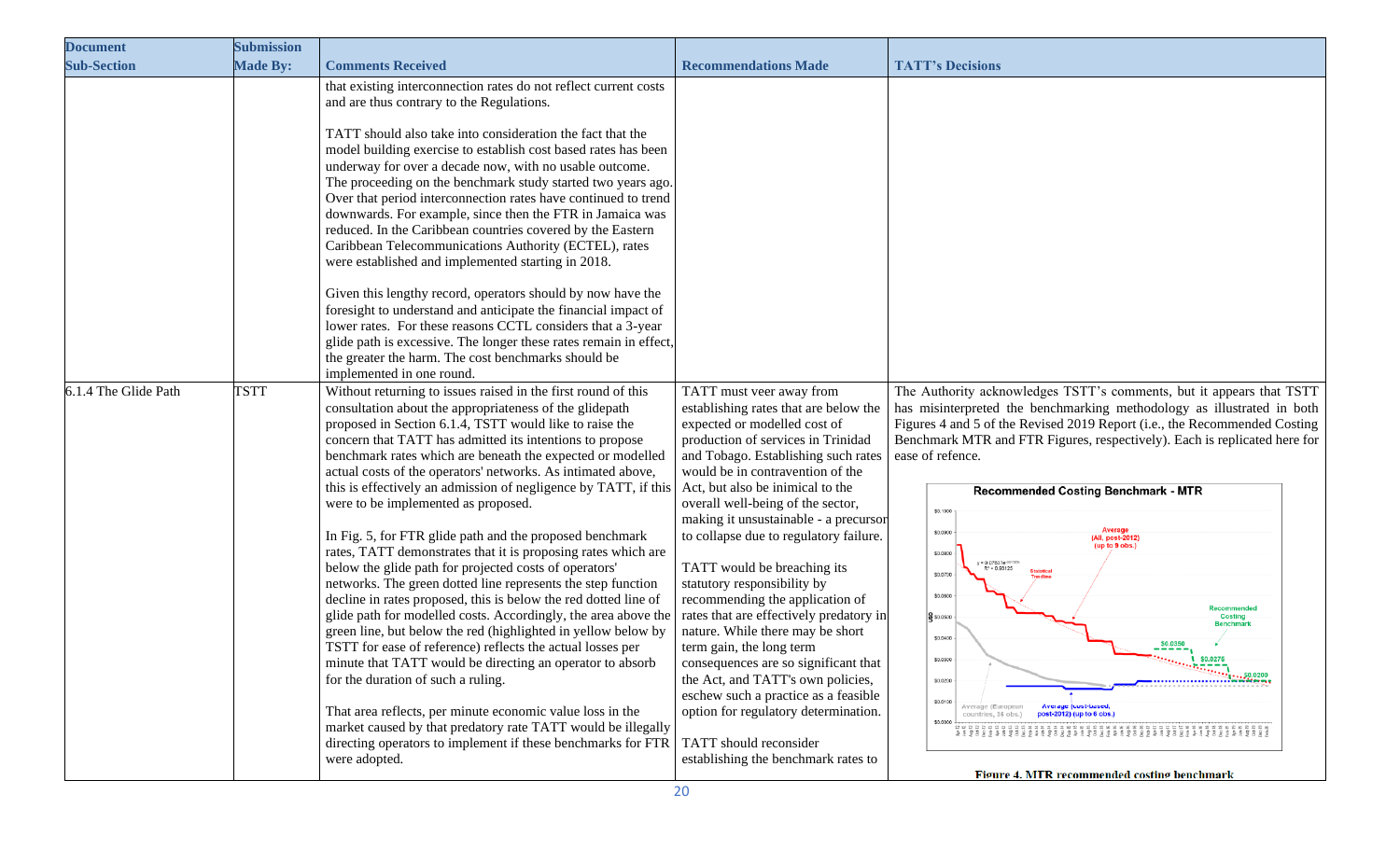| <b>Document</b>    | <b>Submission</b> |                                                                                                                                                                                                                                                                                                                                                                                                                                                                                                                                                                                                                                                                                                                                                                |                                                                                                                                                                                                                                                                                                                                                                                              |                                                                                                                                                                                                                                                                                                                                                                                                                                                                                                                                                                                                                                                                                                                                                                                                                                                                                                                                        |
|--------------------|-------------------|----------------------------------------------------------------------------------------------------------------------------------------------------------------------------------------------------------------------------------------------------------------------------------------------------------------------------------------------------------------------------------------------------------------------------------------------------------------------------------------------------------------------------------------------------------------------------------------------------------------------------------------------------------------------------------------------------------------------------------------------------------------|----------------------------------------------------------------------------------------------------------------------------------------------------------------------------------------------------------------------------------------------------------------------------------------------------------------------------------------------------------------------------------------------|----------------------------------------------------------------------------------------------------------------------------------------------------------------------------------------------------------------------------------------------------------------------------------------------------------------------------------------------------------------------------------------------------------------------------------------------------------------------------------------------------------------------------------------------------------------------------------------------------------------------------------------------------------------------------------------------------------------------------------------------------------------------------------------------------------------------------------------------------------------------------------------------------------------------------------------|
| <b>Sub-Section</b> | <b>Made By:</b>   | <b>Comments Received</b>                                                                                                                                                                                                                                                                                                                                                                                                                                                                                                                                                                                                                                                                                                                                       | <b>Recommendations Made</b>                                                                                                                                                                                                                                                                                                                                                                  | <b>TATT's Decisions</b>                                                                                                                                                                                                                                                                                                                                                                                                                                                                                                                                                                                                                                                                                                                                                                                                                                                                                                                |
|                    |                   | Recommended Costing Benchmark - FTR<br>$-25 - 12$<br><b>Romage</b><br>All: power-2012<br>ALC: U<br><b>SECTION</b><br><b>Bridge</b><br><b>VATAUX DIVAT BASE</b><br><b>William</b><br>and 2012) can be 4 cold.                                                                                                                                                                                                                                                                                                                                                                                                                                                                                                                                                   | that above the red line glide path of<br>accepted average of rates pursuant to<br>the benchmark process.<br>TATT should ensure that the<br>benchmark rates are at all times<br>above the linear regression<br>estimates of projected costs of the<br>network operations in T&T.<br>TATT must abandon using the<br>European glide path experience to<br>guide the terminal value that will be | <b>Recommended Costing Benchmark - FTR</b><br>\$0.0150<br>Average<br>(All, post-2012)<br>\$0.0140<br>(up to 8 obs.)<br>\$0.0130<br>$y = -0.000089x + 0.013433$<br>\$0.0120<br>$R^2 = 0.984304$<br>\$0.0110<br>Recommended<br>\$0.0100<br>Costing<br>Benchmar<br>\$0.0090<br>\$0,0080<br>\$30.0070<br>\$0.0060<br>\$0,0050                                                                                                                                                                                                                                                                                                                                                                                                                                                                                                                                                                                                              |
|                    |                   | Figure 5. FTR recommended costing benchmark<br>Even more concerning is the fact that these rates, which are<br>effectively wholesale rates in the interconnection market are                                                                                                                                                                                                                                                                                                                                                                                                                                                                                                                                                                                   | achieved by regional and local glide<br>paths. TATT should recall that the<br>differences in economies of scale<br>would suggest that the terminal<br>values cannot be equal.                                                                                                                                                                                                                | \$0.0040<br>verage (European<br>\$0.0030<br>countries, 36 obs.)<br>\$0.0020<br>Average (cost-based,<br>\$0,0010<br>ost-2012) (up to 4 obs.)<br>\$0.000                                                                                                                                                                                                                                                                                                                                                                                                                                                                                                                                                                                                                                                                                                                                                                                 |
|                    |                   | expected to be used by TATT in its retail price reviews. This<br>will compromise sustainability of rates set by TATT in the<br>interconnection, wholesale and retail markets in the all<br>variations and submarkets fixed, mobile, international spheres<br>TSTT would like to remind TATT that there is no provision in<br>the Act, its Policy Frameworks, the Regulations or even ITU<br>and WTO Guidelines which validates a position by a<br>regulatory authority to require predatory rate setting in<br>wholesale markets which can undermine the operation of a                                                                                                                                                                                        | TATT may consider modelling the<br>shape of the glide path from extra<br>regional experience, but cannot<br>consider using absolute terminal<br>values in these extra regional<br>experiences as a medium to short<br>term targets in Trinidad and Tobago.<br>TATT must cease gaming the<br>process through non-transparent                                                                  | Figure 5. FTR recommended costing benchmark<br>As explained in the Revised 2019 Report as well as in the Round 1 DoRs<br>(e.g., 67-68), the cost-based post-2012 sub-samples provide a "lower-bound"<br>costing benchmark (i.e., the blue line in the charts) and the post-2012 sub-<br>samples provide an "upper-bound" costing benchmark (the redline in the<br>charts).<br>For both the MTRs and FTRs, the trend lines for these two sub-samples                                                                                                                                                                                                                                                                                                                                                                                                                                                                                    |
|                    |                   | sustainable free market in all downstream and derivative<br>sectors.<br>The only way forward, assuming that the glide path is<br>accepted, would be to ensure that the green line in the Fig 5 is<br>at all times <b>above</b> the red dotted line of the projected cost of<br>the network operations.<br>Also, TSTT repeats its objections to the legitimacy of any<br>model or benchmark analysis that proposes that the long term<br>cost of provision of a telecommunications service in Trinidad<br>and Tobago, or the Caribbean, is ever modelled or estimated<br>to cost less that the long term average cost of provision in<br>Europe with its higher population densities, consumption<br>habits, consumption capacity and thus greater economies of | cherry-picking of rates to be<br>included in subset benchmark<br>analyses.<br>The blue line in Fig 5.<br>in the<br>annexes should be removed as it<br>does not seem to build upon the<br>outcome of the Benchmark Analysis<br>in Section 3 through 5 of the Study.                                                                                                                           | converge by the end-point target date of March 2020. The end points for the<br>MTR and FTR recommended costing benchmarks are between the upper- and<br>lower-bounds.<br>The objective of the glide-path is to move rates to the end point targets over<br>a three-year period. In the case of the MTR (Figure 4), the glide-path sets<br>rates above the upper-bound trend line in the first two years before hitting the<br>end-point target in year three, which falls between the upper and lower<br>bounds. This is purely a result of the adoption of an "equal" three-step glide-<br>path approach. A front-end loaded glide-path, in contrast, would have been<br>used to have the recommended MTR benchmark cost to consistently fall<br>between the upper- and lower-bound trend lines; however, the Authority<br>opted for an equal step glide-path approach instead. This approach was<br>applied to both the MTR and FTR. |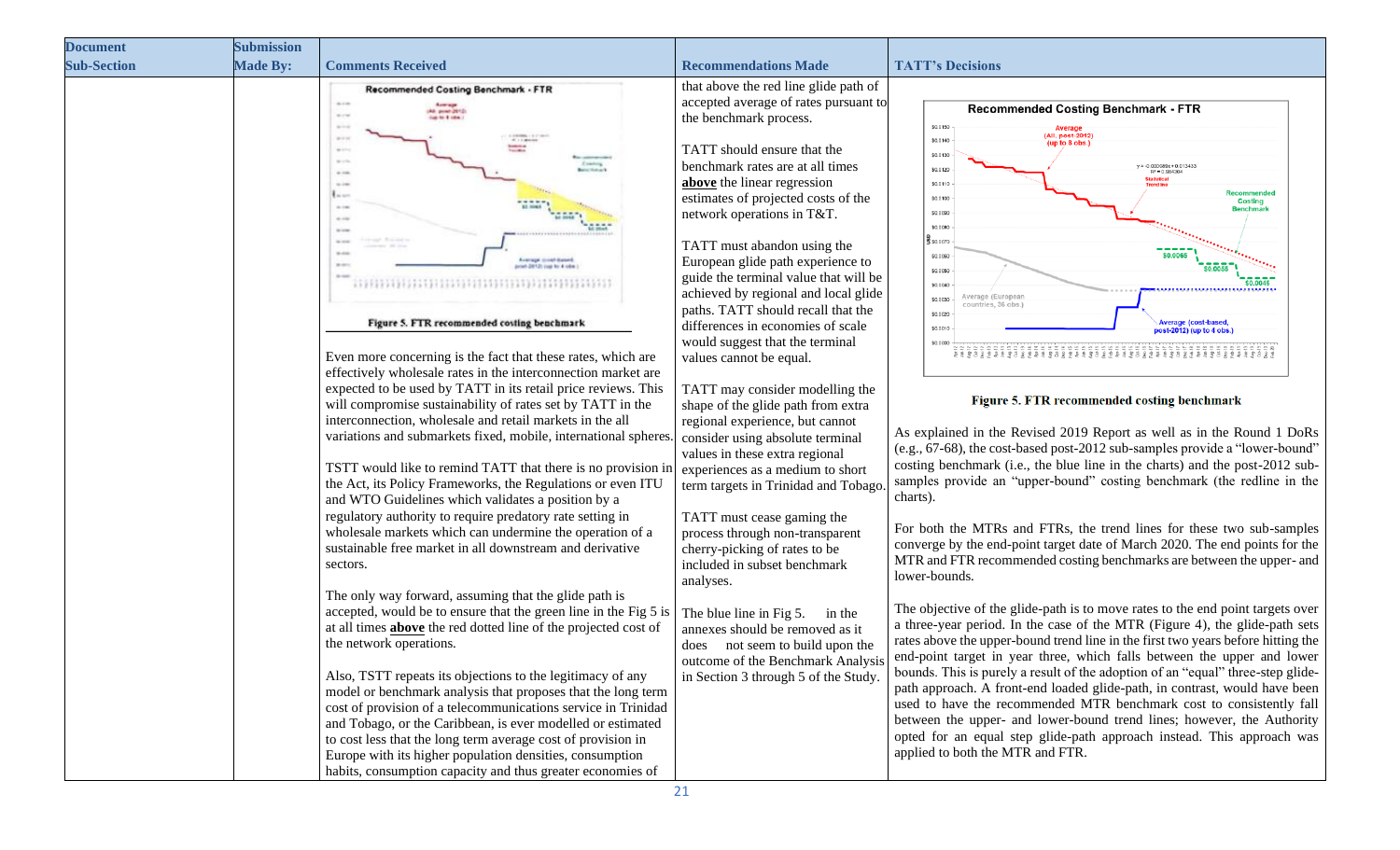| <b>Document</b>                                                     | <b>Submission</b> |                                                                                                                                                                                                                                                                                                                                                                                                                                                                                                                                                                                                                                                                                                                                                                                                                                                                                                                                                                                                                                                                                                                                     |                             |                                                                                                                                                                                                                                                                                                                                                                                                                                                                                                                                                                                                                                                                                                                                                                                                                                                                                                                                                                                                                                                                                                                                                                                                                                                                                                                                                                                                                         |
|---------------------------------------------------------------------|-------------------|-------------------------------------------------------------------------------------------------------------------------------------------------------------------------------------------------------------------------------------------------------------------------------------------------------------------------------------------------------------------------------------------------------------------------------------------------------------------------------------------------------------------------------------------------------------------------------------------------------------------------------------------------------------------------------------------------------------------------------------------------------------------------------------------------------------------------------------------------------------------------------------------------------------------------------------------------------------------------------------------------------------------------------------------------------------------------------------------------------------------------------------|-----------------------------|-------------------------------------------------------------------------------------------------------------------------------------------------------------------------------------------------------------------------------------------------------------------------------------------------------------------------------------------------------------------------------------------------------------------------------------------------------------------------------------------------------------------------------------------------------------------------------------------------------------------------------------------------------------------------------------------------------------------------------------------------------------------------------------------------------------------------------------------------------------------------------------------------------------------------------------------------------------------------------------------------------------------------------------------------------------------------------------------------------------------------------------------------------------------------------------------------------------------------------------------------------------------------------------------------------------------------------------------------------------------------------------------------------------------------|
| <b>Sub-Section</b>                                                  | <b>Made By:</b>   | <b>Comments Received</b>                                                                                                                                                                                                                                                                                                                                                                                                                                                                                                                                                                                                                                                                                                                                                                                                                                                                                                                                                                                                                                                                                                            | <b>Recommendations Made</b> | <b>TATT's Decisions</b>                                                                                                                                                                                                                                                                                                                                                                                                                                                                                                                                                                                                                                                                                                                                                                                                                                                                                                                                                                                                                                                                                                                                                                                                                                                                                                                                                                                                 |
|                                                                     |                   | scale and purchasing power of customers would suggest that<br>the terminal rates to which cost estimates would settle would<br>be of an order of magnitude above the terminal rates used in<br>Europe.<br>Thus, TSTT again points out that using Europe's rates as the<br>target for benchmark glide path also in contradiction to the<br>stated condition of "comparability" established in Section 3 of<br>the Study. Thus again, despite noble philosophical intent in<br>the design of the process, TSTT has significant challenges<br>with the implementation choices which undermine the<br>philosophical intents outlines.<br>As such, TSTT rejects as ludicrous any proposition that the<br>blue line in the Fig 5 models any realistic representation of the<br>costs of production of services in Small Island States (SIDS)<br>such as Trinidad and Tobago. Indeed, on review of the<br>Annexes where TATT seeks to explain the quizzical<br>appearance of this alternative benchmarked trend, it should be<br>noted that the lower the number of contributors to that basket,<br>the lower the trend of that blue line. |                             | In the case of the FTR (Figure 5), as noted by TSTT, the three-year glide-<br>path to the FTR end-point target rate fell consistently between the upper- and<br>lower-bound trend lines as pointed out by TSTT. This is the intended<br>outcome of the methodology.<br>The Authority considers that this approach provides a robust basis for setting<br>recommended costing benchmarks since both benchmarking sub-samples<br>lead to similar results - i.e., similar target end-point cost levels by the end of<br>the three-year glide-path period. This dual trend line approach also<br>effectively provides a form of validation that reduces the probability of error<br>$-i.e.,$ providing a rate recommendation that is "too high" (substantially above<br>actual costs) versus "too low" (below costs). Contrary to TSTT's assertions,<br>this approach does not result in recommended benchmark cost that is below<br>cost.<br>As well, TSTT appears to have also misjudged the purpose of the role of EU<br>interconnection rates and rate trends in the study. They are included as<br>evidence of global downward trends in interconnection cost/rates and also<br>used as a sensitivity and cross-check on the benchmarking study results. The<br>EU interconnection rates included in the Revised 2019 Report extended only<br>to 2016. More recent data on EU interconnection rates published by BEREC |
|                                                                     |                   | Conversely, the greater the number of contributors to the<br>basket, higher the trend of that blue line. It then becomes<br>apparent that TATT is non-transparently cherry-picking which<br>rates it prefers to consider for determination of this alternative<br>trend. This suggests that there is an intent to "rig" or "game"<br>the date used with a view to achieving a biased outcome -<br>probably of an extremely low termination rate.<br>It is clear that, as less markets are considered and the blue line<br>alternative trend falls, that the blue line is reflected of neither<br>the average rates developed pursuant to the substantive<br>benchmark study nor demonstrable of the trend of the majority<br>of the region. In this context, in light of how the trend is, this<br>trend is clearly the result of biased manipulations by TATT.<br>As such, it cannot be considered as the determining factor in<br>the determination of the glide path.                                                                                                                                                            |                             | shows that rates in the EU have continued to decline significantly and are<br>now significantly below the levels shown in Figures 4 and 5 of the Revised<br>2019 Report. In this regard, see also the Authority's response to Digicel's<br>comments on Section 3.1 of the Revised 2019 Report above.<br>Lastly, it appears that it may not have been clear to TSTT why the cost-based<br>post-2012 sub-sample historical trend lines (i.e., the blue lines in Figures 4<br>and 5) rise over time. They increased in a stepwise manner due to the addition<br>of jurisdictions over time with newly established cost-based rates, not<br>because costs in any specific jurisdiction increased. To the contrary,<br>interconnection have consistently decreased over time, both regionally and<br>globally. Therefore, to be conservative, the MTR and FTR cost-based post-<br>2012 sub-sample trend lines were projected to March 2020 on a flat-line basis<br>in both cases. The fact that EU projections are similar in Figures 4 and 5 is<br>coincidence. Consequently, there is no justification for the removal of the<br>cost-based post-2012 sub-sample projections as suggested by TSTT.<br>The Authority otherwise rejects outright TSTT's assertions the results of the<br>benchmarking study are in any way "rigged" or "gamed".                                                                              |
| 6.1.5 Recommended costing<br>benchmarks for Domestic<br>MTR and FTR | <b>CTL</b>        | The recommended benchmarks are based on the post 2012<br>sample, and includes time series data to 2017. If you take for<br>example the projected mobile termination rate (MTR), of                                                                                                                                                                                                                                                                                                                                                                                                                                                                                                                                                                                                                                                                                                                                                                                                                                                                                                                                                  |                             | As noted above, the Authority agrees with CCTL's position on the need to<br>update the Revised 2019 Report to include more current interconnection rate<br>data, which is why it has prepared the Updated 2021 Report.                                                                                                                                                                                                                                                                                                                                                                                                                                                                                                                                                                                                                                                                                                                                                                                                                                                                                                                                                                                                                                                                                                                                                                                                  |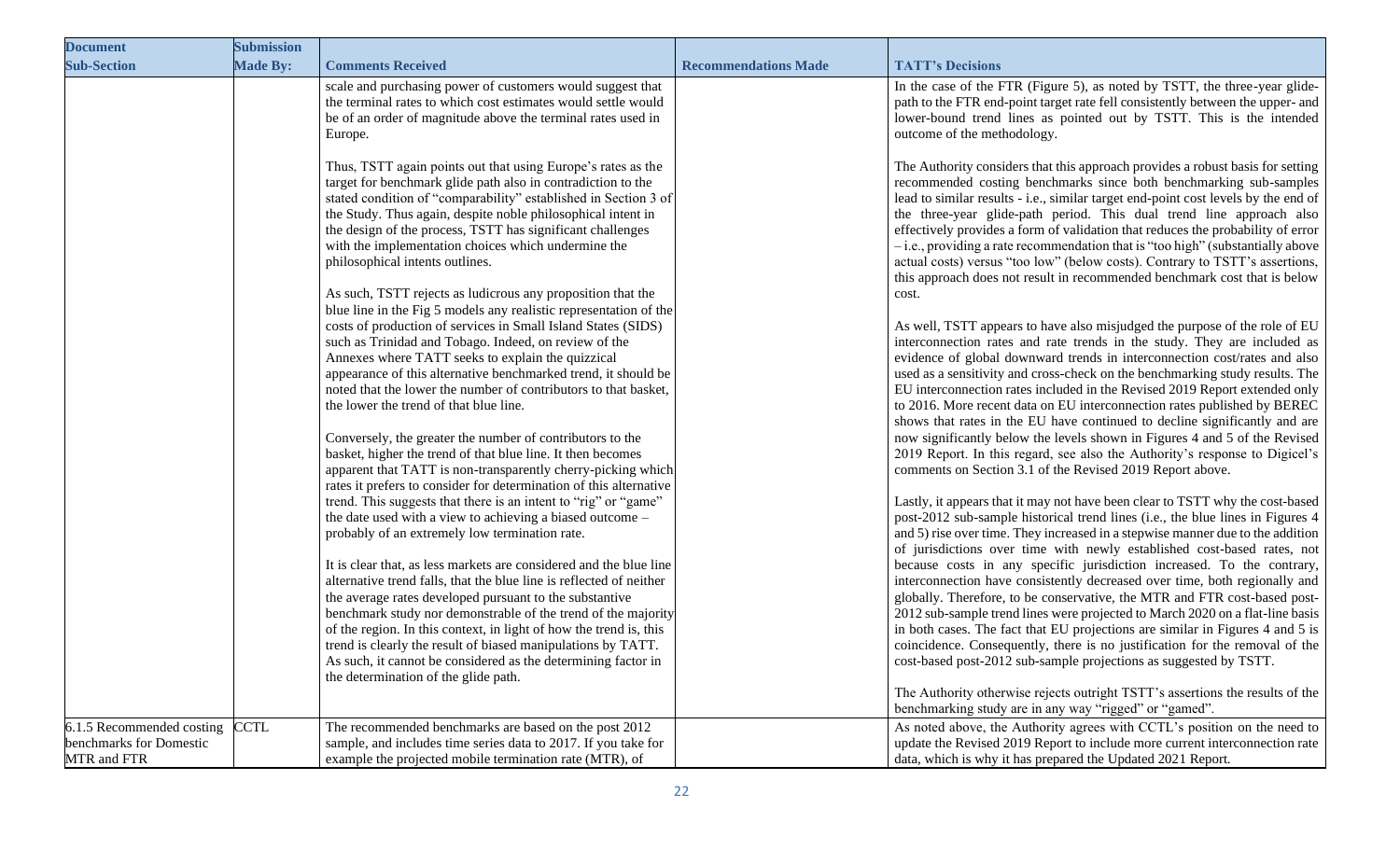| <b>Document</b>            | <b>Submission</b> |                                                                                                                                                                                                                                                                                                                                                                 |                             |                                                                                                                                                                                                                                                                                                                                                                                                 |
|----------------------------|-------------------|-----------------------------------------------------------------------------------------------------------------------------------------------------------------------------------------------------------------------------------------------------------------------------------------------------------------------------------------------------------------|-----------------------------|-------------------------------------------------------------------------------------------------------------------------------------------------------------------------------------------------------------------------------------------------------------------------------------------------------------------------------------------------------------------------------------------------|
| <b>Sub-Section</b>         | <b>Made By:</b>   | <b>Comments Received</b>                                                                                                                                                                                                                                                                                                                                        | <b>Recommendations Made</b> | <b>TATT's Decisions</b>                                                                                                                                                                                                                                                                                                                                                                         |
|                            |                   | US\$0.03 for 2017 (page 21 & section 6.1.4 of consultation<br>document), and compare with the cost based post 2012 sample<br>average of USD\$0.02 for the same year, there is a 33%<br>difference between the two. TATT indicates that the two<br>projections intersect at USD\$0.02 in 2020.                                                                   |                             | The Authority acknowledges that the March 2012 date noted in the quoted<br>paragraph from the Round 1 DoRs should have indeed stated March 2020.                                                                                                                                                                                                                                                |
|                            |                   | We further note that in response to a question raised by<br>Digicel, (s 6.1 DORs), in discussing the issue of whether to<br>rely solely on cost based jurisdictions for benchmark samples,<br>TATT indicates that,                                                                                                                                              |                             |                                                                                                                                                                                                                                                                                                                                                                                                 |
|                            |                   | " In such a case, the MTR and FTR recommendations<br>would remain very similar, if not identical to those adopted by<br>the Authority in the approach taken in the benchmarking<br>exercise, since projected benchmark rates derived from the<br>full and cost-based post-2012 sub-samples tend to converge<br>by March 2012."                                  |                             |                                                                                                                                                                                                                                                                                                                                                                                                 |
|                            |                   | However, when one considers the following;<br>The data series used ends at March 2017,<br>$\bullet$<br>The timeframe for which rates are projected is through<br>$\bullet$<br>to 2020,<br>We are now in 2019, approaching 2020,                                                                                                                                 |                             |                                                                                                                                                                                                                                                                                                                                                                                                 |
|                            |                   | it is our considered view that in order to improve the accuracy,<br>robustness and currency of the cost benchmarks, TATT should<br>update the benchmarks by collecting data beyond 2017 and<br>then prepare a three year projection from 2020-22. This would<br>make the basis of the projections more current, as well as<br>extend the timeframe beyond 2020. |                             |                                                                                                                                                                                                                                                                                                                                                                                                 |
|                            |                   | Also, the March 2012 convergence timeframe referenced in<br>the quote above appears to be an error. From related TATT<br>comments CCTL assumes this should be 2020, not 2012.                                                                                                                                                                                   |                             |                                                                                                                                                                                                                                                                                                                                                                                                 |
| 6.3 Normalisation Analysis | <b>CCTL</b>       | In the first stage of this proceedings as well as in the DORs,<br>TATT concedes that the results of the normalization analysis introduction.<br>suggest that downward adjustments to the rates could be<br>warranted. In the DORs TATT states,                                                                                                                  | Refer to recommendations in | The Authority acknowledges CCTL's comments on the benchmarking study<br>with regard to results of the normalisation analysis and related decision not<br>to incorporate a downward adjustment to the cost benchmarks to reflect the<br>results of that analysis. The benchmarking analysis balances a number of<br>considerations, including relying on full post-2012 sample as an upper-bound |
|                            |                   | "The Authority considers that the normalisation analysis<br>results and conclusions shown in the Revised Report not<br>only support its recommended costing benchmarks but also                                                                                                                                                                                 |                             | and the cost-based post-2012 sub-sample as a lower-bound establishing the<br>recommended costing benchmarks. While the accompanying normalisation<br>analysis indicated that a downward adjustment to the recommended rates                                                                                                                                                                     |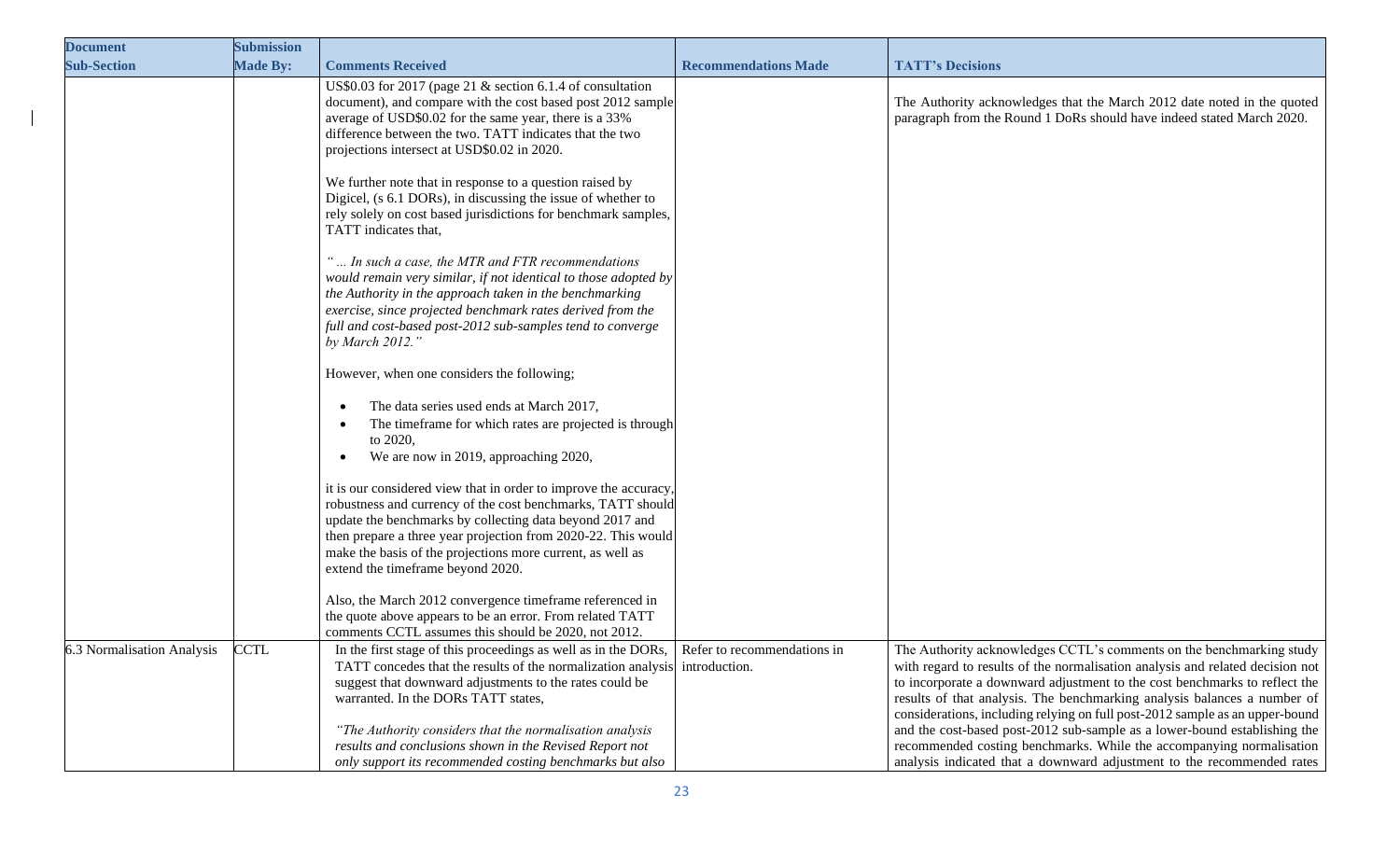| <b>Document</b>                                              | <b>Submission</b> |                                                                                                                                                                                                                                                                                                                                                                                                                                                                                                                                                                                                                                                                                                                                                                                                                                                                                                                                                                                                                                                                                |                                                                                                                                                                                                    |                                                                                                                                                                                                                                                                                                                                                                                                                                                                                                              |
|--------------------------------------------------------------|-------------------|--------------------------------------------------------------------------------------------------------------------------------------------------------------------------------------------------------------------------------------------------------------------------------------------------------------------------------------------------------------------------------------------------------------------------------------------------------------------------------------------------------------------------------------------------------------------------------------------------------------------------------------------------------------------------------------------------------------------------------------------------------------------------------------------------------------------------------------------------------------------------------------------------------------------------------------------------------------------------------------------------------------------------------------------------------------------------------|----------------------------------------------------------------------------------------------------------------------------------------------------------------------------------------------------|--------------------------------------------------------------------------------------------------------------------------------------------------------------------------------------------------------------------------------------------------------------------------------------------------------------------------------------------------------------------------------------------------------------------------------------------------------------------------------------------------------------|
| <b>Sub-Section</b>                                           | <b>Made By:</b>   | <b>Comments Received</b>                                                                                                                                                                                                                                                                                                                                                                                                                                                                                                                                                                                                                                                                                                                                                                                                                                                                                                                                                                                                                                                       | <b>Recommendations Made</b>                                                                                                                                                                        | <b>TATT's Decisions</b>                                                                                                                                                                                                                                                                                                                                                                                                                                                                                      |
|                                                              |                   | support the view that they are conservative in nature, i.e.,<br>they could have been adjusted further downwards."<br>As such, TATT's own analysis supports CCTL's position<br>that the benchmark rates be further reduced from what the<br>study proposes.<br>We note in particular that the analysis shows that<br>jurisdictions that have cost based rates, interconnection rates<br>tend to be lower, when compared to jurisdictions with non-<br>cost based rates. This supports CCTL's position of excluding<br>non-cost-based observations in order to align the rates more<br>closely with the requirements of the regulatory framework.<br>Since no normalization adjustment is proposed the<br>Interconnection Rate Recommendations, made herein, are<br>considered to be conservative in nature. A conservative<br>outcome is beneficial only to the operator who is currently a<br>net receiver of interconnect payments. This comes at the<br>expense of consumers and competition.                                                                                |                                                                                                                                                                                                    | would be justified in the event where one were applied, the magnitude of the<br>adjustment on the end-point MTR and FTR recommended costing<br>benchmarks would be minimal at best. For this reason, the Authority decided<br>to take a cautious or "conservative" approach and did not apply a downward<br>normalisation adjustment. In the Authority's view, this approach left<br>additional margin to ensure that the recommended costing benchmarks are as<br>close as possible to cost, but not below. |
| <b>Section 7 International MICC and FICC Recommendations</b> |                   |                                                                                                                                                                                                                                                                                                                                                                                                                                                                                                                                                                                                                                                                                                                                                                                                                                                                                                                                                                                                                                                                                |                                                                                                                                                                                                    |                                                                                                                                                                                                                                                                                                                                                                                                                                                                                                              |
| International MICC and<br><b>FICC Recommendations</b>        | <b>CCTL</b>       | Before addressing the benchmarks derived for mobile<br>international carriage charge (MICC) and fixed international<br>carriage charge (FICC), we consider necessary to explain our<br>position in light of current market issues.<br>On page 25 of document, Results of an Interconnection<br>Benchmarking Study for the Telecommunications Sector of<br>Trinidad and Tobago (March 2017), TATT explains that an<br>international call termination could consist of various<br>elements. It identifies these as the domestic call termination<br>element, the international carriage element and a transit<br>element.<br>In Determination 2010/01 as well as succeeding<br>determinations, which are based on sections 29 (3 and 4 of the<br>Telecommunications Act, the Authority establishes pricing<br>principles for rates charged by concessionaires for terminating<br>international traffic on domestic network. These principles are<br>based on cost. As such in cases where the MICC and or FICC<br>are relevant, CCTL considers that it is necessary to establish | In the absence of an industry cost<br>model, CCTL supports the use of the<br>results of the benchmark study as a<br>useful basis for setting<br>interconnection rates, including<br>MICC and FICC. | The Authority acknowledges CCTL's support for the use of a benchmarking<br>approach to set recommended benchmark costs for the MICC and FICC as<br>set out in the Revised 2019 Report.                                                                                                                                                                                                                                                                                                                       |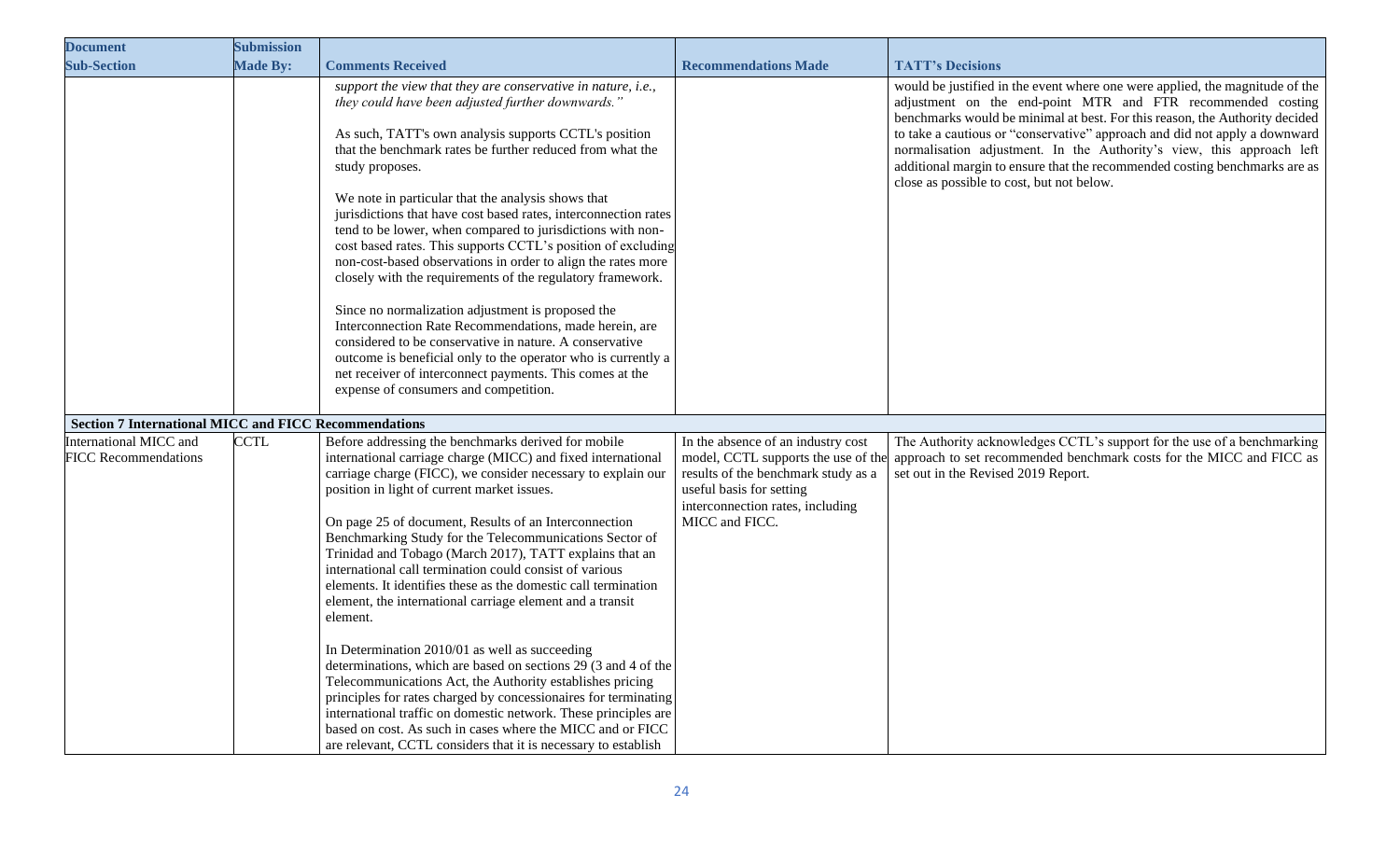| <b>Document</b>                                                           | <b>Submission</b> |                                                                                                                                                                                                                                                                                                                                                                                                                                                                                                                                                                                                                                                                                                                                                                                                                                                                                                                                                                                                                                                                                                                                                                                                    |                                                                                                                |                                                                                                                                                                                                                                                                                                                                                                                                                                                                                                                                                                                                                                                                                                                                                                                                                                                                                                                                                                                                                                                                                                                                                                                                                                        |
|---------------------------------------------------------------------------|-------------------|----------------------------------------------------------------------------------------------------------------------------------------------------------------------------------------------------------------------------------------------------------------------------------------------------------------------------------------------------------------------------------------------------------------------------------------------------------------------------------------------------------------------------------------------------------------------------------------------------------------------------------------------------------------------------------------------------------------------------------------------------------------------------------------------------------------------------------------------------------------------------------------------------------------------------------------------------------------------------------------------------------------------------------------------------------------------------------------------------------------------------------------------------------------------------------------------------|----------------------------------------------------------------------------------------------------------------|----------------------------------------------------------------------------------------------------------------------------------------------------------------------------------------------------------------------------------------------------------------------------------------------------------------------------------------------------------------------------------------------------------------------------------------------------------------------------------------------------------------------------------------------------------------------------------------------------------------------------------------------------------------------------------------------------------------------------------------------------------------------------------------------------------------------------------------------------------------------------------------------------------------------------------------------------------------------------------------------------------------------------------------------------------------------------------------------------------------------------------------------------------------------------------------------------------------------------------------|
| <b>Sub-Section</b>                                                        | <b>Made By:</b>   | <b>Comments Received</b>                                                                                                                                                                                                                                                                                                                                                                                                                                                                                                                                                                                                                                                                                                                                                                                                                                                                                                                                                                                                                                                                                                                                                                           | <b>Recommendations Made</b>                                                                                    | <b>TATT's Decisions</b>                                                                                                                                                                                                                                                                                                                                                                                                                                                                                                                                                                                                                                                                                                                                                                                                                                                                                                                                                                                                                                                                                                                                                                                                                |
|                                                                           |                   | cost for these elements. CCTL supports the cost benchmarking<br>exercise for these secondary services.<br>The current rates for incoming international to fixed and<br>mobile in Trinidad and Tobago are not based on cost. It is<br>therefore not surprising that the derived MICC and FICC are<br>high in comparison to the sample countries.<br>As TATT is aware, these rates are currently the subject of a<br>dispute being considered under the "Procedures for the<br>Resolution of Disputes in the Telecommunications and<br>Broadcasting Sectors of Trinidad and Tobago (Revised),<br>2010."<br>In general, CCTL considers that its views on the<br>benchmarking of the primary services domestic fixed and<br>domestic mobile termination rates are applicable to the MICC<br>and FICC as well. That is, benchmark rates are based on<br>backward looking rates, so will tend to be biased upwards,<br>especially in the context of declining interconnection rates.<br>In the absence of an industry cost model, CCTL supports the<br>use of the results of the benchmark study as a useful starting<br>point for setting cost based interconnection rates, including<br>MICC and FICC. |                                                                                                                |                                                                                                                                                                                                                                                                                                                                                                                                                                                                                                                                                                                                                                                                                                                                                                                                                                                                                                                                                                                                                                                                                                                                                                                                                                        |
| <b>Section 8 Potential Impacts of Recommended Costing Benchmarks</b>      |                   |                                                                                                                                                                                                                                                                                                                                                                                                                                                                                                                                                                                                                                                                                                                                                                                                                                                                                                                                                                                                                                                                                                                                                                                                    |                                                                                                                |                                                                                                                                                                                                                                                                                                                                                                                                                                                                                                                                                                                                                                                                                                                                                                                                                                                                                                                                                                                                                                                                                                                                                                                                                                        |
| 8 Potential Impacts of<br><b>Recommended Costing</b><br><b>Benchmarks</b> | Digicel           | Digicel disagrees with the Authority's conclusions as to the<br>potential benefits of MTR reductions. This analysis is based<br>on the assumption that there will be sufficient elasticity in<br>retail call volumes to offset the revenue reductions from<br>termination. However the Authority's analysis fails to take<br>account of the structural decline in call revenues.<br>The Authority's own annual report shows that mobile voice<br>revenues as a percentage of overall sector revenues fell from<br>51.3% in 2013 to 36.9% in 2017 and that overall mobile<br>revenues and ARPUs continue to fall into 2019.<br>In previous consultations the Authority indicated that there<br>was a 20% pass through from MTRs to retail prices and a<br>Price Elasticity of Demand of less than 5. This means that at<br>best the effect on overall revenues would be neutral.                                                                                                                                                                                                                                                                                                                    | Digicel urges the Authority to re-<br>evaluate the potential impacts of the<br>recommended costing benchmarks. | The Authority acknowledges Digicel's comments and reminds Digicel that<br>the primary purpose of the benchmarking exercise is to comply with the<br>objectives of the Telecommunications Act, which includes among other<br>things, the directive that network interconnection rates be set on a cost-<br>oriented basis. The evidence in the Revised 2019 Report demonstrates that<br>interconnection rates in Trinidad and Tobago do not meet this requirement<br>and are above cost, not just in the case of domestic call termination but also<br>international call termination.<br>Measuring the overall benefits of moving interconnections rates to cost-based<br>rate levels (whether on flash-cut or phased-in basis) is a complex task. At the<br>wholesale level, cost-based interconnection rates are required to ensure that<br>interconnection arrangements between operators are efficient and support<br>downstream competition. At the retail level, cost-based interconnection rates<br>provide the basis for a range of potential benefits to end-users in the form of<br>lower retail prices and, to the extent prices are lower than otherwise, greater<br>take-up of mobile or fixed services, ceteris paribus. |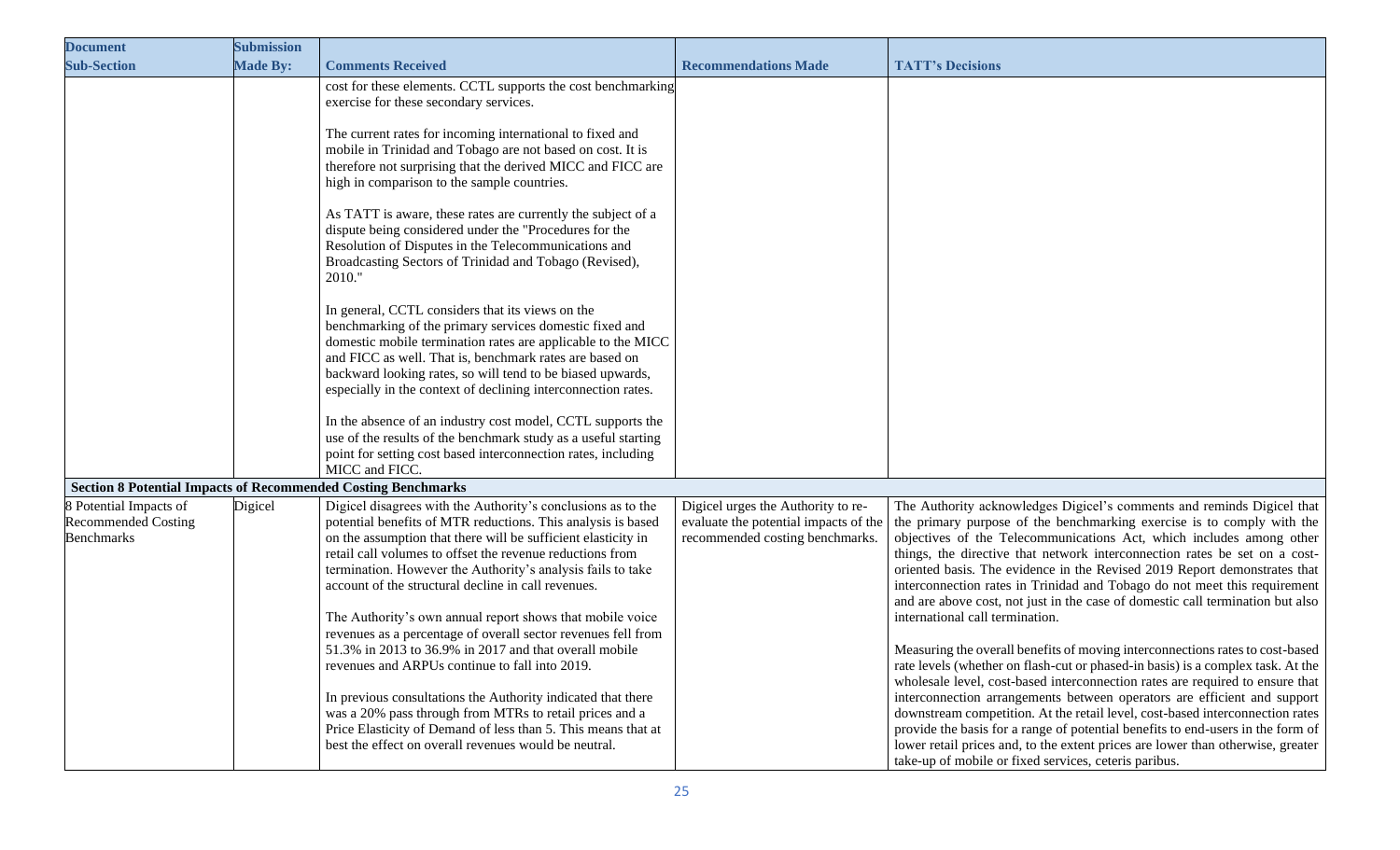| <b>Document</b>                                                            | <b>Submission</b> |                                                                                                                                                                                                                                                                                                                                                                                                                                                                                                                                                                                                                                                                                                                                                                                                                                                                                                                                                                                                                                                                                                                                                                                                                                                                                                                                                                                                                                                                                                              |                                                                                                                                                                         |                                                                                                                                                                                                                                                                                                                                                                                                                                                                                                                                                                                                                                                                                                                                                                                                                                                                                                                                                                                                                                                                                                                                                                                                                                                                                                                                                                                                                                                                                                                                                                                                                                                                                                                                                                                                                                                                                                                                                                                                                                                                                                                                                                                                                                                                                                                                                       |
|----------------------------------------------------------------------------|-------------------|--------------------------------------------------------------------------------------------------------------------------------------------------------------------------------------------------------------------------------------------------------------------------------------------------------------------------------------------------------------------------------------------------------------------------------------------------------------------------------------------------------------------------------------------------------------------------------------------------------------------------------------------------------------------------------------------------------------------------------------------------------------------------------------------------------------------------------------------------------------------------------------------------------------------------------------------------------------------------------------------------------------------------------------------------------------------------------------------------------------------------------------------------------------------------------------------------------------------------------------------------------------------------------------------------------------------------------------------------------------------------------------------------------------------------------------------------------------------------------------------------------------|-------------------------------------------------------------------------------------------------------------------------------------------------------------------------|-------------------------------------------------------------------------------------------------------------------------------------------------------------------------------------------------------------------------------------------------------------------------------------------------------------------------------------------------------------------------------------------------------------------------------------------------------------------------------------------------------------------------------------------------------------------------------------------------------------------------------------------------------------------------------------------------------------------------------------------------------------------------------------------------------------------------------------------------------------------------------------------------------------------------------------------------------------------------------------------------------------------------------------------------------------------------------------------------------------------------------------------------------------------------------------------------------------------------------------------------------------------------------------------------------------------------------------------------------------------------------------------------------------------------------------------------------------------------------------------------------------------------------------------------------------------------------------------------------------------------------------------------------------------------------------------------------------------------------------------------------------------------------------------------------------------------------------------------------------------------------------------------------------------------------------------------------------------------------------------------------------------------------------------------------------------------------------------------------------------------------------------------------------------------------------------------------------------------------------------------------------------------------------------------------------------------------------------------------|
| <b>Sub-Section</b>                                                         | <b>Made By:</b>   | <b>Comments Received</b>                                                                                                                                                                                                                                                                                                                                                                                                                                                                                                                                                                                                                                                                                                                                                                                                                                                                                                                                                                                                                                                                                                                                                                                                                                                                                                                                                                                                                                                                                     | <b>Recommendations Made</b>                                                                                                                                             | <b>TATT's Decisions</b>                                                                                                                                                                                                                                                                                                                                                                                                                                                                                                                                                                                                                                                                                                                                                                                                                                                                                                                                                                                                                                                                                                                                                                                                                                                                                                                                                                                                                                                                                                                                                                                                                                                                                                                                                                                                                                                                                                                                                                                                                                                                                                                                                                                                                                                                                                                               |
|                                                                            |                   | Digicel believes that the pass through will be less than this as<br>MTRs reduce. This and declining call volumes due to OTTs<br>means that any retail price saving would be less than<br>anticipated as network operators will have to maintain retail<br>price levels to compensate for the overall volume reduction<br>and the MTR reduction.<br>Digicel notes that the Authority has not carried out any<br>analysis of the impact of the use of an ICC benchmark.<br>There are no benefits to Trinidad and Tobago consumers from<br>the imposition of this benchmark. By definition these calls<br>originate outside of Trinidad and Tobago and the retail<br>charges are levied in other jurisdictions.<br>For international calls from the AT&T US network Trinidad<br>and Tobago, Barbados, Cayman Islands and Jamaica are all<br>charged at the same retail rate. There is no empirical evidence<br>that reductions in the ICC will result in corresponding<br>reductions in retail rates by foreign operators.<br>On the other hand reductions in the ICC would result in<br>reductions in revenues for network operators. As the ICC<br>revenues ultimately originate outside of the local economy<br>this represents a net external contribution to network costs.<br>Any reduction in this external contribution would have to be<br>compensated from a revenue rebalancing to increase the<br>contribution from within the local economy i.e. retail price<br>increases in Trinidad and Tobago. |                                                                                                                                                                         | The Initial 2017 Report and Revised 2019 Report provide a wide range of<br>evidence in support of the Authority's position on this matter, including<br>supporting evidence based on Caribbean Region, European and other<br>International experience (See Section 8, and Appendices II, III and IV of the<br>Revised 2019 Report). The Authority considers this evidence supports its<br>view that reducing interconnection rates to cost-based levels will indeed<br>provide benefits to consumers.<br>It is also pertinent to note that the Authority also disagrees with Digicel's<br>unsubstantiated claim that no benefit to consumers would arise from moving<br>international termination rates to cost-based levels. The Authority considers<br>that reductions in ICC rates to cost-based levels should also, in principle, lead<br>to reductions in international retail call prices. However, as noted in the<br>Revised 2019 Report, the link between international interconnection rate<br>reductions and retail international call prices is less direct compared to retail<br>domestic call prices. Nevertheless, reducing these rates to the recommended<br>costing benchmarks should lead to greater competition for international<br>traffic carriage in and out of Trinidad and Tobago. This, in turn, should put<br>downward pressure on inter-carrier settlement rates and, ultimately,<br>downward pressure on retail international call prices, which would benefit<br>consumers and, potentially, operators as a result of increased international<br>call volumes. Artificially high international call rates, as seemingly proposed<br>by Digicel, will simply to lead to ever increasing degrees of IP-based bypass<br>of the operators' telephony networks.<br>The Authority also reminds Digicel that the Authority is far from the only<br>NRA seeking to move interconnection rates to cost-based levels. It is a global<br>trend. For instance, interconnection rates throughout the EU have been<br>decreased dramatically over the last decade or more and, as the benchmark<br>study shows, most regulators in the Caribbean Region have followed suit.<br>Consequently, Digicel's unsubstantiated claim that there is no benefit from<br>setting interconnection rates on a cost basis is contradicted by global |
| 8. Potential Impacts of<br><b>Recommended Costing</b><br><b>Benchmarks</b> | <b>CCTL</b>       | The current interconnection rates are not "based on cost<br>determined in accordance with such costing methodologies<br>and models and formulae as the Authority may from time to<br>time establish."<br>The benchmark study establishes that " the domestic MTR<br>and FTR as well as the MICC and FICC in Trinidad and<br>Tobago are higher than the corresponding recommended<br>costing benchmarks and, therefore, above cost."                                                                                                                                                                                                                                                                                                                                                                                                                                                                                                                                                                                                                                                                                                                                                                                                                                                                                                                                                                                                                                                                          | High interconnection rates are<br>constraining competition in the<br>voice market. As required by the<br>Act, interconnection rates should<br>move to cost based rates. | experience.<br>The Authority is in general agreement with CCTL's comments on the need<br>to ensure that international interconnection rates and, more specifically, the<br>MICC and FICC are reduced to cost-based levels.                                                                                                                                                                                                                                                                                                                                                                                                                                                                                                                                                                                                                                                                                                                                                                                                                                                                                                                                                                                                                                                                                                                                                                                                                                                                                                                                                                                                                                                                                                                                                                                                                                                                                                                                                                                                                                                                                                                                                                                                                                                                                                                            |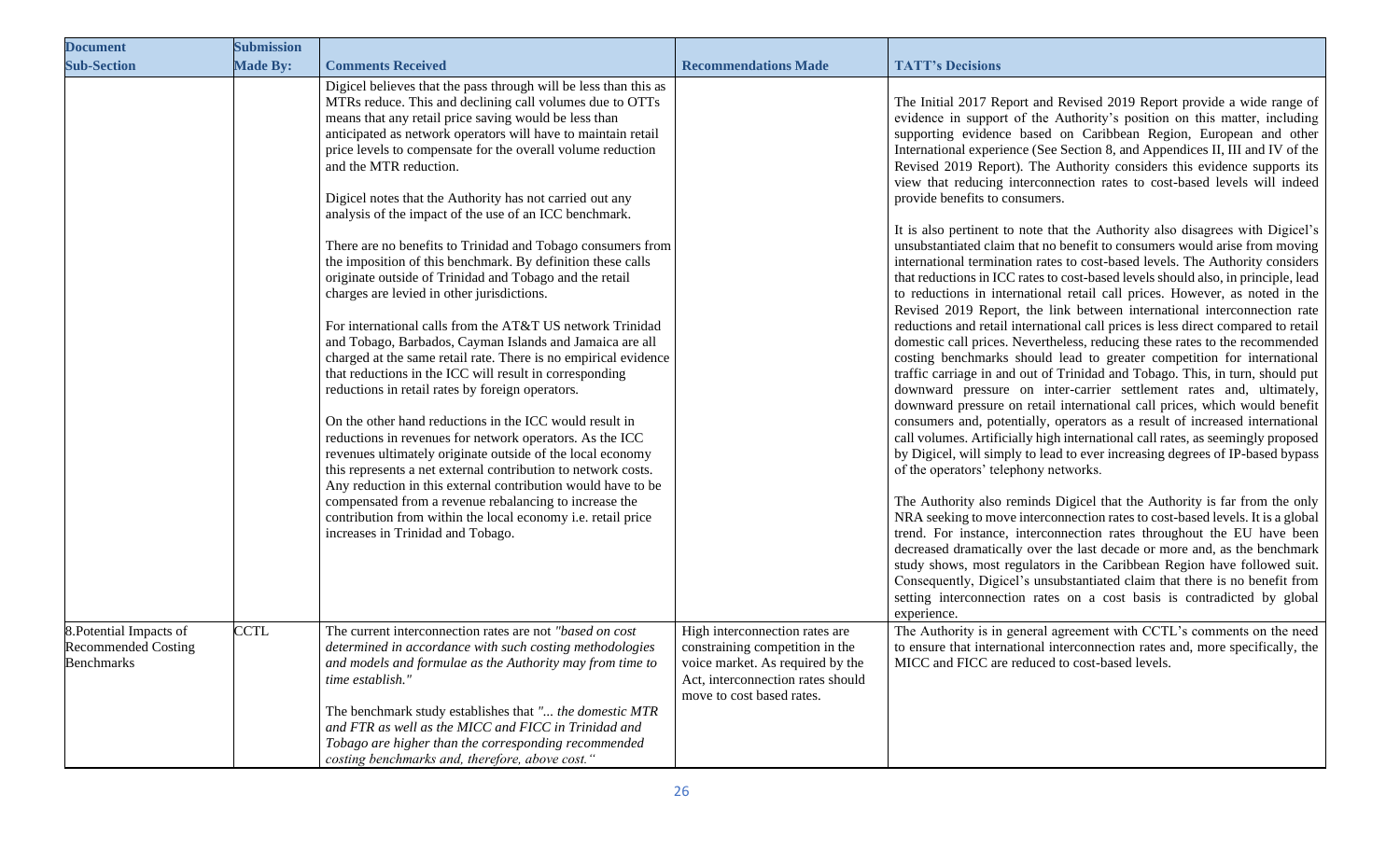| <b>Document</b>    | <b>Submission</b> |                                                                                                                                                                                                                                                                                                                                                                                                                 |                             |                         |
|--------------------|-------------------|-----------------------------------------------------------------------------------------------------------------------------------------------------------------------------------------------------------------------------------------------------------------------------------------------------------------------------------------------------------------------------------------------------------------|-----------------------------|-------------------------|
| <b>Sub-Section</b> | <b>Made By:</b>   | <b>Comments Received</b>                                                                                                                                                                                                                                                                                                                                                                                        | <b>Recommendations Made</b> | <b>TATT's Decisions</b> |
|                    |                   | TATT indicates that in the absence of cost model the costing<br>benchmarks will serve as reference points for setting<br>interconnection rates. Further, that these cost benchmarks are<br>"rates maxima, meaning that operators are free to set rates<br>which are lower." With this guidance, CCTL considers that<br>the cost benchmarks are a reasonable basis on which to set<br>interconnection rates.     |                             |                         |
|                    |                   | A direct impact of these reduced rates will be lower off net<br>call termination costs. The short-term impact on end user<br>prices will depend on other market dynamics, some of which<br>TATT highlights in the document, such as the extent to which<br>lower interconnection charges are passed through to end users<br>and the resultant impact on retail call volumes.                                    |                             |                         |
|                    |                   | With respect to the international incoming market, data<br>provided in the Annual Market Report 2017 shows that 81%<br>of domestic mobile to mobile traffic is on net, compared to<br>19% off net. The 2015 figures were 85% on net 15% off net.<br>With respect to fixed to fixed traffic the 2017 report shows<br>91% of the traffic in on net compared to 9% off net. The<br>figures for 2015 were the same. |                             |                         |
|                    |                   | This significant imbalance in on net to off net traffic is<br>indicative of high termination rates constraining inter operator<br>competition. CCTL fully expects that lowering termination<br>rates will serve to promote more robust competition, including<br>increased flow through of reductions in termination rates to<br>reductions in retail rates in the domestic market space.                       |                             |                         |
|                    |                   | With respect to the level of competition in market for<br>incoming international traffic TATT reports indicate that there<br>is a lessening of competition. In 2015 the Hirschman-<br>Herfindahl Index (HHI) was 2885. In 2017 the HHI moved to<br>5051. This suggests the level of market concentration<br>increased by 75%.                                                                                   |                             |                         |
|                    |                   | Based on TATT's own reporting, one can conclude that high<br>interconnection rates are constraining competition m the voice<br>market. As required by the Act interconnection rates should<br>move to cost based rates.                                                                                                                                                                                         |                             |                         |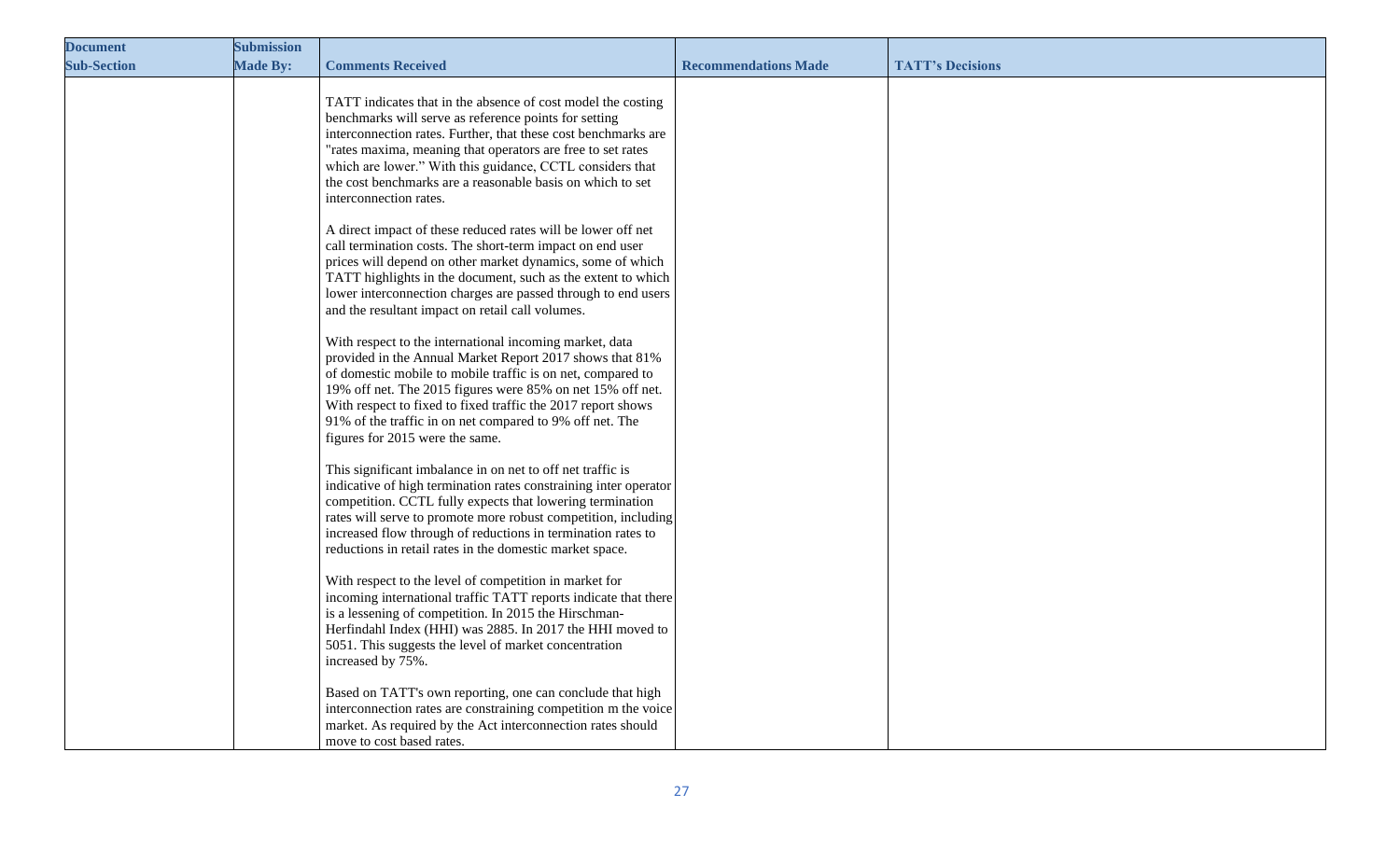| <b>Document</b>                                                            | <b>Submission</b> |                                                                                                                                                                                                                                                                                                                                                                                                                                                                                                                                                                                                                                                                                                                                                                                                                                                                                                                                                                                                                                                                                                                               |                                                                                                                                                                                                                                                                                                                                                                                                                                                                                                                                                                                                                                                                                                                                                                                                                                                                                  |                                                                                                                                                                                                                                                                                                                                                                                                                                                                                                                                                                                                                                                                                                                                                                                                                                                                                                                                                                                                                                                                                                                                                                                                                                                                                                                                |
|----------------------------------------------------------------------------|-------------------|-------------------------------------------------------------------------------------------------------------------------------------------------------------------------------------------------------------------------------------------------------------------------------------------------------------------------------------------------------------------------------------------------------------------------------------------------------------------------------------------------------------------------------------------------------------------------------------------------------------------------------------------------------------------------------------------------------------------------------------------------------------------------------------------------------------------------------------------------------------------------------------------------------------------------------------------------------------------------------------------------------------------------------------------------------------------------------------------------------------------------------|----------------------------------------------------------------------------------------------------------------------------------------------------------------------------------------------------------------------------------------------------------------------------------------------------------------------------------------------------------------------------------------------------------------------------------------------------------------------------------------------------------------------------------------------------------------------------------------------------------------------------------------------------------------------------------------------------------------------------------------------------------------------------------------------------------------------------------------------------------------------------------|--------------------------------------------------------------------------------------------------------------------------------------------------------------------------------------------------------------------------------------------------------------------------------------------------------------------------------------------------------------------------------------------------------------------------------------------------------------------------------------------------------------------------------------------------------------------------------------------------------------------------------------------------------------------------------------------------------------------------------------------------------------------------------------------------------------------------------------------------------------------------------------------------------------------------------------------------------------------------------------------------------------------------------------------------------------------------------------------------------------------------------------------------------------------------------------------------------------------------------------------------------------------------------------------------------------------------------|
| <b>Sub-Section</b>                                                         | <b>Made By:</b>   | <b>Comments Received</b>                                                                                                                                                                                                                                                                                                                                                                                                                                                                                                                                                                                                                                                                                                                                                                                                                                                                                                                                                                                                                                                                                                      | <b>Recommendations Made</b>                                                                                                                                                                                                                                                                                                                                                                                                                                                                                                                                                                                                                                                                                                                                                                                                                                                      | <b>TATT's Decisions</b>                                                                                                                                                                                                                                                                                                                                                                                                                                                                                                                                                                                                                                                                                                                                                                                                                                                                                                                                                                                                                                                                                                                                                                                                                                                                                                        |
| 8. Potential Impacts of<br><b>Recommended Costing</b><br><b>Benchmarks</b> | <b>TSTT</b>       | TSTT believes that the analysis outlined in Section 8.1 is<br>inadequate as it ignores the risk of rates being too low, i.e.<br>below the cost of production of the same wholesale service.<br>Wholesale rates that are regulated and capped at below the<br>cost of delivery can have a detrimental impact on the<br>sustainability of the entire industry.<br>Such a regulated position would deprive the operators from<br>making returns on investment that validate the continued<br>investment in new technologies, and can lead to market exit as<br>the sector becomes internally unsustainable.<br>This is not an argument to take lightly, as it is because of this<br>unpalatable end position that the framers of the Act have<br>expressly and without compromise sought to identify<br>predatory pricing as something to be eliminated by TATT. For<br>TATT to pursue a methodology that can lead to predatory<br>pricing in the market is tantamount to regulatory failure of the<br>highest order.<br>That TATT has not done, or presented in this paper, any<br>assessment of that risk is beyond negligent. | TATT should include a risk<br>analysis, should the benchmarked<br>rates that are implemented are below<br>the actual cost of production<br>identified by operators.<br>TATT's analysis should consider<br>more than the short term<br>consideration of lower rates, to the<br>longer term consideration of<br>potential market failure due to non<br>sustainable operations which can be<br>directly traced to regulatory over-<br>reach, if not failure.<br>TATT should be mindful of broader<br>considerations than short term<br>This guidance is more appropriate<br>when the Objects of the Act in<br>Section 3 provides guidance that<br>TATT considers broader matters in<br>relation to economic development<br>(i.e. sustainability and attractiveness<br>for investment) the achievement of<br>which predatory rates at the<br>wholesale markets would be<br>inimical. | The Authority acknowledges TSTT's comments, but notes that it has<br>previously addressed TSTT's claims that the recommended benchmark rates<br>are below cost in response to its comments on the Executive Summary and<br>Section 6.1.4 of the Revised 2019 Report above. As explained above as well<br>as in the Revised 2019 Report, the benchmarking study has been developed<br>in a manner that ensures that recommended benchmark rates are not below<br>cost.<br>The Authority also reminds TSTT that Section 8.3 of the Revised 2019<br>Report includes a risk assessment of the recommendations resulting from the<br>benchmarking exercise. The focus of the risk assessment analysis was not<br>"short term" in nature as suggested by TSTT, but rather takes into account<br>short- and long-term considerations. Contrary to TSTT's view, as stated in<br>the Revised 2019 Report. the Authority considers that:<br>"There is a very high risk that not reducing the relevant interconnection rates<br>that held in March 2017 to the recommended costing benchmarks will<br>potential for reduction in retail costs. <i>endorse existing network interconnection pricing inefficiencies, harm</i><br>consumers through higher-than-necessary retail prices and distort market<br>competition." (emphasis added) |
| 8.2.2 Empirical evidence of<br>price and usage benefits                    | Digicel           | The Authority's use of postpaid off net mobile rates to justify<br>reductions in MTRs is highly misleading as in most of the<br>Caribbean pre-pay is predominant service type. The use of an<br>atypical segment of the retail customer base to extrapolate<br>benefits for a different market segment which represents the<br>majority of users is spurious at best.<br>Digicel notes that the Authority relies on the potential impact<br>that reduced MTRS have on also reducing on-net off-net<br>pricing differentials. It is striking that Figure C3 clearly shows<br>that for the majority of 14 markets used in the sample to<br>justify this conclusion there is no on-net/off-net differential.<br>In fact Figure C3 shows that where there is on-net/off-net<br>pricing parity the MTRs range from US\$0.05 to US\$0.15.                                                                                                                                                                                                                                                                                           | The empirical evidence relied on by<br>the Authority is incomplete and<br>misleading and invalidates any<br>conclusions which rely on it. The<br>Authority should re-assess both the<br>evidence and the conclusions.                                                                                                                                                                                                                                                                                                                                                                                                                                                                                                                                                                                                                                                            | The Authority acknowledges Digicel's comment and notes that this comment<br>is effectively no different than Digicel's comment above on Section 8 of the<br>Revised 2019 Report. The Authority's response to that comment applies in<br>this case as well.<br>Furthermore, Appendix III of the Revised 2019 Report provides evidence of<br>the benefits of reducing interconnection rates to cost-based levels. That fact<br>that it focusses on post-paid rather than pre-paid is of no consequence, since<br>the point of the analysis to examine the impact of lower wholesale<br>interconnection on retail prices. Moreover, this evidence provided in<br>Appendix III was a part of a broader set of evidence included in the Revised<br>2019 Report to support the Authority's view that reducing interconnection                                                                                                                                                                                                                                                                                                                                                                                                                                                                                                        |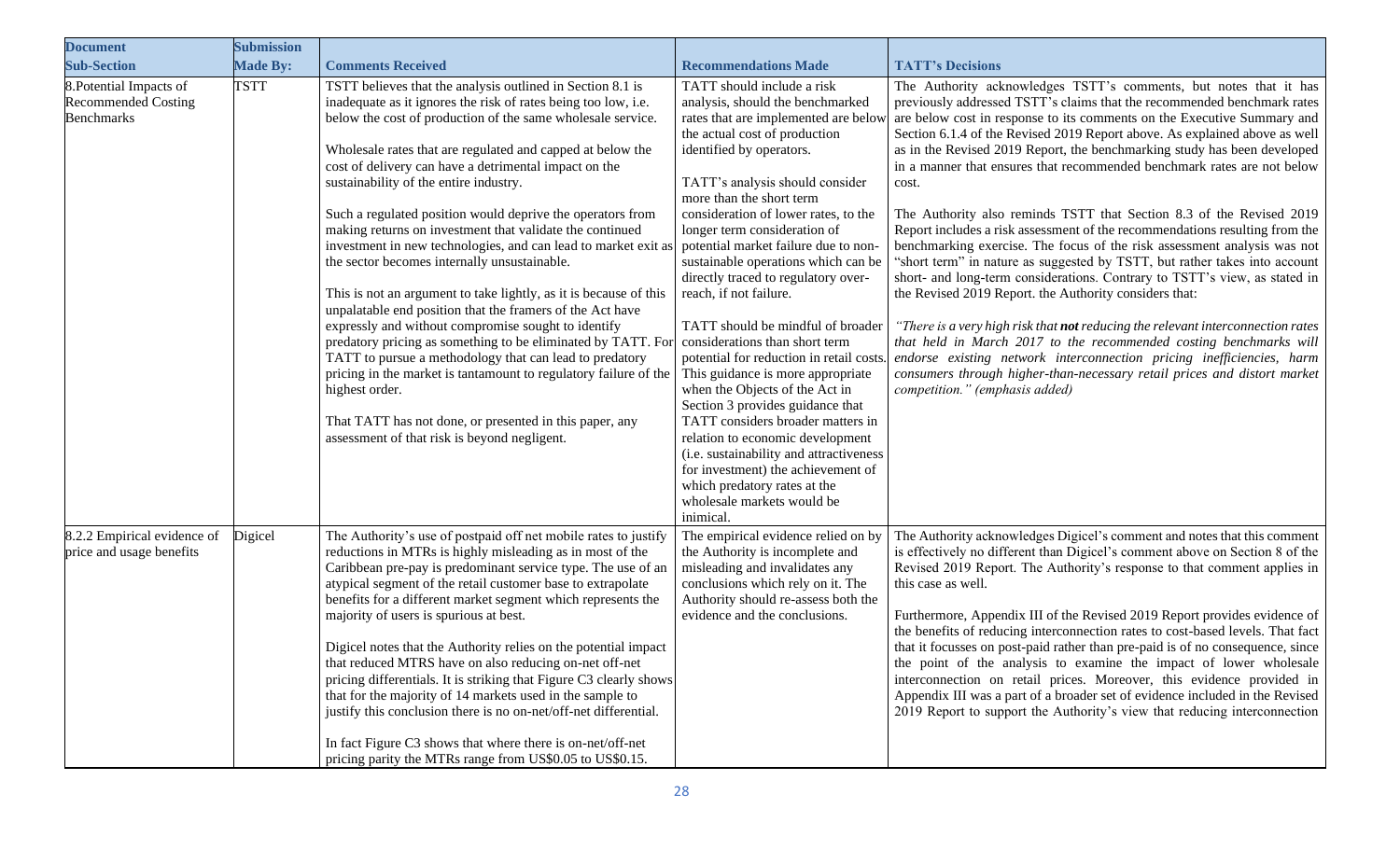| <b>Document</b>                                                                                             | <b>Submission</b> |                                                                                                                                                                                                                                                                                                                                                                                                                                                                                                                                                                                                                                                                                                                                                                                                                                                                                                                                                                                             |                                                                                                                                                                                                                      |                                                                                                                                                                                                                                                                                                                                                                                                                                                                                                                                                                                                                                                                                                                                                                                                                                                                                                                                                                                                                                                                                                                                                                                                                                                |
|-------------------------------------------------------------------------------------------------------------|-------------------|---------------------------------------------------------------------------------------------------------------------------------------------------------------------------------------------------------------------------------------------------------------------------------------------------------------------------------------------------------------------------------------------------------------------------------------------------------------------------------------------------------------------------------------------------------------------------------------------------------------------------------------------------------------------------------------------------------------------------------------------------------------------------------------------------------------------------------------------------------------------------------------------------------------------------------------------------------------------------------------------|----------------------------------------------------------------------------------------------------------------------------------------------------------------------------------------------------------------------|------------------------------------------------------------------------------------------------------------------------------------------------------------------------------------------------------------------------------------------------------------------------------------------------------------------------------------------------------------------------------------------------------------------------------------------------------------------------------------------------------------------------------------------------------------------------------------------------------------------------------------------------------------------------------------------------------------------------------------------------------------------------------------------------------------------------------------------------------------------------------------------------------------------------------------------------------------------------------------------------------------------------------------------------------------------------------------------------------------------------------------------------------------------------------------------------------------------------------------------------|
| <b>Sub-Section</b>                                                                                          | Made By:          | <b>Comments Received</b>                                                                                                                                                                                                                                                                                                                                                                                                                                                                                                                                                                                                                                                                                                                                                                                                                                                                                                                                                                    | <b>Recommendations Made</b>                                                                                                                                                                                          | <b>TATT's Decisions</b>                                                                                                                                                                                                                                                                                                                                                                                                                                                                                                                                                                                                                                                                                                                                                                                                                                                                                                                                                                                                                                                                                                                                                                                                                        |
|                                                                                                             |                   | This is clear evidence that the Authority is overstating these<br>benefits by a very wide margin.<br>The Authority has also failed to point out that this potential<br>benefit will not arise in Trinidad and Tobago as (for Digicel at<br>least) there is no differential in retail pricing of on-net and off-<br>net calls even at current MTR levels.                                                                                                                                                                                                                                                                                                                                                                                                                                                                                                                                                                                                                                    |                                                                                                                                                                                                                      | rate to cost-based levels would produce benefits for consumers. <sup>13</sup> The<br>Authority notes that Digicel offered no counter evidence to support its<br>apparent opposite position that consumers would benefit more greatly in<br>some way from interconnection rates being set above cost.                                                                                                                                                                                                                                                                                                                                                                                                                                                                                                                                                                                                                                                                                                                                                                                                                                                                                                                                           |
| <b>Section 9 Conclusion</b>                                                                                 |                   |                                                                                                                                                                                                                                                                                                                                                                                                                                                                                                                                                                                                                                                                                                                                                                                                                                                                                                                                                                                             |                                                                                                                                                                                                                      |                                                                                                                                                                                                                                                                                                                                                                                                                                                                                                                                                                                                                                                                                                                                                                                                                                                                                                                                                                                                                                                                                                                                                                                                                                                |
| Conclusions                                                                                                 | <b>CCTL</b>       | In order to promote robust and sustained competition in CCTI<br>supports TATT's conclusion in the market, CCTL supports<br>TATT's conclusion that the results of this cost benchmark<br>results of this cost benchmark study be used as maximum<br>rates for the various services.                                                                                                                                                                                                                                                                                                                                                                                                                                                                                                                                                                                                                                                                                                          | CCTL supports TATT's conclusion<br>that the results of this cost<br>benchmark results of this cost<br>benchmark study be used as study<br>be used as maximum rates for<br>maximum rates for the various<br>services. | The Authority acknowledges CCTL's support for the conclusions and<br>recommendations set out in the Revised 2019 Report.                                                                                                                                                                                                                                                                                                                                                                                                                                                                                                                                                                                                                                                                                                                                                                                                                                                                                                                                                                                                                                                                                                                       |
| <b>Annexes</b>                                                                                              |                   |                                                                                                                                                                                                                                                                                                                                                                                                                                                                                                                                                                                                                                                                                                                                                                                                                                                                                                                                                                                             |                                                                                                                                                                                                                      |                                                                                                                                                                                                                                                                                                                                                                                                                                                                                                                                                                                                                                                                                                                                                                                                                                                                                                                                                                                                                                                                                                                                                                                                                                                |
| Chronology of TSTT<br>Annex 1<br>$\hspace{0.1mm}-\hspace{0.1mm}$<br><b>LRAIC</b><br>Model<br>Implementation |                   | Oversight resides with TATT in so far as the implementation of<br>cost models for the industry. No operator can tie the hands of a<br>regulator unless self-imposed due to failures of process by the<br>regulator.<br>TSTT reminds TATT that the costing methodology that TATT<br>depends on was limited from the inception by TATT a time<br>bound date of within 36 months post the adoption of the costing<br>methodology. This timeframe has long since expired. This<br>raises questions of the propriety of the Methodology where<br>there has been significant changes in technology, service and<br>market structure since it was first conceptualized.<br>TSTT has on numerous occasions and multiple consultations<br>requested TATT to amend the Costing Methodology due to<br>pertinent factors. In its obstinance, the industry has not been<br>afforded this benefit.<br>By the very nature of the Costing Methodology the model focus<br>was for three operators primarily. | TSTT seeks to correct the record on<br>Model Implementation Process.<br>models.<br>TATT needs to demonstrate to the<br>industry its commit to                                                                        | the matter of the chronology of the The regulatory context for the model's development was clearly laid out in<br>the Costing Methodology for the Telecommunications Sector (which was<br>consulted upon over the period December 6, 2006 to May 29, 2008,<br>TATT needs to fulfil its legal hereinafter referred to as the Costing Methodology (2008)). The Costing<br>mandate to transparently complete Methodology (2008) included a comparative view of three approaches to<br>the development of industry cost measuring incremental costs: top-down, bottom-up and benchmarking. In<br>consultation with the sector, a top-down LRAIC model was selected as the<br>preferred type of model to be developed and used by the local industry.<br>its In said consultation, TSTT also put forward comments stating that it had no<br>documented policies and framework. issue with the comparative strengths and weaknesses of the top-down and<br>bottom-up approaches. The following strengths and weaknesses of the top-<br>down approach were listed:<br>Strengths:<br>Based on actual costs<br>$\bullet$<br>Accounts for cost minutiae<br>Strong audit trail<br>$\bullet$<br>Weaknesses:<br>• Accounting for potential efficiency gains |

<sup>&</sup>lt;sup>13</sup> In addition to Appendix III, Section 8 of the Revised 2019 Report included detailed assessments of the potential impact of the reductions in domestic MTR and FTR to cost-oriented levels on operators and consumer and Appendix IV provided several case studies on the correlation of retail and wholesale price levels.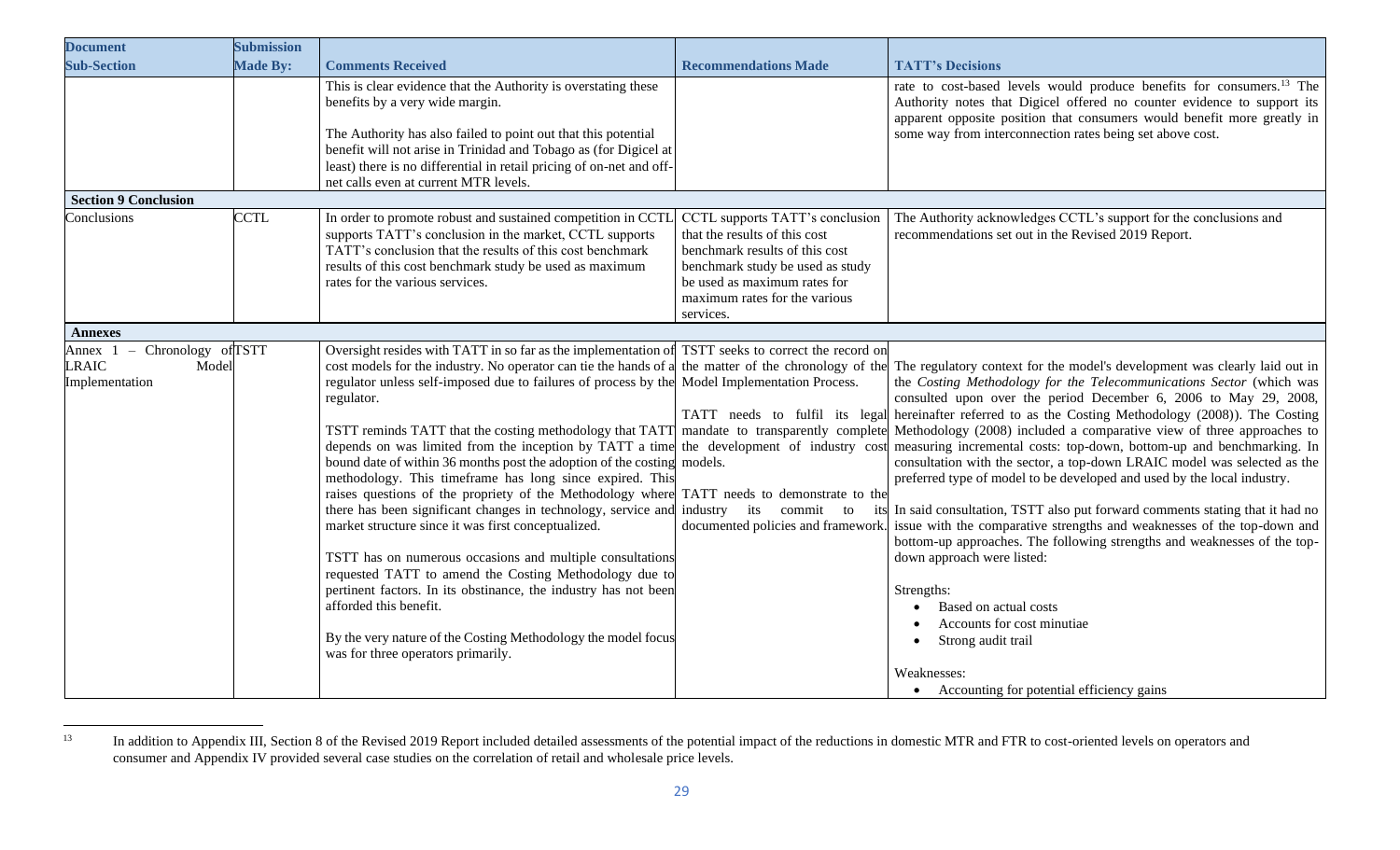| <b>Document</b>    | <b>Submission</b> |                                                                                                                                                                                                                                                                                                                                                                                                                                                                                                                                                                                                                                                                                                                                                                                                                                                                                                                                                                                                                                                                                                                                                                                                                                                                                                                                                                                                                                                                                                                                                                                                                                                                                                                                                                               |                             |                                                                                                                                                                                                                                                                                                                                                                                                                                                                                                                                                                                                                                                                                                                                                                                                                                                                                                                                                                                                                                                                                                                                                                                                                                                                                                                                                                                                                                                                                                                                                                                                                                                                                                                                                                                                                                                                                                                                                                                                                                                                                                                                                                                                                                                                                                                                                                                                                                                                                                                                                                     |
|--------------------|-------------------|-------------------------------------------------------------------------------------------------------------------------------------------------------------------------------------------------------------------------------------------------------------------------------------------------------------------------------------------------------------------------------------------------------------------------------------------------------------------------------------------------------------------------------------------------------------------------------------------------------------------------------------------------------------------------------------------------------------------------------------------------------------------------------------------------------------------------------------------------------------------------------------------------------------------------------------------------------------------------------------------------------------------------------------------------------------------------------------------------------------------------------------------------------------------------------------------------------------------------------------------------------------------------------------------------------------------------------------------------------------------------------------------------------------------------------------------------------------------------------------------------------------------------------------------------------------------------------------------------------------------------------------------------------------------------------------------------------------------------------------------------------------------------------|-----------------------------|---------------------------------------------------------------------------------------------------------------------------------------------------------------------------------------------------------------------------------------------------------------------------------------------------------------------------------------------------------------------------------------------------------------------------------------------------------------------------------------------------------------------------------------------------------------------------------------------------------------------------------------------------------------------------------------------------------------------------------------------------------------------------------------------------------------------------------------------------------------------------------------------------------------------------------------------------------------------------------------------------------------------------------------------------------------------------------------------------------------------------------------------------------------------------------------------------------------------------------------------------------------------------------------------------------------------------------------------------------------------------------------------------------------------------------------------------------------------------------------------------------------------------------------------------------------------------------------------------------------------------------------------------------------------------------------------------------------------------------------------------------------------------------------------------------------------------------------------------------------------------------------------------------------------------------------------------------------------------------------------------------------------------------------------------------------------------------------------------------------------------------------------------------------------------------------------------------------------------------------------------------------------------------------------------------------------------------------------------------------------------------------------------------------------------------------------------------------------------------------------------------------------------------------------------------------------|
| <b>Sub-Section</b> | <b>Made By:</b>   | <b>Comments Received</b>                                                                                                                                                                                                                                                                                                                                                                                                                                                                                                                                                                                                                                                                                                                                                                                                                                                                                                                                                                                                                                                                                                                                                                                                                                                                                                                                                                                                                                                                                                                                                                                                                                                                                                                                                      | <b>Recommendations Made</b> | <b>TATT's Decisions</b>                                                                                                                                                                                                                                                                                                                                                                                                                                                                                                                                                                                                                                                                                                                                                                                                                                                                                                                                                                                                                                                                                                                                                                                                                                                                                                                                                                                                                                                                                                                                                                                                                                                                                                                                                                                                                                                                                                                                                                                                                                                                                                                                                                                                                                                                                                                                                                                                                                                                                                                                             |
|                    |                   | TSTT provided resources to facilitate the consultative process.<br>TSTT provided resources to facilitate the model en camera<br>review.<br>TSTT provided resources to meet and discuss robust<br>adjustment to progress the model.<br>TSTT thus rejects the position that it was part of an orchestrated<br>group producing a moving target. TATT seems to be nakedly<br>making excuses with this litany of "problems" or "issues".<br>Similar to the costing methodology the industry in 2019<br>responds to the second round of a document that was first<br>provided in 2017. This time could have been used to fulfill the<br>objective of the cost methodology for Trinidad and Tobago.<br>Should one judge by the turnaround period of the review of this<br>benchmark study document, i.e. 2 years that TATT seems to be<br>operating true to its precedent form with respect to the<br>production of four documents.<br>TSTT reminds TATT that:<br>a) The first data set was 2008 and not 2009 as alluded to.<br>b) This simple process of data definition became a burden.<br>c) TATT built a model and in hindsight requested operators for<br>data. This became a point of concern for operators since the<br>initial inputs of the model required two years of data. From this<br>chronology it appears that a review has not been done to verify<br>the initial year.<br>d) Sharing a copy of the model was outwardly denied by TATT<br>- IPR reasons put forward for non-provision of model.<br>- TATT has refused to respond to minutes of meeting with<br>TSTT on these and more salient matters. TSTT awaits this<br>response since 2015.<br>e) operators were given ultimatums, deadlines and threatened<br>after which there is still no operational model |                             | Requires substantial up-front investment<br>$\bullet$<br>Data sources and data confidentiality<br>It was during the consultation on the costing methodology (over the years<br>2006 to 2008), before the development of the LRAIC model, that the industry<br>became aware that confidential operator data would be needed to produce<br>results from any top-down model to be developed.<br>In recognition of the dependency on sensitive operator data for producing<br>robust model results, the Authority made significant effort to ensure that all<br>concerns expressed by the concessionaires were satisfactorily addressed, to<br>ensure their continued cooperation in the LRAIC project.<br>Thus, although TSTT has reminded the Authority that no operator can tie the<br>hands of a regulator, the Authority, in fair and reasonable execution of its<br>duties, did not in any way unilaterally make decisions on the model. The very<br>nature of the top-down approach meant that operators' actual costs would be<br>modelled (and accordingly a codependent data relationship would be formed<br>with operators.) Thus, the Authority asserts that there have been no failures<br>in its process but rather due diligence, patience and creativity in the face of<br>challenges associated with a relationship between regulator and operator.<br>The Authority would like to draw attention to the following:<br>In March 2010, LRAIC data requests were first issued to<br>$\mathbf{1}$ .<br>concessionaires and, over the period March 2010 to September 2011,<br>through an iterative process, LRAIC data were provided by the<br>concessionaires involved.<br>Seven concessionaires participated in the development of the model<br>ii.<br>and six operators submitted data for their financial year 2009.<br>On September 9, 2011, the Authority wrote to all parties concerned,<br>iii.<br>extending an invitation to a working session to present preliminary<br>LRAIC outputs. CCTL, Digicel and TSTT (jointly referred to as the<br>"coauthoring concessionaires") submitted a co-authored letter, dated<br>September 23, 2011 (herein after referred to as the first co-authored<br>letter), raising various concerns regarding the development of the<br>model.<br>Acknowledging the issues raised, the Authority took several steps<br>iv.<br>(listed in the chronology attached), to move the model along in a<br>collaborative way.<br>In response to TSTT's specific claims, the Authority points out//iterates the<br>following: |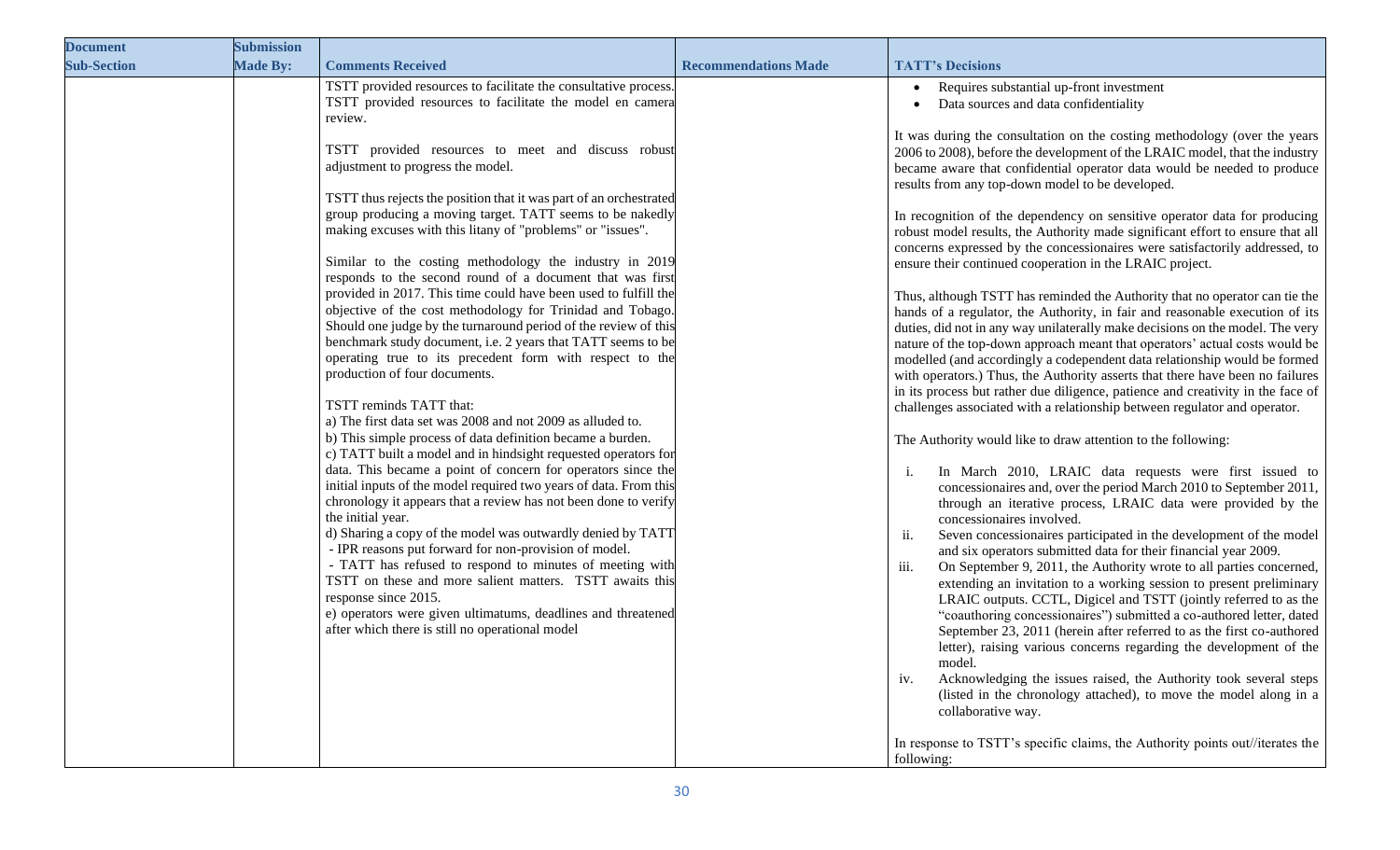| <b>Document</b>    | <b>Submission</b> |                          |                             |                                              |                                                                                                                                                                                                                                                                                                                                                                                                                                                                                                                                                                                                                                                                                                                                                                                                                                                                                                                                 |
|--------------------|-------------------|--------------------------|-----------------------------|----------------------------------------------|---------------------------------------------------------------------------------------------------------------------------------------------------------------------------------------------------------------------------------------------------------------------------------------------------------------------------------------------------------------------------------------------------------------------------------------------------------------------------------------------------------------------------------------------------------------------------------------------------------------------------------------------------------------------------------------------------------------------------------------------------------------------------------------------------------------------------------------------------------------------------------------------------------------------------------|
| <b>Sub-Section</b> | <b>Made By:</b>   | <b>Comments Received</b> | <b>Recommendations Made</b> | <b>TATT's Decisions</b>                      |                                                                                                                                                                                                                                                                                                                                                                                                                                                                                                                                                                                                                                                                                                                                                                                                                                                                                                                                 |
|                    |                   |                          |                             | 1.<br>towards all operators, including TSTT. | The Authority's records do not corroborate TSTT's allegations of the<br>use of ultimatums and threats. Furthermore, any claims of non-<br>response by the Authority in response to substantive claims made by<br>TSTT in 2015 are unsubstantiated. The Authority maintains that at<br>all times, in the performance of its functions and exercise of its<br>powers in relation to developing a cost model for the industry, it has<br>acted in an objective, transparent and non-discriminatory manner                                                                                                                                                                                                                                                                                                                                                                                                                          |
|                    |                   |                          |                             | ii.<br>2013.                                 | In several iterations of correspondence, the Authority kept TSTT<br>updated on the IPR issue. To recap, the Authority confirmed in its<br>letter dated April 16, 2013, on the matter of intellectual property, that<br>TATT has ownership of the model. However, the Authority noted the<br>subscription-only nature of the indices used in the CCA calculations.<br>The matter had been previously addressed by the Authority in its<br>letter of January 9, 2013 and restated in its letter dated March 27,                                                                                                                                                                                                                                                                                                                                                                                                                   |
|                    |                   |                          |                             | <b>111.</b><br>access beneficial.            | Contrary to TSTT's claim of being denied a copy of the model, the<br>Authority recounts that it did inform TSTT, by letter dated April 16,<br>2013, of its intention to complete a wider phase of "alpha testing".<br>The Authority was desirous of proceeding with that testing by cross-<br>checking for internal consistencies through various sensitivity<br>analyses, and across multiple years of data. The Authority was, at<br>that time, in contractual arrangements with Frontier Economics to<br>execute the testing and other development works on the model. (It<br>was noted that the model developed for Trinidad and Tobago was<br>unlike models in other jurisdictions such as Jamaica and the UK,<br>which may have been developed by operators or were hypothetical<br>(bottom-up) in nature. The Authority expressly stated that the model<br>was not yet at a "mature" enough state which would make wider |
|                    |                   |                          |                             | iv.                                          | In moving forward on the matter, the Authority proposed to facilitate<br>in-house working sessions on the model so that concessionaires could<br>provide targeted feedback which would assist in finalising the model<br>(This had been made clear in the Authority's proposal in September<br>2011, which was extended to all concessionaires; whilst the joint<br>concessionaires did not take up this opportunity with the Authority,<br>other concessionaires in the market did). The Authority specified that<br>concessionaires were invited to come into the Authority's offices,<br>along with consultants and expert staff, if necessary, to work on their                                                                                                                                                                                                                                                             |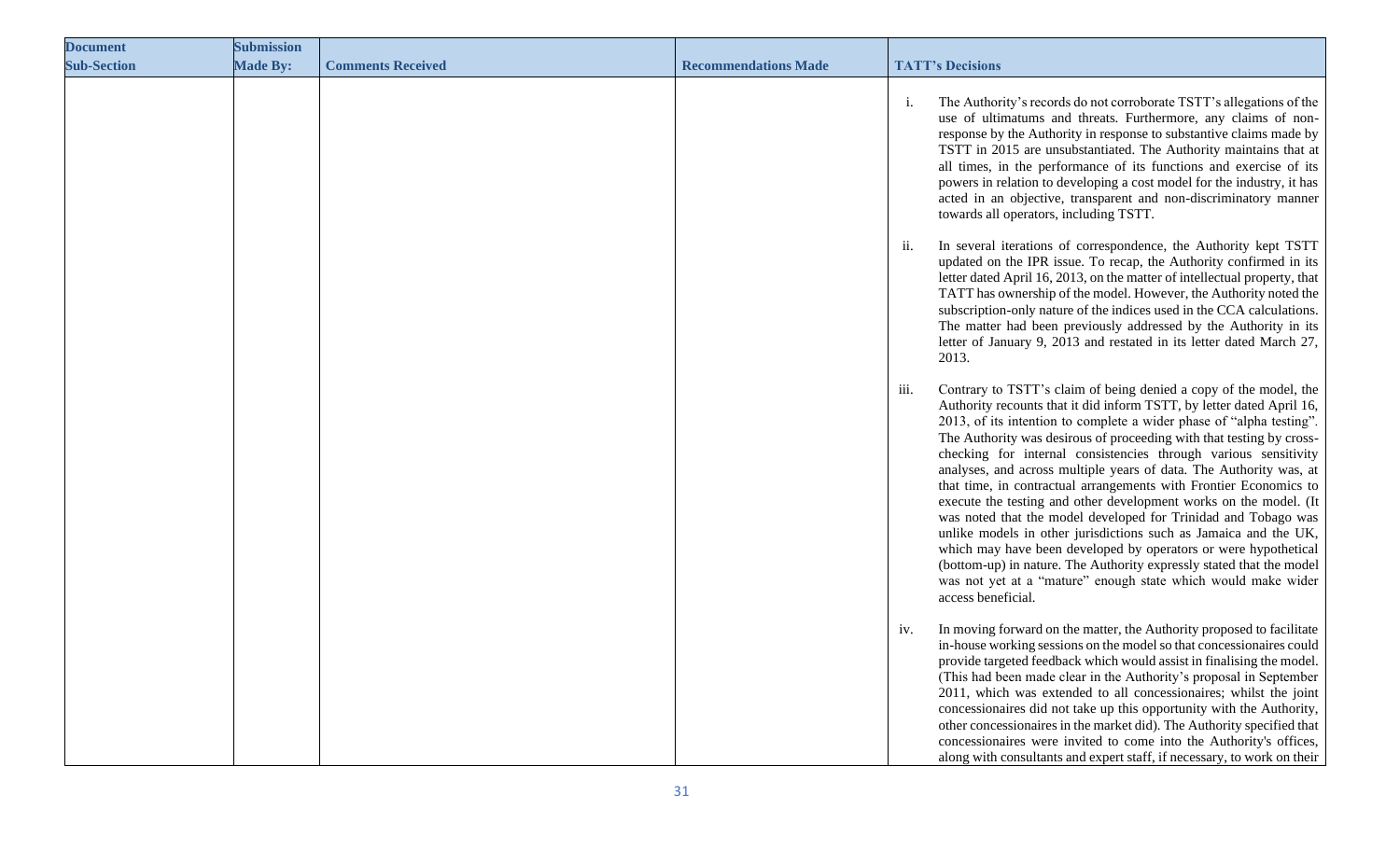| <b>Document</b>    | <b>Submission</b> |                          |                             |       |                                                                                                                                                                                                                                                                                                                                                                                                                                                                                           |
|--------------------|-------------------|--------------------------|-----------------------------|-------|-------------------------------------------------------------------------------------------------------------------------------------------------------------------------------------------------------------------------------------------------------------------------------------------------------------------------------------------------------------------------------------------------------------------------------------------------------------------------------------------|
| <b>Sub-Section</b> | <b>Made By:</b>   | <b>Comments Received</b> | <b>Recommendations Made</b> |       | <b>TATT's Decisions</b>                                                                                                                                                                                                                                                                                                                                                                                                                                                                   |
|                    |                   |                          |                             |       | own model (with data), for which feedback would have been<br>required. This controlled sharing of the modeling files would aid in<br>the efficient maturation of the model for industry use.                                                                                                                                                                                                                                                                                              |
|                    |                   |                          |                             | V.    | These access sessions were held, after which the Authority also gave<br>operators take-away copies of a version of the model. It should be<br>further noted that the Authority did not receive any data from<br>operators with which to complete its testing and finalisation of the<br>model. The Authority informed the operators there were data<br>deficiencies in the initial model run, and made requests for the data<br>from them, as the following chronology of events shows:   |
|                    |                   |                          |                             | V1.   | Acknowledging the concerns raised and noting the iterative nature of<br>the model development process, the Authority dispatched a request<br>for LRAIC and CCA data for the financial years 2010 and 2011 via<br>letters to concessionaires dated October 23, 2012 (LRAIC data<br>request). This letter notified concessionaires of the publication of the<br>LRAIC modelling documentation.                                                                                              |
|                    |                   |                          |                             | V11.  | The co-authoring concessionaires responded to the Authority's<br>LRAIC data request via a letter dated December 13, 2012 (second<br>co-authored letter). The essence of the second co-authored letter was<br>a resubmission of the concerns raised in the first co-authored letter,<br>as well as an implied refusal to submit the information requested in<br>the LRAIC data request.                                                                                                    |
|                    |                   |                          |                             | viii. | In anticipation of the resumption of the full participatory relationship<br>in this LRAIC project, the Authority assured operators that the<br>submission of the data would not prejudice the Authority in its<br>addressing of fundamental concerns of the concessionaires. The<br>Authority gave further assurance that the information to be provided<br>by operators would not be shared with any other concessionaire nor<br>would it be published or disclosed at any public forum. |
|                    |                   |                          |                             | 1X.   | The Authority noted that it had last received data from the<br>concessionaires for the financial year ending 2009 and, as such,<br>required same for the financial years 2011 and 2012 to avoid<br>developing gaps in the data periods and in the interest of improving<br>the quality of LRAIC results for all stakeholders, through trend and<br>sensibility tests over time periods.                                                                                                   |
|                    |                   |                          |                             | х.    | Following the access sessions in 2014, the Authority, in 2015,<br>continued to be denied the requisite data from the parties concerned,                                                                                                                                                                                                                                                                                                                                                   |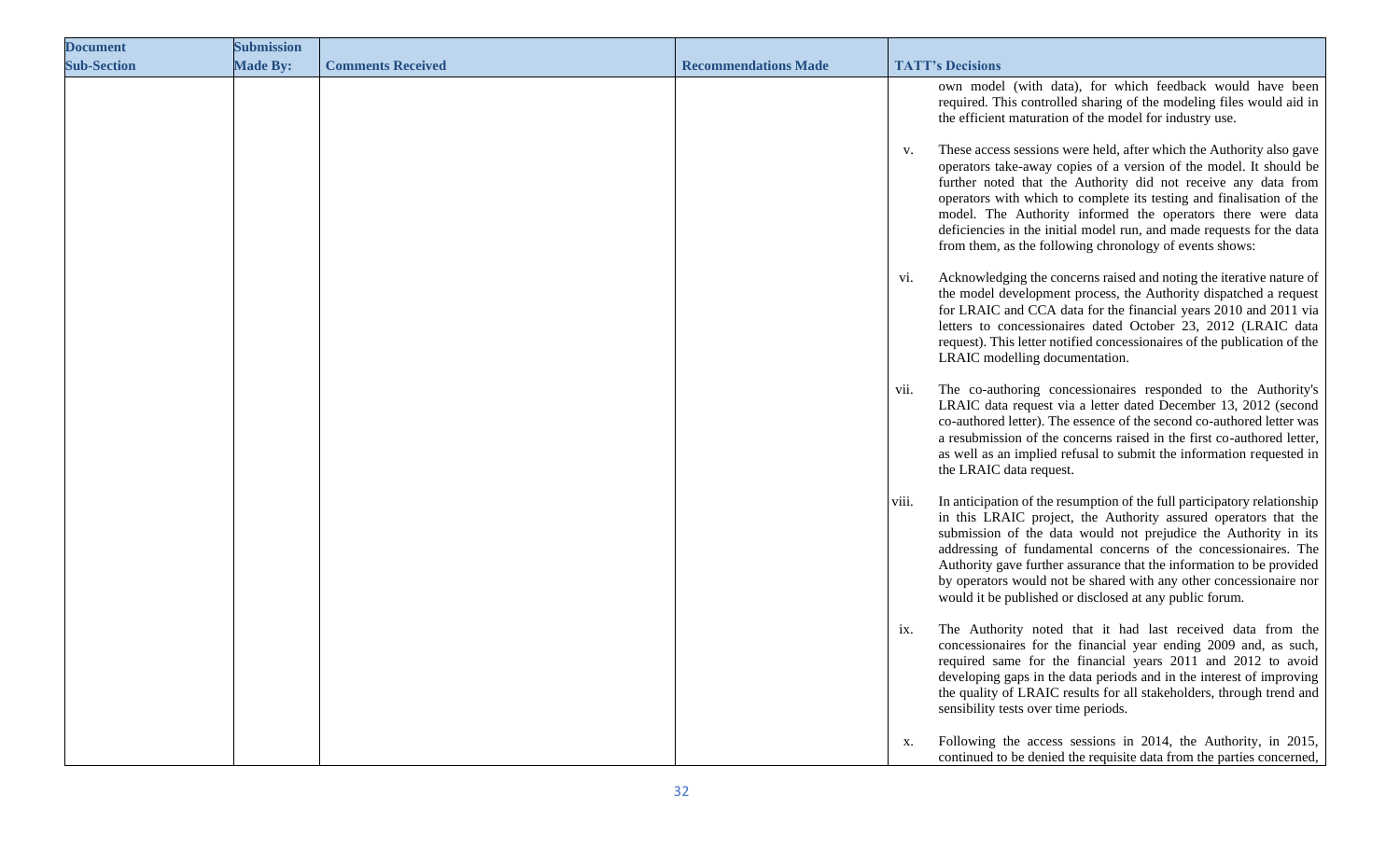| <b>Document</b>    | <b>Submission</b> |                          |                             |                                                                                                                                                                                                                                                                                                                                                                                                                                                                                                                 |
|--------------------|-------------------|--------------------------|-----------------------------|-----------------------------------------------------------------------------------------------------------------------------------------------------------------------------------------------------------------------------------------------------------------------------------------------------------------------------------------------------------------------------------------------------------------------------------------------------------------------------------------------------------------|
| <b>Sub-Section</b> | <b>Made By:</b>   | <b>Comments Received</b> | <b>Recommendations Made</b> | <b>TATT's Decisions</b>                                                                                                                                                                                                                                                                                                                                                                                                                                                                                         |
|                    |                   |                          |                             | in order to be able to proceed with beta testing, even though all issues<br>raised during the alpha testing stage had been addressed. For<br>example, one party refused to conclude alpha testing and provide any<br>data until a version of the model that was acceptable to all<br>concessionaires had been produced. Said operator also refused to<br>conclude alpha testing until other steps identified in the collaborative<br>process, such as consultation on the costing documents, were<br>concluded. |
|                    |                   |                          |                             | Consequently, unable to receive operator data to move on to beta testing, as<br>identified in the collaborative framework, the Authority held public<br>consultations in 2015 on the LRAIC and CCA reference papers and sought<br>technical assistance from the model builders. The final documents<br>incorporated amendments and additions based on stakeholder comments<br>received during the consultation process and were published on May 31,<br>2016.                                                   |
|                    |                   |                          |                             | A summary of the comments are as follows:                                                                                                                                                                                                                                                                                                                                                                                                                                                                       |
|                    |                   |                          |                             | General objections to the model:<br>a) Objection to applicability of the cost model to all operators<br>b) Objections to the regulatory use of the model<br>c) Requesting to consult on the costing methodology, i.e., abort this<br>consultation<br>d) Objection to frequency in model update<br>e) Objection to consultation: Request that TATT finalise<br>Authorisation Framework before issuing what were described as<br>"related documents".<br>Claims that the model was not technology neutral<br>f)   |
|                    |                   |                          |                             | Specific questions on the model:<br>xi.<br>a) Treatment of impaired assets<br>b) Requests for further consultation on CCA price indices<br>Requests for a clear differentiation on split between core and<br>c)<br>access<br>Requests for rationalisation of applicable CVRs, including those<br>d)<br>for CATV networks<br>e) Specific requests for accuracy checks of model arising from<br>alpha review                                                                                                      |
|                    |                   |                          |                             | The specific questions on the model were answered in full and the<br>xii.<br>revised papers included:                                                                                                                                                                                                                                                                                                                                                                                                           |